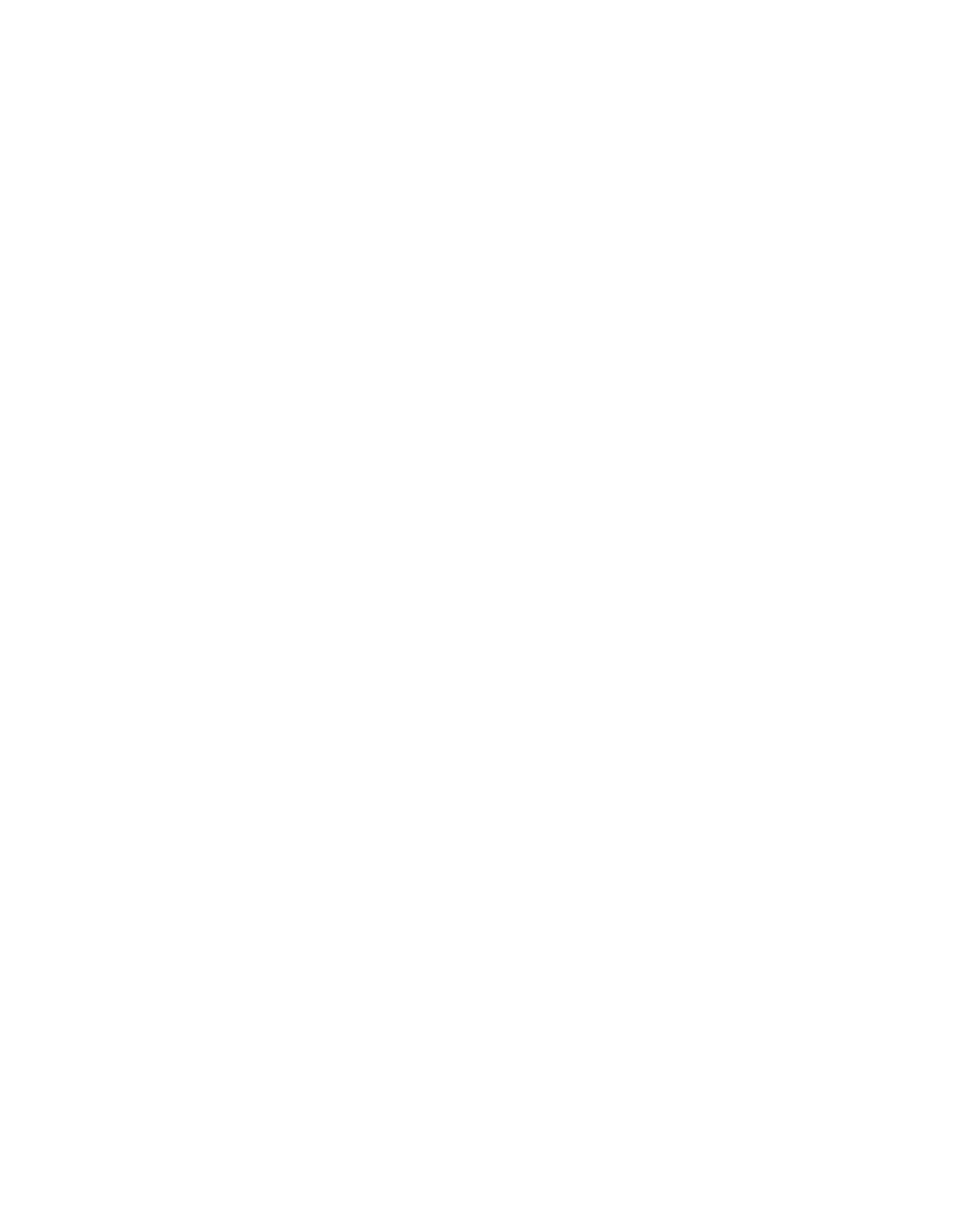

# **5.5 TRAFFIC/CIRCULATION**

This section is based upon the *Portola Center Project Traffic Impact Study* (Traffic Impact Study), dated January 2013, prepared by Wilson & Company, which is included as Appendix 11.5, *Traffic Study*. The purpose of the Traffic Impact Study is to evaluate development of the proposed project from a traffic and circulation standpoint. Mitigation measures are recommended, if necessary, to avoid or reduce project impacts on traffic and circulation.

The Traffic Impact Study analyzes existing and future a.m. peak hour and p.m. peak hour traffic conditions for the following scenarios:

- Existing conditions;
- **Existing with project conditions;**
- Near Term Year 2015 without project conditions;
- Near Term Year 2015 with project conditions;
- Buildout Year 2030 without project conditions; and
- Buildout Year 2030 with project conditions.

# **5.5.1 EXISTING SETTING**

### **STUDY AREA**

#### **Study Intersections**

The study intersections are listed in Table 5.5-1, *Study Intersections*, along with the local jurisdictions in which the intersections are located and the traffic control at each intersection. The locations of the study intersections are illustrated on Exhibit 5.5-1, *Location of Study Intersections*. Of the 16 identified intersections, 12 are located within the City of Lake Forest and four are located within the City of Mission Viejo. These intersections provide local access to the project area.

#### **Local Roadways**

Several regionally and locally significant roadways traverse the study area and its vicinity, as described below:

Saddleback Ranch Road. Saddleback Ranch Road between Glenn Ranch Road and Millwood Road is a four-lane roadway with a center left turn lane. It has a posted speed limit of 50 miles per hour (mph). North of Malabar Road, Saddleback Ranch Road is a two-lane roadway with a continuous left turn lane with a posted speed limit of 40 mph.

El Toro Road. El Toro Road between Glenn Ranch Road and Painted Trails Parkway is a four-lane roadway with a striped median and a posted speed limit of 50 mph. El Toro Road between Painted Trails Parkway and Marguerite Parkway is a five-lane roadway (two westbound lanes/three eastbound lanes), with a raised median and a posted speed limit of 55 mph. North of Glenn Ranch Road, El Toro Road is a two-lane undivided roadway with bike lane facilities.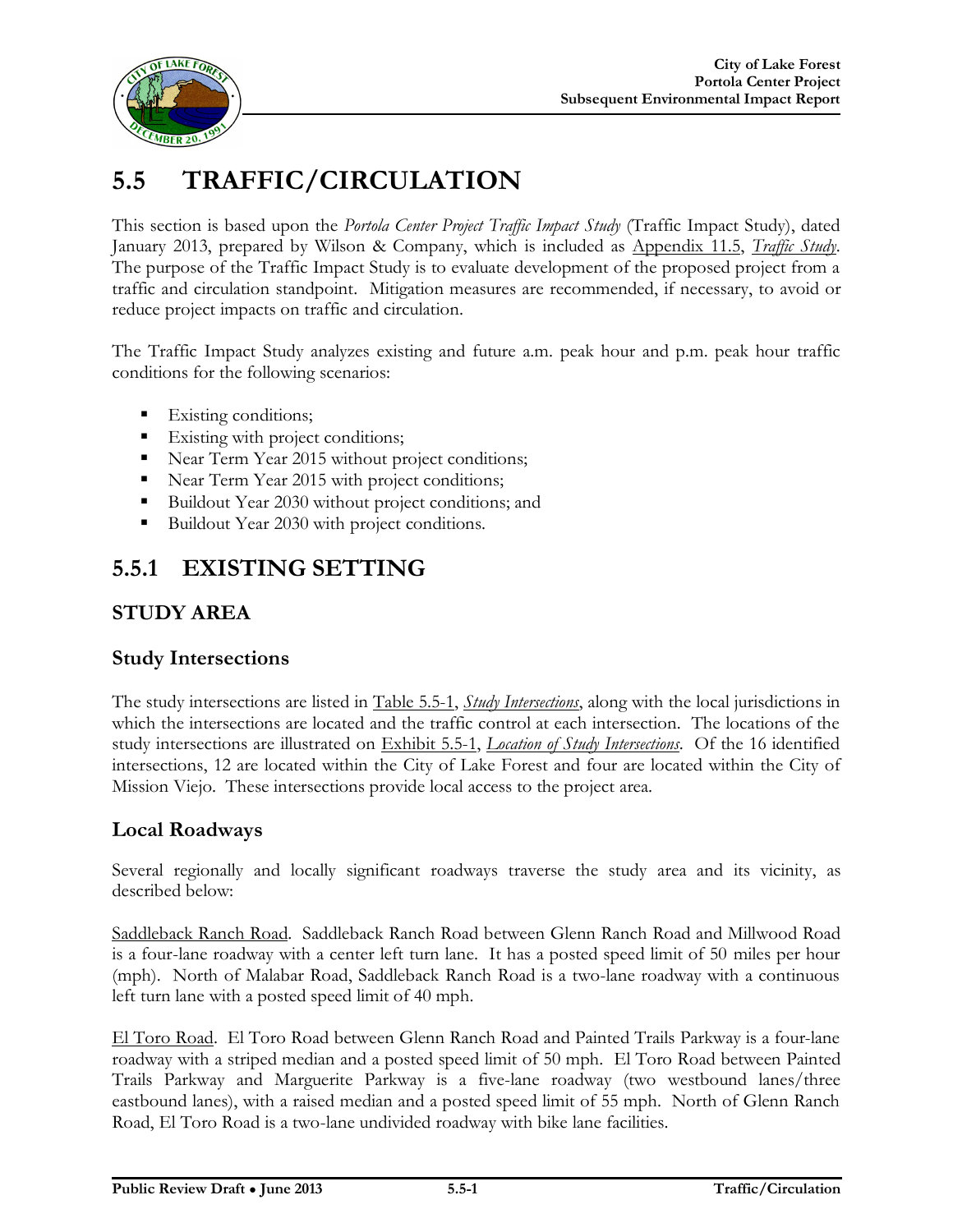

| <b>Table 5.5-1</b>         |
|----------------------------|
| <b>Study Intersections</b> |

|                | <b>Intersection</b>                                                                                    | <b>Jurisdiction</b> | <b>Traffic Control</b> |
|----------------|--------------------------------------------------------------------------------------------------------|---------------------|------------------------|
|                | Saddleback Ranch Road/Project Driveway 3/Glenn Ranch Road                                              | Lake Forest         | Signal <sup>1</sup>    |
| $\overline{2}$ | El Toro Road/Glenn Ranch Road                                                                          | Lake Forest         | Signal                 |
| 3              | Portola Pkwy/Glenn Ranch Road                                                                          | Lake Forest         | Signal                 |
| 4              | Marguerite Pkwy/El Toro Road                                                                           | Mission Viejo       | Signal                 |
| 5              | Santiago Canyon Road and El Toro Road/Ridgeline Road                                                   | Lake Forest         | Signal                 |
| 6              | Portola Pkwy and Santa Margarita Pkwy/El Toro Road                                                     | Lake Forest         | Signal                 |
| 7              | Marguerite Pkwy/Santa Margarita Pkwy                                                                   | Mission Viejo       | Signal                 |
| 8              | Marguerite Pkwy/Los Alisos Blvd                                                                        | Mission Viejo       | Signal                 |
| 9              | Los Alisos Blvd/Santa Margarita Pkwy                                                                   | Mission Viejo       | Signal                 |
| 10             | Saddleback Ranch Road/Malabar Road                                                                     | Lake Forest         | <b>OWSC</b>            |
| 11             | Saddleback Ranch Road/Millwood Road                                                                    | Lake Forest         | OWSC                   |
| 12             | Saddleback Ranch Road/ Fawn Ridge Road                                                                 | Lake Forest         | Signal                 |
| 13             | Ridgeline Road/Santiago Canyon Road                                                                    | Lake Forest         | OWSC                   |
| 14             | Portola Pkwy/SR-241 Ramps                                                                              | Lake Forest         | Signal                 |
| 15             | Saddleback Ranch Road/Project Driveway 1                                                               | Lake Forest         | OWSC <sup>2</sup>      |
| 16             | Project Driveway 2/Glenn Ranch Road                                                                    | Lake Forest         | Signal <sup>2</sup>    |
|                | Signal = Traffic Signal; OWSC = One-Way Stop Control or T-intersection                                 |                     |                        |
| Notes:         |                                                                                                        |                     |                        |
|                | 1. The south leg of this intersection does not currently exist and is proposed as part of the project. |                     |                        |
|                | 2. Intersection is proposed as part of the project.                                                    |                     |                        |

Source: Wilson & Company, *Portola Center Project Traffic Impact Study*, January 2013.

Marguerite Parkway. Marguerite Parkway between El Toro Road and Santa Margarita Parkway is a four-lane roadway with a striped median and bike-lane facilities. It has a posted speed limit of 45 mph.

Portola Parkway. Portola Parkway between Lake Forest Drive and El Toro Road is a six-lane roadway with a raised median and bike-lane facilities. It has a posted speed limit of 45 mph.

Glenn Ranch Road. Glenn Ranch Road between Portola Parkway and El Toro Road is a four-lane roadway with a striped median. It has a posted speed limit of 50 mph.

Santa Margarita Parkway. Santa Margarita Parkway between El Toro Road and Marguerite Parkway is a six-lane roadway with a raised median and bike-lane facilities. It has a posted speed limit of 45 mph.

Los Alisos Boulevard. Los Alisos Boulevard between Cordova Road and Marguerite Parkway is a four-lane roadway with a raised median and bike-lane facilities. It has a posted speed limit of 50 mph.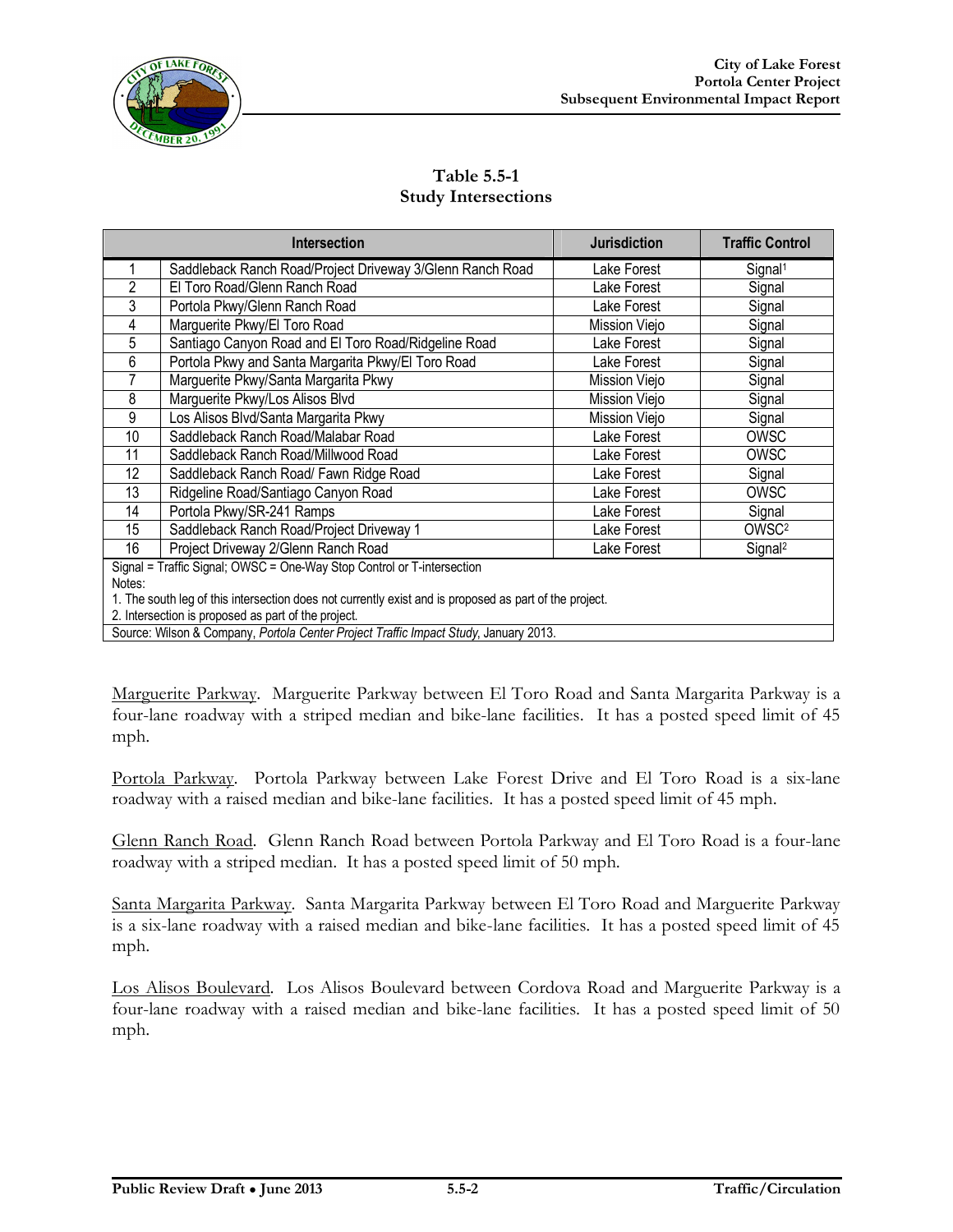

Source: Wilson & Company, Inc., Engineers & Architects; December 2012.

PORTOLA CENTER PROJECT SUBSEQUENT ENVIRONMENTAL IMPACT REPORT **Location of Study Intersections**

**Exhibit 5.5-1**



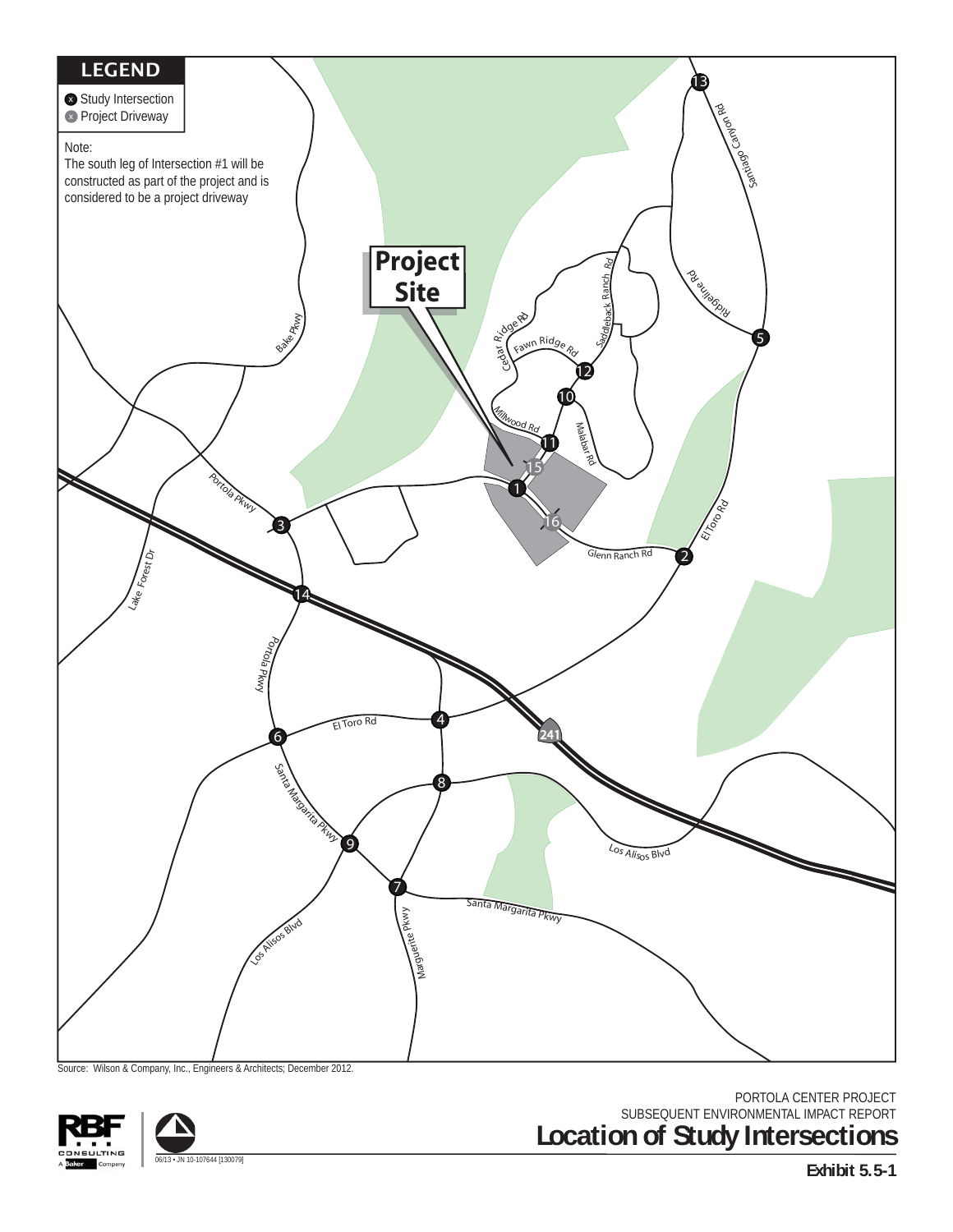

# **ANALYSIS METHODOLOGY**

The Traffic Impact Study is based upon the potential impacts associated with the proposed project. The traffic analysis evaluates existing operating conditions at key study intersections within the project vicinity, estimates the trip generation potential of the proposed project, and forecasts future operating conditions with and without the proposed project. For a detailed discussion of the analytical methodology, refer to Appendix 11.5. The Traffic Impact Study was conducted in accordance with the standards identified in the Circulation Element of the *City of Lake Forest General Plan* (General Plan), and with the *2011 Orange County Congestion Management Program (CMP) Traffic Impact Analysis Guidelines*.

### **Existing Conditions**

Existing Average Daily Traffic (ADT), a.m. peak hour, and p.m. peak hour traffic volumes were obtained on June 9, 2010 and September 15, 2010. Peak hour traffic count data at the Portola Parkway/State Route (SR)-241 Ramps intersections were obtained from the City of Lake Forest on October 14, 2010. All dates of the traffic counts include school traffic associated with the Portola Hills Elementary School in the Portola Hills neighborhood north of the project. Recent traffic counts were obtained in September 2012 along Saddleback Ranch Road at the intersections between Fawn Ridge Road and Glenn Ranch Road. These updated traffic volumes have been used for this analysis. Although these traffic volumes resulted in a slight increase in volumes compared to the counts obtained in 2010, the traffic volumes did not significantly increase over the last two years and therefore, the traffic volumes from 2010 would still be considered valid and are representative of existing conditions.

### **Near Term Year 2015 Traffic Growth**

Year 2015 traffic forecasts for the near term year 2015 scenario were provided by Stantec using the Lake Forest Transportation Analysis Model (LFTAM), which is derived from the Orange County Transportation Analysis Model (OCTAM). OCTAM is the regional model maintained by the Orange County Transportation Authority (OCTA). These forecasts account for major development projects approved and pending near the project site along with any circulation system improvements related to the projects; refer to Section 4.0, *Basis of Cumulative Analysis*, for further information regarding these projects.

### **Buildout Year 2030 Traffic Growth**

Year 2030 traffic forecasts for the buildout year 2030 scenario were provided by Stantec. The traffic forecasts assume all vacant land is developed. Additionally, the forecasts are consistent with other recently approved and pending projects in the area, as described above.

### **INTERSECTION LEVEL OF SERVICE METHODOLOGY**

Two methods were used to conduct the signalized intersection analysis, the Intersection Capacity Utilization (ICU) methodology, and the Highway Capacity Manual (HCM) 2000 methodology. The ICU methodology produces a volume to capacity ratio  $(V/C$  ratio) at each intersection, which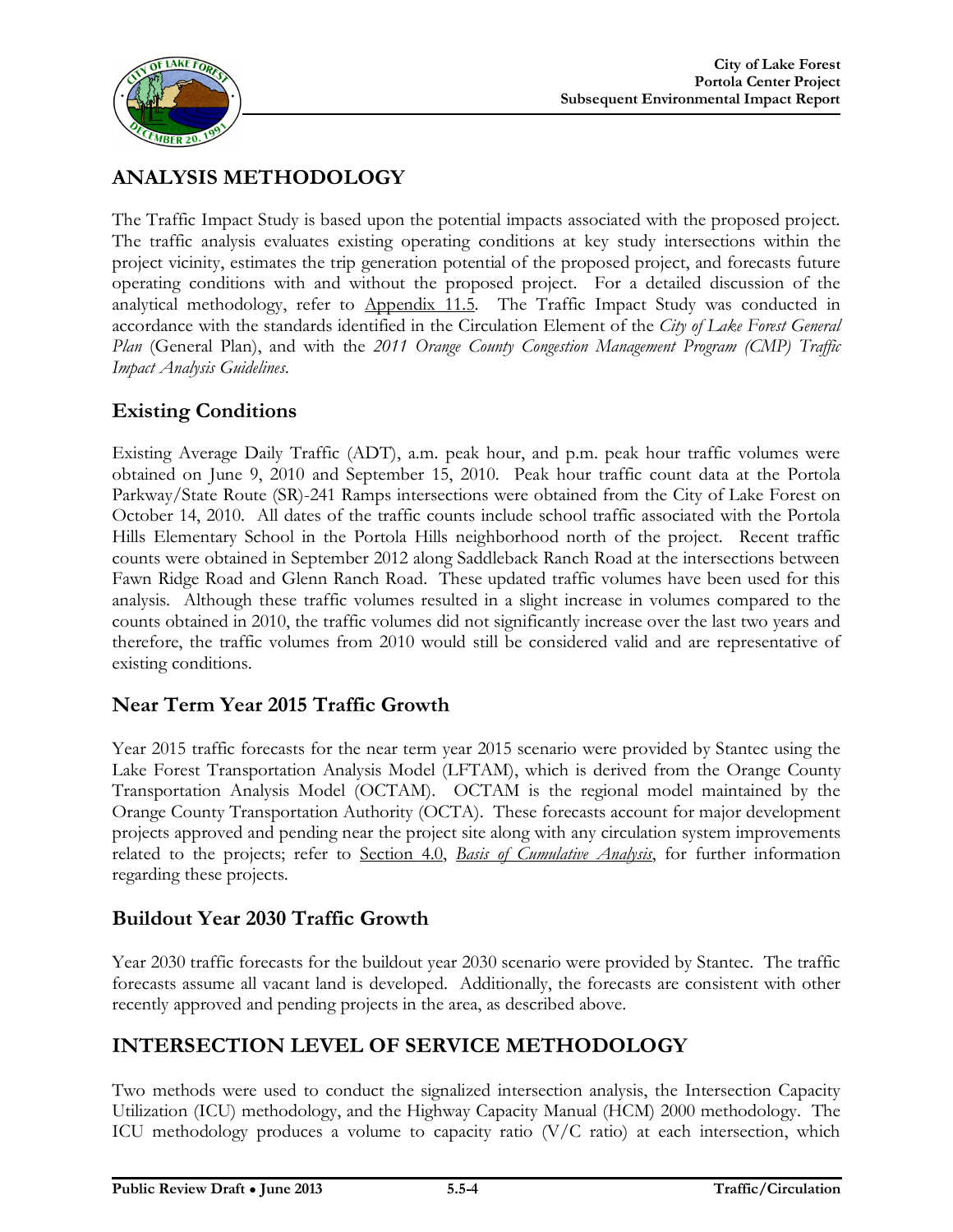

corresponds to its respective level of service (LOS). The HCM methodology produces a projected delay at each intersection, which corresponds to its respective LOS. The ICU methodology measures how an intersection is performing relative to its maximum capacity whereas the HCM methodology measures how an intersection is performing relative to a defined threshold for an acceptable amount of delay. The HCM methodology also produces a projected V/C ratio, and a corresponding LOS, which is considered a more reliable predictor of intersection performance for unsignalized intersections that experience a high volume of traffic. The ICU methodology is the principal methodology used by the City of Lake Forest and is used herein to determine project significant impacts. The HCM methodology is widely used by other jurisdictions in southern California as well as the state and the nation, and is used herein to confirm or validate the ICU results and to provide critical measures of effectiveness such as queuing and delay. Results of the ICU methodology at unsignalized intersections have also been verified through field observations.

### **Intersection Capacity Utilization (ICU) Method of Analysis**

The ICU methodology presents an assessment of intersection operation as a ratio of the critical volume to capacity ranging from free flow (near 0.00) to capacity (near 1.00). This methodology calculates the ICU as the sum of the  $V/C$  ratios for all critical movements of an intersection, and is generally considered to be compatible with the intersection capacity analysis in the HCM 2000 methodology. The range of ICU values with the corresponding LOS (A through F) is shown in Table 5.5-2, *Level of Service Criteria for Signalized Intersections (ICU Methodology)*.

| Level of<br><b>Service</b><br>(LOS) | <b>Intersection</b><br><b>Capacity</b><br><b>Utilization</b><br>Value (V/C) | <b>Level of Service Description</b>                                                                                                                                                                                                                                                                                                                                                                                              |
|-------------------------------------|-----------------------------------------------------------------------------|----------------------------------------------------------------------------------------------------------------------------------------------------------------------------------------------------------------------------------------------------------------------------------------------------------------------------------------------------------------------------------------------------------------------------------|
| A                                   | $0.00 - 0.60$                                                               | Primarily free flow operations at average travel speeds usually about 90 percent of free flow<br>speed. Vehicles can maneuver unimpeded within the traffic stream. Delay at signalized<br>intersections is minimal.                                                                                                                                                                                                              |
| B                                   | $0.61 - 0.70$                                                               | Reasonably unimpeded operations at average travel speeds usually about 70 percent of free flow<br>speed. Ability to maneuver is only slightly restricted and stopped delays are not bothersome.<br>Drivers are not subjected to appreciable tension.                                                                                                                                                                             |
| С                                   | $0.71 - 0.80$                                                               | Represents stable operations, however, ability to maneuver and change lanes in mid-block<br>locations may be more restricted. Longer queues and/or adverse signal coordination may<br>contribute to lower average travel speeds of about 50 percent of free-flow speed. Drivers will<br>experience some appreciable tension.                                                                                                     |
| D                                   | $0.81 - 0.90$                                                               | Borders on a range in which small increases in flow may cause substantial increases in approach<br>delay, and hence, decreases in arterial speed. Causes range from adverse signal progression,<br>inappropriate signal timing, high volumes, or any combination. For planning purposes, this Level<br>of Service is the lowest that is considered acceptable. Average travel speeds are about 40<br>percent of free-flow speed. |
| E                                   | $0.91 - 1.00$                                                               | Characterized by significant approach delays and average travel speeds of one-third of free-flow<br>speed or lower, caused by adverse progression, high signal density, extensive queuing at critical<br>intersections, inappropriate signal timing, or some combination.                                                                                                                                                        |
| F                                   | $\geq 1.01$                                                                 | Characterized by arterial flow at extremely low speeds below one-third to one-quarter of free flow<br>speed. Congestion is likely at critical signalized intersections, resulting in high approach delays.<br>Adverse progression is frequently a contributor to this condition.                                                                                                                                                 |
|                                     |                                                                             | Source: Wilson & Company, Portola Center Project Traffic Impact Study, January 2013.                                                                                                                                                                                                                                                                                                                                             |

**Table 5.5-2 Level of Service Criteria for Signalized Intersections (ICU Methodology)**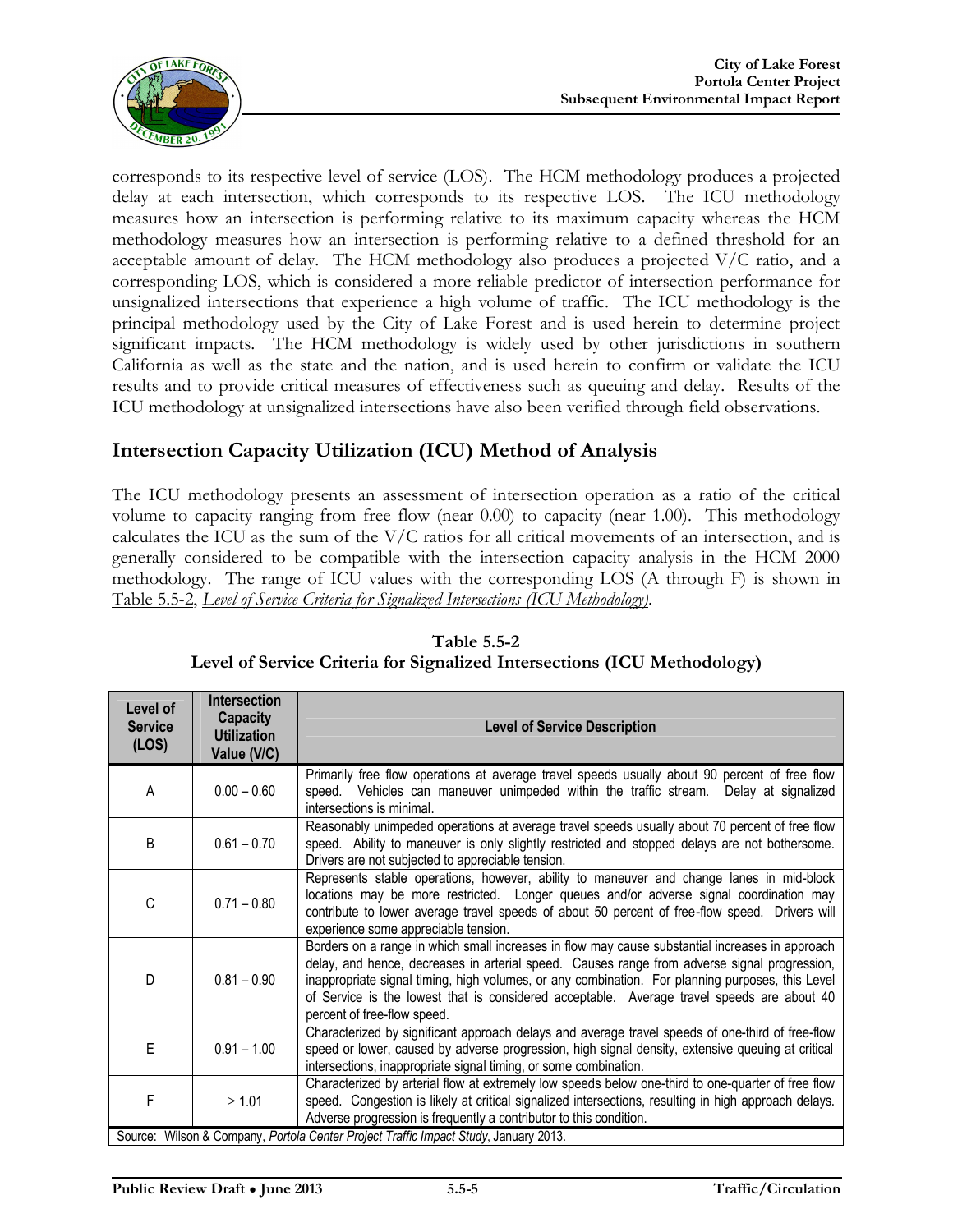

Consistent with the City's performance criteria, the following assumptions were used in conducting the ICU analysis:

- Saturation Flow Rate: 1,700 vehicles/hour/lane
- Clearance Interval:  $0.05$
- Right-Turn-On-Red Utilization Factor: 0.75
- Performance standard: LOS D (corresponding to peak hour ICU of less than or equal to 0.90) for locations other than CMP intersections
- Performance standard: LOS E (peak hour ICU less than or equal to 1.00) for CMP intersections

### **Highway Capacity Manual (HCM) Method of Analysis**

The HCM 2000 methodology is used in this study to validate the ICU methodology and to provide additional measures of effectiveness, such as queues and delays, for signalized and unsignalized intersections. The HCM methodology produces an overall intersection delay, which is translated into a LOS for the intersection, as well as delays and V/C ratios per approach. The V/C ratios calculated under the HCM methodology are comparable to the V/C ratios calculated under the ICU methodology.

#### **Signalized Intersection Analysis**

The HCM 2000 methodology relates the intersection LOS to intersection control delay, in terms of seconds per vehicle (sec/veh). This methodology sets 1,900 passenger-cars per hour per lane as the base (or ideal) saturation flow rate at signalized intersections, which is based on the minimum headway that can be sustained between departing vehicles at a signalized intersection. The service saturation flow rate, which reflects the saturation flow rate specific to the study facility, is determined by adjusting the ideal saturation flow rate for lane width, on-street parking, bus stops, pedestrian volume, traffic composition (or percentage of heavy vehicles), and shared lane movements (e.g., through and right-turn movements sharing the same lane). Table 5.5-3, *LOS Criteria for Signalized Intersections (HCM Methodology)*, identifies the six qualitative categories of LOS along with the corresponding HCM control delay value range.

#### **Unsignalized Intersection Analysis**

The LOS for two-way stop-controlled intersections, including T-intersections, is determined by the computed control delay and is defined for each minor movement. Table 5.5-4, *LOS Criteria for Unsignalized Intersections (HCM Methodology)*, identifies the six qualitative categories of LOS along with the corresponding HCM control delay value range.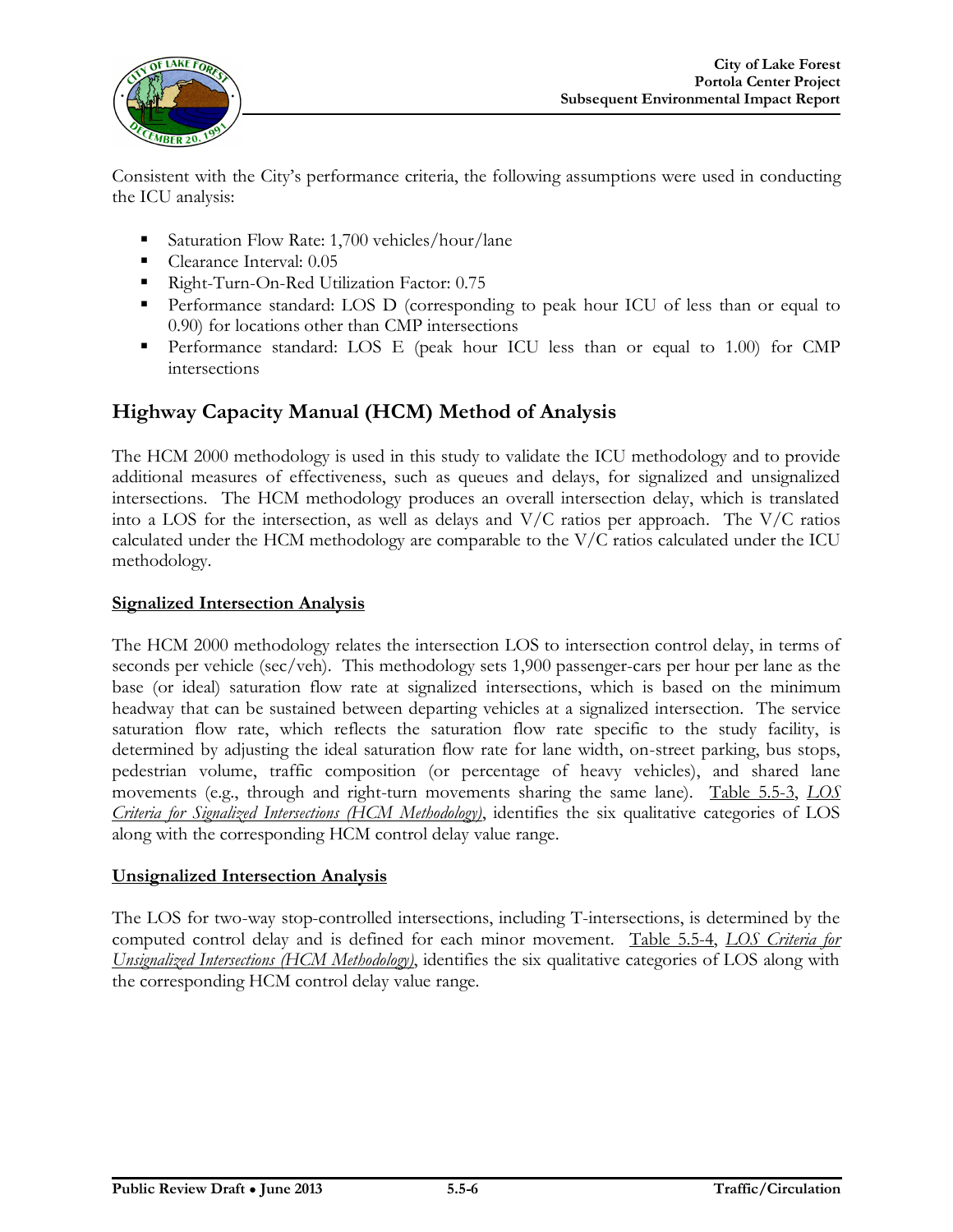

| Table 5.5-3                                                        |
|--------------------------------------------------------------------|
| <b>LOS Criteria for Signalized Intersections (HCM Methodology)</b> |

| Level of<br><b>Service</b><br>(LOS) | <b>Control Delay</b><br><b>Per Vehicle</b><br>(sec/veh) | <b>Level of Service Description</b>                                                                                                                                                                                                                                                                        |
|-------------------------------------|---------------------------------------------------------|------------------------------------------------------------------------------------------------------------------------------------------------------------------------------------------------------------------------------------------------------------------------------------------------------------|
| A                                   | $\leq 10.0$                                             | Operations with very low delay. This occurs when progression is extremely favorable,<br>and most vehicles do not stop at all. Short cycle lengths may also contribute to low<br>delay.                                                                                                                     |
| B                                   | $> 10.0$ and $< 20.0$                                   | Operations with generally good progression and/or short cycle lengths. More vehicles<br>stop than for LOS A, causing higher levels of average delay.                                                                                                                                                       |
| C                                   | $> 20.0$ and $< 35.0$                                   | Operations with higher delays, which may result from fair progression and/or longer<br>cycle lengths. Individual cycle failures may begin to appear at this level. The number<br>of vehicles stopping is significant at this level, although many still pass through the<br>intersection without stopping. |
| D                                   | $> 35.0$ and $< 55.0$                                   | Operations with high delay, resulting from some combination of unfavorable<br>progression, long cycle lengths, or high volumes. The influence of congestion<br>becomes more noticeable, and individual cycle failures are noticeable.                                                                      |
| E                                   | $> 55.0$ and $< 80.0$                                   | Considered the limit of acceptable delay. Individual cycle failures are frequent<br>occurrences.                                                                                                                                                                                                           |
| F                                   | $\geq 80.0$                                             | Describes a condition of excessively high delay, considered unacceptable to most<br>drivers. This condition often occurs when arrival flow rates exceed the LOS D<br>capacity of the intersection. Poor progression and long cycle lengths may also be<br>major contributing causes to such delay.         |
|                                     | sec = seconds; veh= vehicle                             | Source: Wilson & Company, Portola Center Project Traffic Impact Study, January 2013.                                                                                                                                                                                                                       |

#### **Table 5.5-4**

### **LOS Criteria for Unsignalized Intersections (HCM Methodology)**

| <b>Level of Service</b><br>(LOS) | <b>Average Control Delay (sec/veh)</b>                                               |  |  |  |  |  |  |
|----------------------------------|--------------------------------------------------------------------------------------|--|--|--|--|--|--|
| Α                                | $\leq 10.0$                                                                          |  |  |  |  |  |  |
| B                                | $> 10.0$ and $\leq 15.0$                                                             |  |  |  |  |  |  |
| С                                | $> 15.0$ and $\leq 25.0$                                                             |  |  |  |  |  |  |
|                                  | $> 25.0$ and $\leq 35.0$                                                             |  |  |  |  |  |  |
| F                                | $>$ 35.0 and $\leq$ 50.0                                                             |  |  |  |  |  |  |
| F                                | > 50.0                                                                               |  |  |  |  |  |  |
| sec = seconds; veh= vehicle.     |                                                                                      |  |  |  |  |  |  |
|                                  | Source: Wilson & Company, Portola Center Project Traffic Impact Study, January 2013. |  |  |  |  |  |  |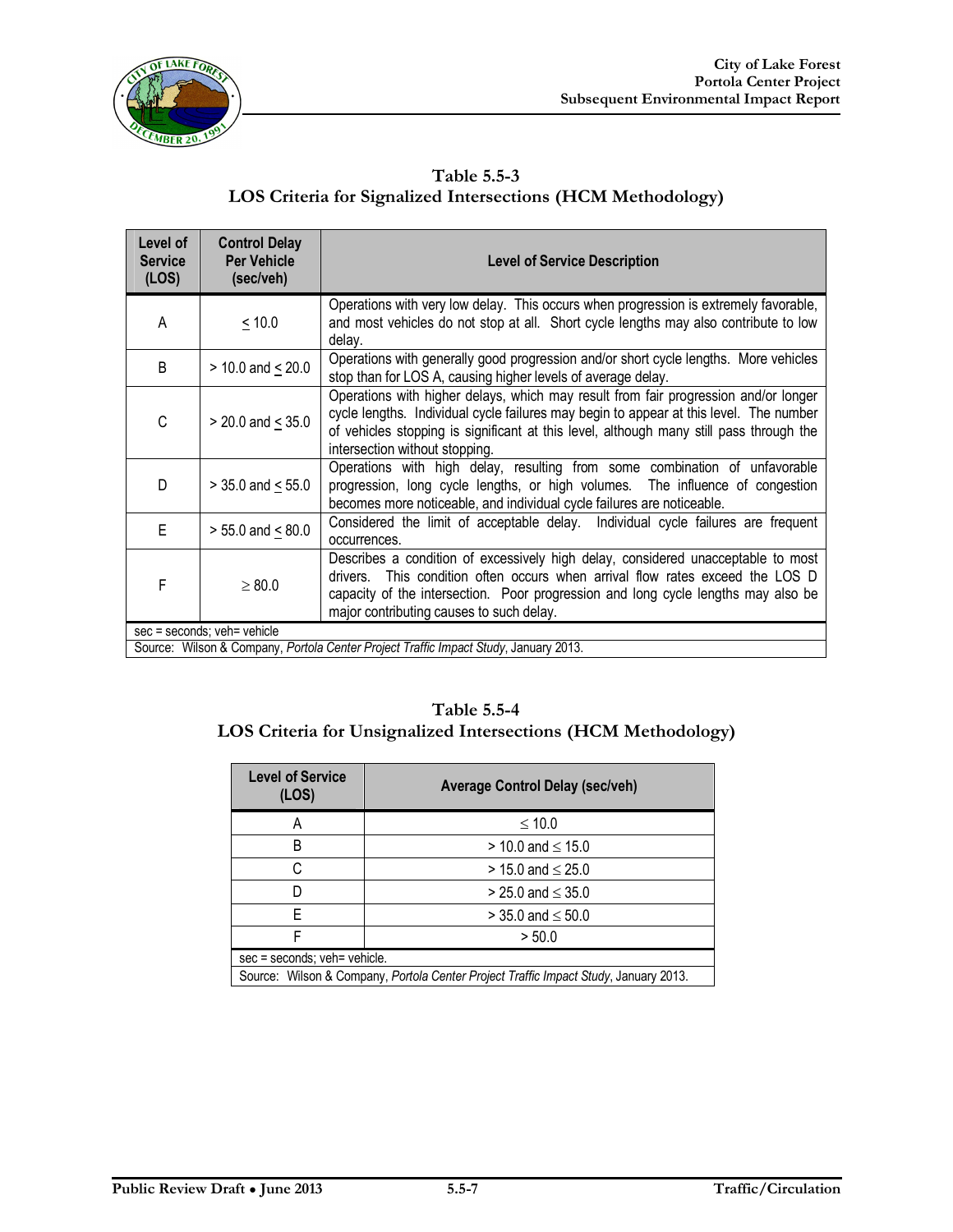

### **PERFORMANCE CRITERIA**

### **City of Lake Forest**

The City of Lake Forest has established LOS D as the minimum acceptable operating LOS at all intersections during peak hours and LOS E at critical intersections with the requirement that regular monitoring take place.

### **City of Mission Viejo**

The City of Mission Viejo has established LOS D as the minimum acceptable operating LOS at intersections during peak hours.

### **EXISTING INTERSECTION LEVELS OF SERVICE**

### **Intersection Capacity Utilization (ICU) Analysis**

Table 5.5-5, *Existing ICU Peak Hour Levels of Service*, summarizes the existing peak hour LOS for the study intersections utilizing the ICU methodology.

|    |                                                                                      |                     | <b>AM Peak Hour</b> |            | <b>PM Peak Hour</b> |            |
|----|--------------------------------------------------------------------------------------|---------------------|---------------------|------------|---------------------|------------|
|    | <b>Study Intersection</b>                                                            | <b>Jurisdiction</b> | <b>ICU</b>          | <b>LOS</b> | <b>ICU</b>          | <b>LOS</b> |
|    | Saddleback Ranch Road/Glenn Ranch Road                                               | Lake Forest         | 0.38                | A          | 0.32                | A          |
| 2  | El Toro Road/Glenn Ranch Road                                                        | Lake Forest         | 0.34                | A          | 0.49                | A          |
| 3  | Portola Pkwy/Glenn Ranch Road                                                        | Lake Forest         | 0.57                | A          | 0.52                | A          |
| 4  | Marguerite Pkwy/El Toro Road                                                         | Mission Viejo       | 0.36                | A          | 0.29                | A          |
| 5  | Santiago Canyon Road and El Toro Road/Ridgeline Road                                 | Lake Forest         | 0.31                | A          | 0.35                | Α          |
| 6  | Portola Pkwy and Santa Margarita Pkwy/El Toro Road                                   | Lake Forest         | 0.61                | B          | 0.55                | A          |
| 7  | Marguerite Pkwy/Santa Margarita Pkwy                                                 | Mission Viejo       | 0.69                | B          | 0.65                | B          |
| 8  | Marguerite Pkwy/Los Alisos Blvd                                                      | Mission Viejo       | 0.35                | Α          | 0.45                | A          |
| 9  | Los Alisos Blvd/Santa Margarita Pkwy                                                 | Mission Viejo       | 0.83                | D          | 0.82                | D          |
| 10 | Saddleback Ranch Road/Malabar Road                                                   | Lake Forest         | 0.59                | A          | 0.46                | A          |
| 11 | Saddleback Ranch Road/Millwood Road                                                  | Lake Forest         | 0.65                | В          | 0.29                | A          |
| 12 | Saddleback Ranch Road/ Fawn Ridge Road                                               | Lake Forest         | 0.48                | Α          | 0.34                | A          |
| 13 | Ridgeline Road/Santiago Canyon Road                                                  | Lake Forest         | 0.23                | Α          | 0.30                | A          |
| 14 | Portola Pkwy/SR-241 Ramps                                                            | Lake Forest         | 0.43                | A          | 0.53                | A          |
|    | ICU = Intersection Capacity Utilization; LOS = level of service.                     |                     |                     |            |                     |            |
|    | Source: Wilson & Company, Portola Center Project Traffic Impact Study, January 2013. |                     |                     |            |                     |            |

#### **Table 5.5-5 Existing ICU Peak Hour Levels of Service**

As indicated in Table 5.5-5, all study intersections are currently operating at an acceptable LOS during the a.m. and p.m. peak hours based on City of Lake Forest and City of Mission Viejo performance criteria. The operations worksheets for this scenario are provided in Appendix 11.5, as Appendix B of the Traffic Impact Study.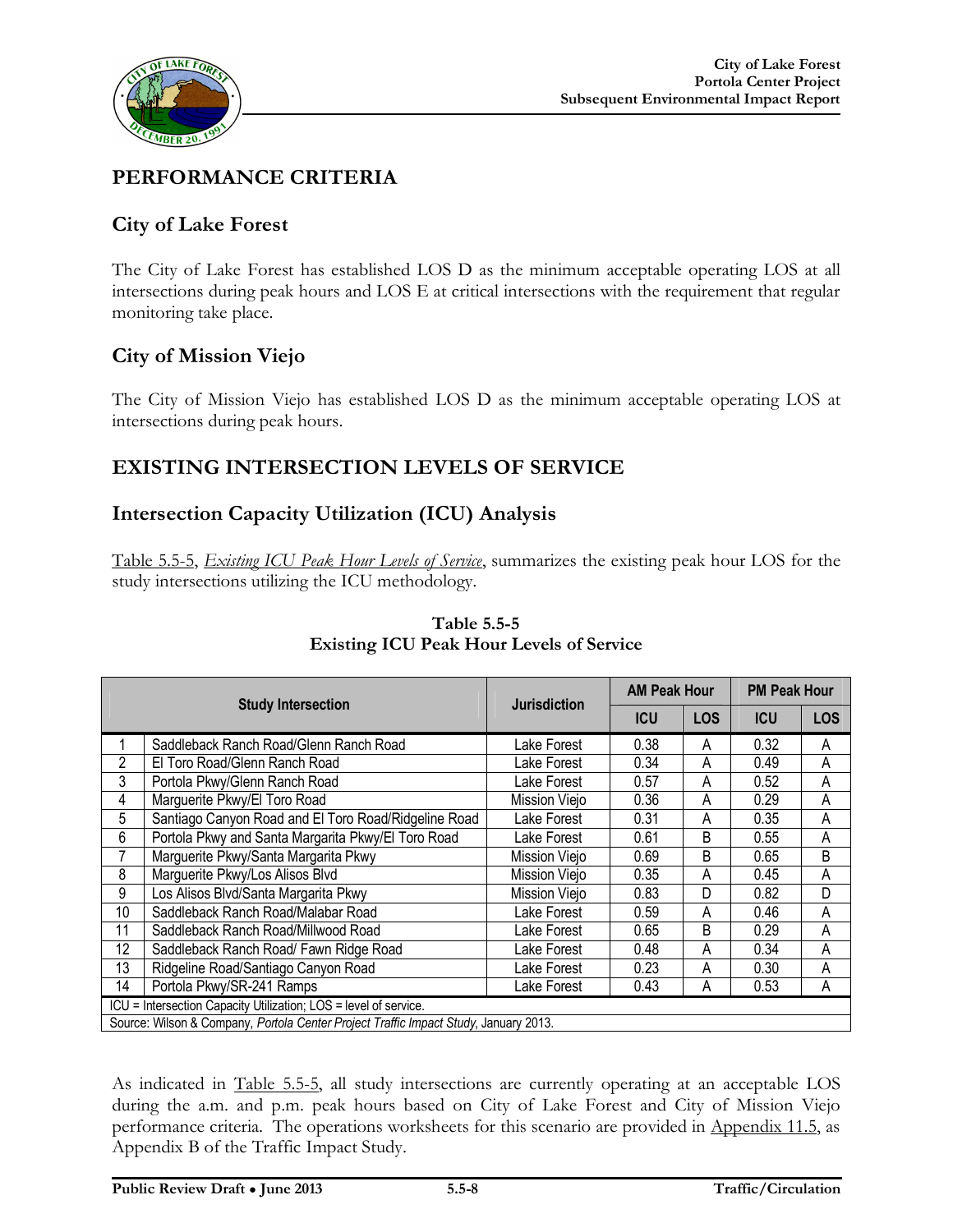

## **Highway Capacity Manual (HCM) Analysis**

Table 5.5-6, *Existing HCM Peak Hour Levels of Service*, summarizes the existing peak hour LOS and average vehicle control delay for the study intersections utilizing the HCM methodology.

| Table 5.5-6                                     |
|-------------------------------------------------|
| <b>Existing HCM Peak Hour Levels of Service</b> |

|        |                                                                                                                                                                                                   |                     | <b>Traffic</b>    | <b>AM Peak Hour</b> |                  | <b>PM Peak Hour</b> |                  |  |
|--------|---------------------------------------------------------------------------------------------------------------------------------------------------------------------------------------------------|---------------------|-------------------|---------------------|------------------|---------------------|------------------|--|
|        | <b>Study Intersection</b>                                                                                                                                                                         | <b>Jurisdiction</b> | <b>Control</b>    | Delay <sup>1</sup>  | LOS <sup>2</sup> | Delay <sup>1</sup>  | LOS <sup>2</sup> |  |
|        | Saddleback Ranch Road/Glenn Ranch Road                                                                                                                                                            | Lake Forest         | Signal            | 17.2                | B                | 18.5                | B                |  |
| 2      | El Toro Road/Glenn Ranch Road                                                                                                                                                                     | Lake Forest         | Signal            | 10.2                | B                | 11.1                | B                |  |
| 3      | Portola Pkwy/Glenn Ranch Road                                                                                                                                                                     | Lake Forest         | Signal            | 21.5                | C                | 24.7                | С                |  |
| 4      | Marguerite Pkwy/El Toro Road                                                                                                                                                                      | Mission Viejo       | Signal            | 15.6                | B                | 16.7                | B                |  |
| 5      | Santiago Canyon Road and El Toro Road/Ridgeline Road                                                                                                                                              | Lake Forest         | Signal            | 10.3                | B                | 7.5                 | A                |  |
| 6      | Portola Pkwy and Santa Margarita Pkwy/El Toro Road                                                                                                                                                | Lake Forest         | Signal            | 36.1                | D                | 23.0                | C                |  |
| 7      | Marguerite Pkwy/Santa Margarita Pkwy                                                                                                                                                              | Mission Viejo       | Signal            | 45.5                | D                | 35.4                | D                |  |
| 8      | Marguerite Pkwy/Los Alisos Blvd                                                                                                                                                                   | Mission Viejo       | Signal            | 24.2                | C                | 28.5                | С                |  |
| 9      | Los Alisos Blvd/Santa Margarita Pkwy                                                                                                                                                              | Mission Viejo       | Signal            | 82.4                | F                | 69.9                | E                |  |
| 10     | Saddleback Ranch Road/Malabar Road                                                                                                                                                                | Lake Forest         | OWSC <sup>3</sup> | 25.1                | D                | 14.7                | B                |  |
| 11     | Saddleback Ranch Road/Millwood Road                                                                                                                                                               | Lake Forest         | OWSC <sup>3</sup> | 36.4                | Е                | 11.0                | B                |  |
| 12     | Saddleback Ranch Road/ Fawn Ridge Road                                                                                                                                                            | Lake Forest         | Signal            | 12.1                | B                | 13.1                | B                |  |
| 13     | Ridgeline Road/Santiago Canyon Road                                                                                                                                                               | Lake Forest         | OWSC <sup>3</sup> | 15.8                | C                | 19.3                | С                |  |
| 14     | Portola Pkwy/SR-241 Ramps                                                                                                                                                                         | Lake Forest         | Signal            | 10.1                | B                | 9.9                 | A                |  |
|        | LOS = level of service; Signal = Traffic Signal; OWSC = One-Way Stop Control                                                                                                                      |                     |                   |                     |                  |                     |                  |  |
|        | Bold values indicate unacceptable LOS E or F                                                                                                                                                      |                     |                   |                     |                  |                     |                  |  |
| Notes: |                                                                                                                                                                                                   |                     |                   |                     |                  |                     |                  |  |
|        | Delay refers to the average control delay for the entire intersection, measured in seconds per vehicle. At a one- or two-way stop-controlled intersection, delay<br>refers to the worst movement. |                     |                   |                     |                  |                     |                  |  |
|        | 2. LOS calculations are based on the methodology outlined in the 2000 Highway Capacity Manual and performed using Synchro 7.                                                                      |                     |                   |                     |                  |                     |                  |  |

3. At unsignalized intersections, the delay for the stop-controlled approach becomes unreliable when operations approach LOS E/F conditions. The operations are more consistent with the V/C ratio reported for the stop controlled movement.

Source: Wilson & Company, *Portola Center Project Traffic Impact Study*, January 2013.

As indicated in Table 5.5-6, all study intersections are operating at an acceptable LOS under existing conditions based on City of Lake Forest and City of Mission Viejo performance criteria except for the following intersections:

- 9 Los Alisos Boulevard and Santa Margarita Parkway (a.m. and p.m. peak hour); and
- 11 Saddleback Ranch Road and Millwood Road (a.m. peak hour).

The HCM methodology for unsignalized intersections becomes unreliable when traffic conditions are projected to be at LOS E or F conditions. In the case of the Saddleback Ranch Road and Millwood Road intersection, the delay reported from the HCM methodology at this unsignalized intersection is much higher than what was observed in the field. The HCM methodology for unsignalized intersections is based on the gap acceptance theory. Although the adjacent signals at Glenn Ranch Road and Fawn Ridge Road are just over 1,000 feet away, gaps are created in the traffic flow along Saddleback Ranch Road, as confirmed through field observations in the study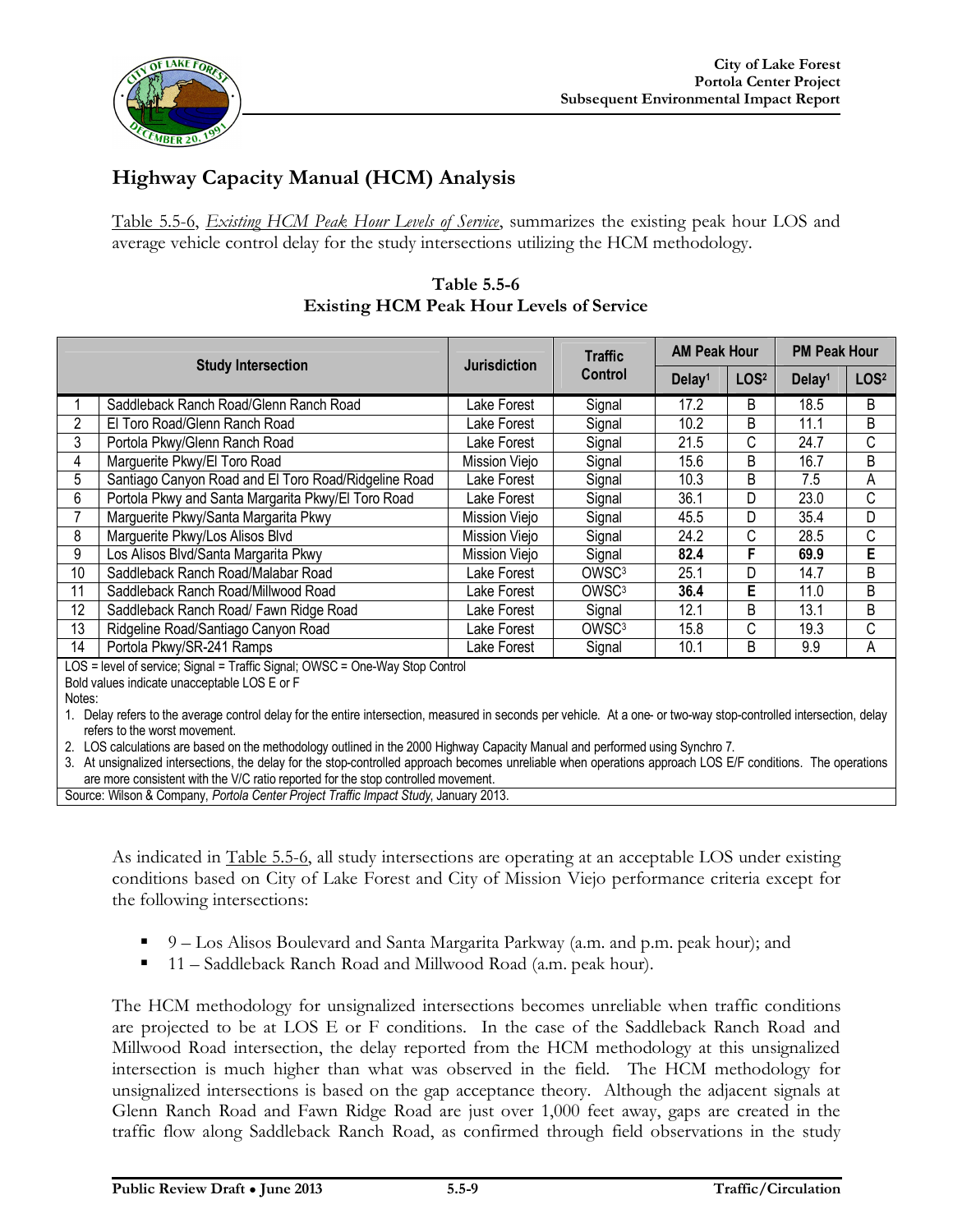

area. The gaps in the traffic flow would allow vehicles to turn onto Saddleback Ranch Road and would not result in the long delays at the intersection of Millwood Road and Saddleback Ranch Road that are produced by the HCM methodology. On average, vehicles were observed to wait no more than 10 seconds before turning onto Saddleback Ranch Road from Millwood Road, as opposed to the 36.4 seconds predicted by the methodology. The HCM V/C ratio of 0.59 (LOS A), as shown in the detailed HCM LOS worksheets included in Appendix 11.5, for the eastbound movement of Millwood Road would more accurately reflect the operations of this intersection, which is consistent with the ICU value of 0.65 shown in Table 5.5-5.

### **EXISTING TRANSIT SERVICE**

The project area is primarily served by bus transit lines operated by Orange County Transportation Authority (OCTA). Bus service is not provided immediately adjacent to the project site. Lines within the area are described below.

OCTA Route 82. Route 82 connects Foothill Ranch (Foothill Ranch Towne Centre) to Laguna Niguel via Portola Parkway, Santa Margarita Parkway, Antonio Parkway, and Crown Valley Parkway.

OCTA Route 89. Route 89 connects Mission Viejo (Portola Plaza) to Laguna Beach via El Toro Road and Laguna Canyon Road.

OCTA Route 177. Route 177 connects Foothill Ranch (Foothill Ranch Marketplace and Towne Centre) to Laguna Hills via Lake Forest Drive, Muirlands Boulevard, and Los Alisos Boulevard.

OCTA Route 206. Route 206 connects Foothill Ranch to Santa Ana via the I-5 Freeway. Service is provided from Glenn Ranch Road and Eclipse, west of the project site.

### **EXISTING PEDESTRIAN AND BICYCLE FACILITIES**

Sidewalks are currently located along Glenn Ranch Road and Saddleback Ranch Road, adjacent to the project site.

The Aliso Serrano Riding and Hiking Trail is located along the north side of Glenn Ranch Road within the project area. The Aliso Serrano Riding and Hiking Trail was constructed to connect the Aliso Creek Regional Riding and Hiking Trail to Limestone/Whiting Ranch Wilderness Park. The Trail connects to Limestone/Whiting Wilderness Park at two locations: along Glenn Ranch Road to the staging lot and to the southeast part of the park.

The Aliso Creek Class I (paved, off-road) Bikeway borders the southern portion of the project site, extending from the McFadden Ranch House (located northeast of Glenn Ranch Road on the west side of El Toro Road) south to the entrance of Aliso and Wood Canyons Wilderness Park. The City's General Plan and *2009 OCTA Commuter Bikeways Strategic Plan* identify Glenn Ranch Road as a planned Class II Bike Lane. Class II Bike Lanes provide a restricted right-of-way on a roadway's shoulder designated for the exclusive or semi-exclusive use of bicycles with through travel by motor vehicles or pedestrians prohibited. Other bicycle facilities in the area include an existing Class II Bike Lane along Portola Parkway.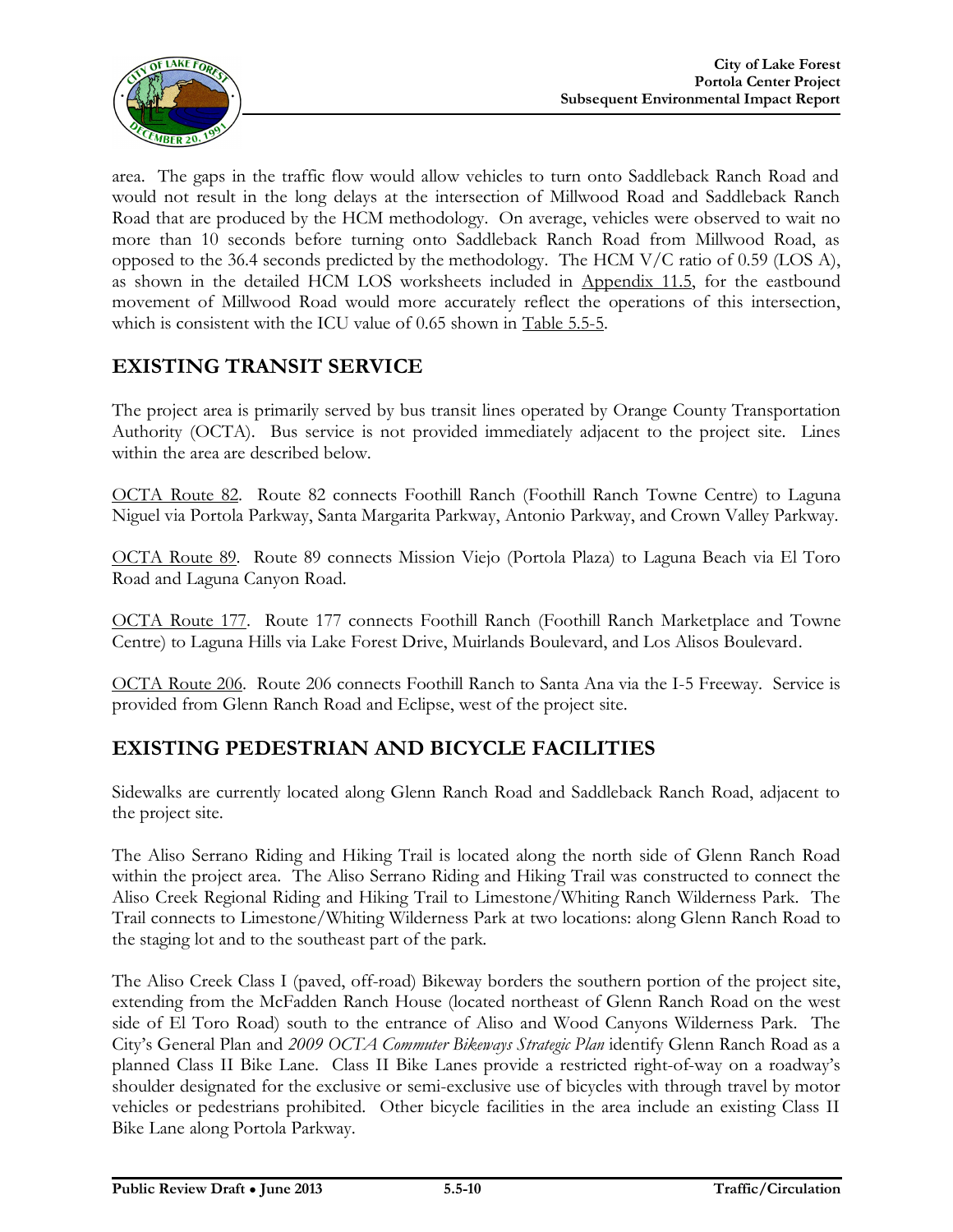

The Edison Regional Riding and Hiking Trail is located to the west of the project site. The trail was built to connect Limestone-Whiting Ranch Wilderness Park to the Aliso Serrano Riding and Hiking Trail. A spur of the Edison Trail extends east and touches the western boundary of the project site.

# **5.5.2 REGULATORY SETTING**

### **CALIFORNIA DEPARTMENT OF TRANSPORTATION**

The California Department of Transportation (Caltrans) publishes the *Guide for the Preparation of Traffic Impact Studies*, which provides guidelines and recommended elements of traffic studies for projects that could potentially impact state facilities such as State Route highways and freeway facilities. This is a State-level document that is used by each of the Caltrans District offices.

The Guide defines when traffic studies should be conducted to address impacts to state facilities, but does not define quantitative impact standards. The Guide states that Measures of Effectiveness (MOEs) are used to evaluate Caltrans facilities, and that the agency strives to maintain a LOS value of C on its facilities. However, the Guide states that the appropriate target LOS varies by facility and congestion level, and is defined differently by Caltrans depending on the analyzed facility.

### **ORANGE COUNTY TRANSPORTATION AUTHORITY**

OCTA is a multi-modal transportation agency that began in 1991 with the consolidation of seven separate agencies. OCTA serves Orange County residents and travelers by providing countywide bus and paratransit service, Metrolink rail service, the 91 Express Lanes, freeway, street and road improvement projects, individual and company commuting solutions, motorist aid services and by regulating taxi operations. State statute requires that a congestion management program be developed, adopted, and updated biennially for every county that includes an urbanized area and requires that it include every city and the county government within that county. As the Congestion Management Agency for Orange County, OCTA is responsible for implementing the CMP for the County.

The purpose of the Orange County CMP is to develop a coordinated approach to managing and decreasing traffic congestion by linking the various transportation, land use, and air quality planning programs throughout the County. The City of Lake Forest is required to show continued compliance with the countywide CMP. The benefits of compliance with the CMP provisions include the allocation of the City's fair share of gas tax subventions collected by the State of California.

### **CITY OF LAKE FOREST**

### **City of Lake Forest General Plan**

The Circulation Element of the General Plan serves as the City's primary guide for transportation planning. Specifically, the Circulation Element guides continued development of the circulation system to support planned growth. Its purpose is to provide a safe, efficient, and adequate circulation system for the City.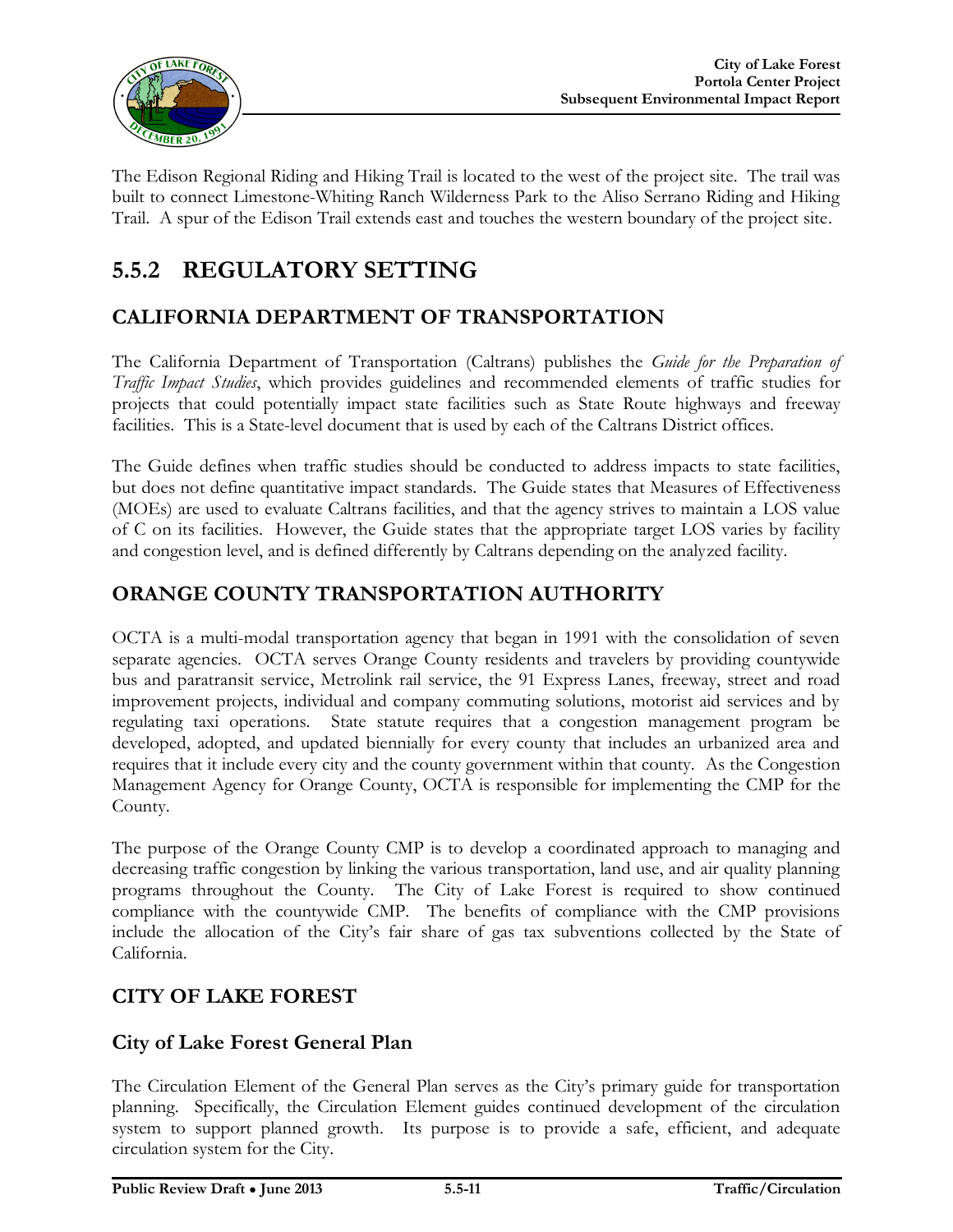

The Circulation Element focuses on roadways and other transportation modes, including public transit, railroads, and bicycle paths that provide a full range of travel options. Also included is an assessment of the City's current roadway system and recommendations for the improvements necessary to maintain acceptable levels of service on this system in the forecast General Plan buildout.

Circulation Element policies that pertain to the proposed project include, but are not limited to, the following:

- Provide and maintain a City circulation system that is in balance with planned land uses in Lake Forest and surrounding areas in the region. (Policy 2.1)
- **IMPROVE THE LAKE FOREST CIRCLE SYSTEM FOR THE INCOCONTRATE IN THE LAKE FOREST LAKE SYSTEM** In concert with land development to ensure adequate levels of service. (Policy 2.3)
- **Promote the provision of non vehicular circulation within Lake Forest.** (Policy 4.1)
- Provide and maintain a non vehicular component of the Lake Forest overall circulation system that supports bicycles, equestrians, and pedestrians and is coordinated with those of other service districts in Lake Forest and with adjacent jurisdictions. (Policy 4.2)
- Improve pedestrian access from neighborhoods to commercial areas. (Policy 4.3)

### **City of Lake Forest Municipal Code**

The City of Lake Forest Municipal Code (Municipal Code) Chapter 7.19, *Lake Forest Transportation Mitigation Program* (LFTM Program), establishes the LFTM Program in order to provide funding for the coordinated and phased installation of traffic and transportation improvements which will serve, benefit, and/or mitigate the impacts of development of certain parcels of land within the City, including the proposed Portola Center Project. The Applicant is required to prepare and submit a Traffic Study with each Tentative Tract Map (TTM) the Applicant files, consistent with the "Traffic Study Scope of Work for Participating Landowners" commissioned by the City for the LFTM Program.

If a TTM Traffic Study identifies one or more project features and/or secondary improvements necessary to mitigate an impact identified in the TTM Traffic Study, the applicant would be required to construct, or provide for the construction of, the required project feature; and the applicant would be required to pay its fair share of the costs of constructing secondary improvements necessary to address the impact of the applicant's project, consisting of the nexus-based proportionate traffic share determined from the LFTAM.

### **CITY OF MISSION VIEJO**

### **City of Mission Viejo General Plan**

The Circulation Element is intended to guide the development of the City's circulation system in a manner that is correlated with the Land Use Element. Anticipated levels and patterns of development in the City of Mission Viejo and the surrounding communities will generate demands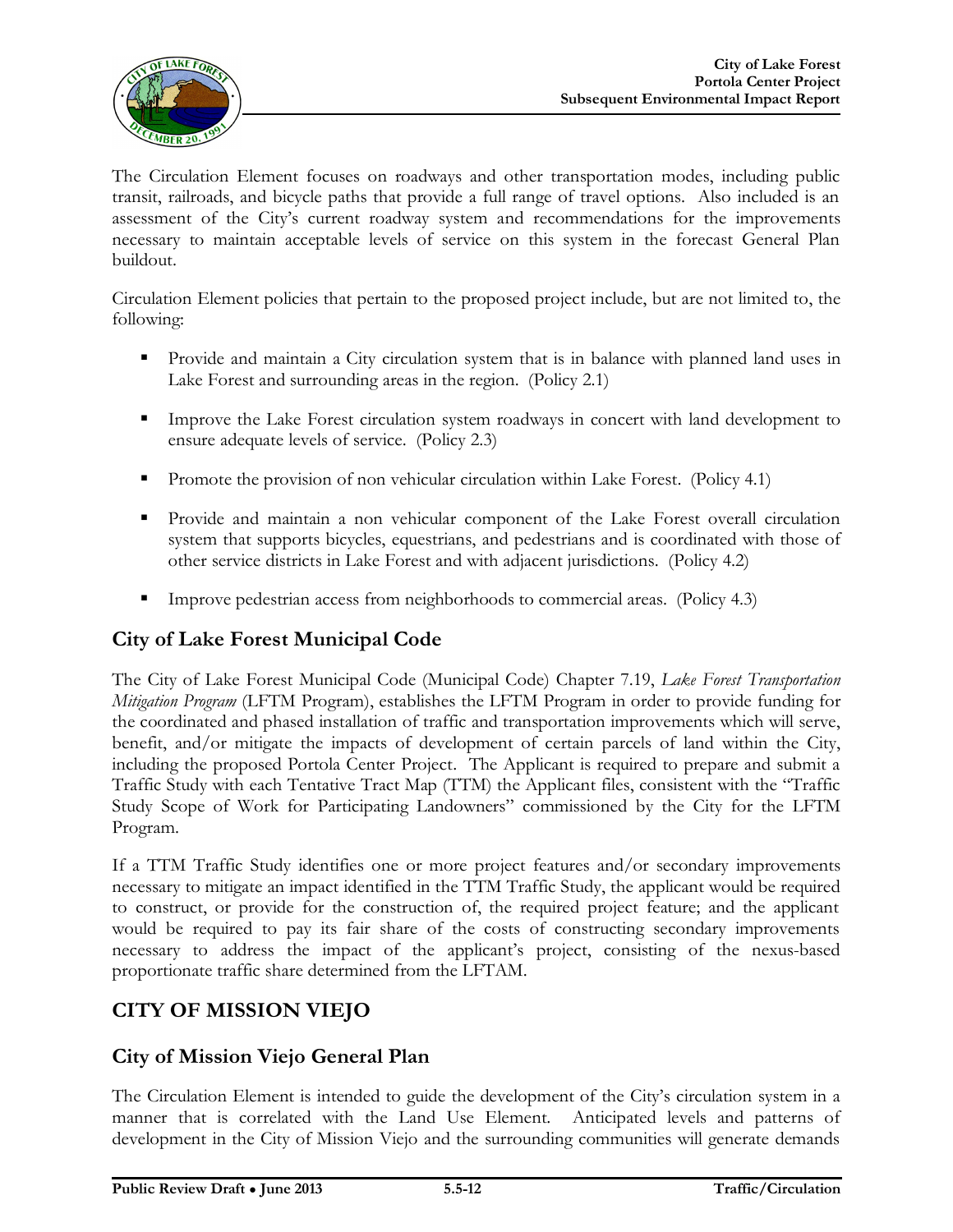

on the City's roadway system. The City has adopted specific goals and policies to address these demands and achieve balanced growth.

Circulation Element policies that pertain to the proposed project include, but are not limited to, the following:

- Maintain at least a level of service D on arterial streets, except along Crown Valley Parkway, a Principal Arterial on the CMP Highway System, where a level of service E shall be maintained. (Policy 1.3)
- Review development proposals in surrounding jurisdictions to determine the impacts of that development on the City's circulation system, and to identify transportation mitigation measures that shall be provided by said developments to maintain city-adopted levels of service standards on the City's circulation system. (Policy 2.2)
- Require any new development, located within the City or outside the City, that contributes traffic impacts to intersections and roadway facilities, located in the City or outside the City, to pay its fair share contribution towards identified transportation improvements, including payment of fees towards adopted transportation fee programs, fair-share costs for identified transportation improvements, or construction of identified transportation improvements necessary to maintain adopted levels of service in the affected jurisdiction. (Policy 23.1)

# **5.5.3 IMPACT THRESHOLDS AND SIGNIFICANCE CRITERIA**

### **DEFINITION OF SIGNIFICANT IMPACT**

### **Significant Study Intersection Traffic Impact Criteria**

Traffic impacts are identified if a project would result in a significant adverse change in traffic conditions on an analyzed facility. A significant impact is typically identified if traffic generated by a project would cause service levels to deteriorate beyond a threshold limit specified by the overseeing agency. Impacts can also be significant if an intersection is already operating below the poorest acceptable level and project traffic would substantially worsen the condition, thereby causing a further decline below the threshold.

A proposed project is considered to have a significant impact when the following conditions are met:

- ICU values at intersections under the "With Project" conditions exceed the minimum performance standard of LOS D (i.e., ICU of 0.90); and
- ICU values at intersections under the "With Project" conditions increase by 0.02 or greater compared to the "Without Project" conditions that are operating at LOS E or F.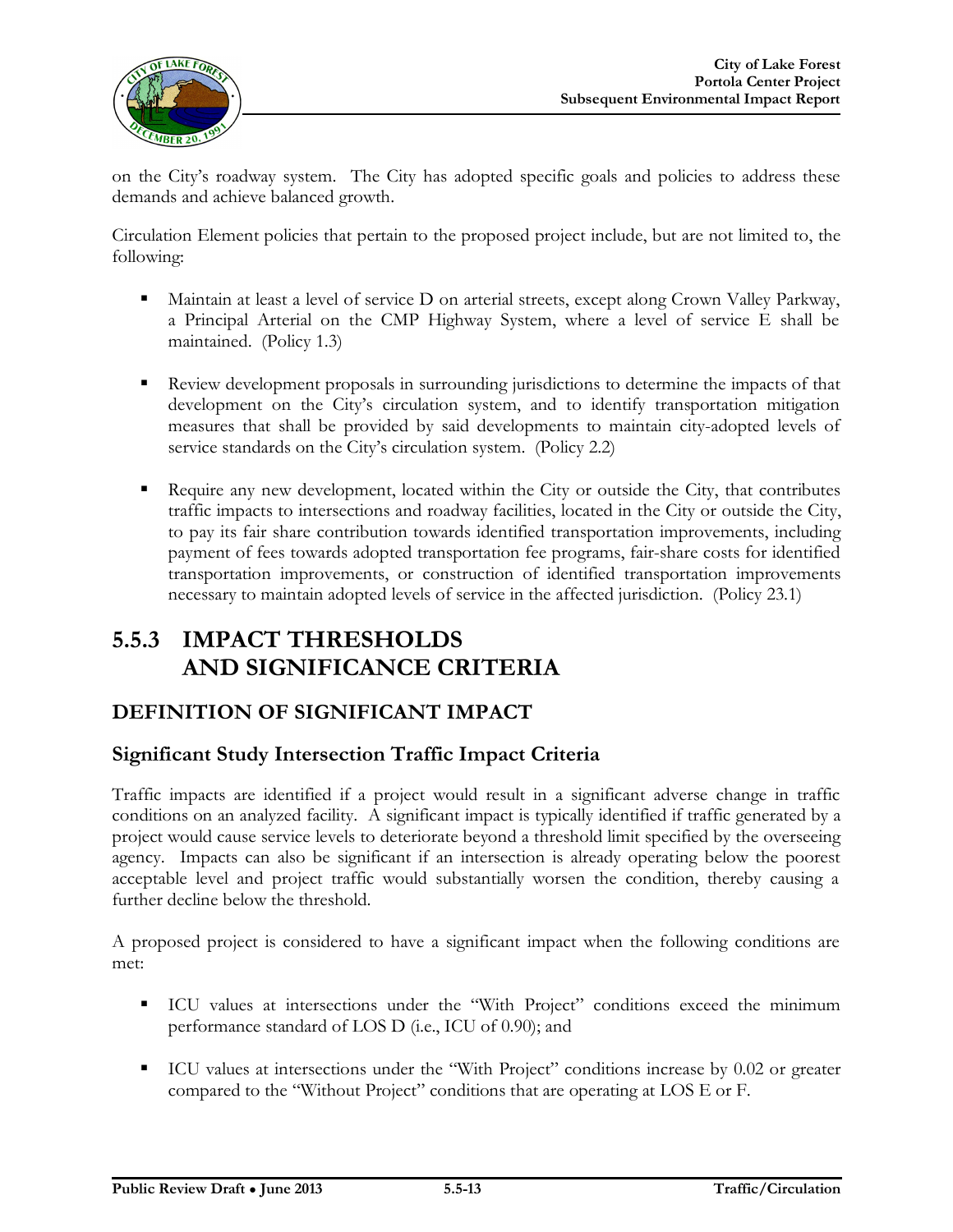

In addition, project-specific traffic impacts may also be considered significant if the project design features could result in traffic hazards. Such design features include sharp curves, limited sight distance, tight turning radii, short merging distance, uneven roadway grade, or other features deemed by the City Traffic Engineer to create a hazard.

In other jurisdictions throughout southern California, the increase in delay resulting from a project based on the HCM methodology is used to determine project impacts. For an intersection operating at LOS E or F, a project is considered to have a significant impact if the project results in an increase of greater than two seconds of delay at that intersection.

For this project, a project specific impact at intersections is based on the ICU thresholds listed above, which is consistent with the City of Lake Forest's significance criteria. However, if the project results in any project specific impacts at intersections based on the HCM methodology, mitigation measures are also provided.

Mitigation is required for intersections identified with project impacts. In order to mitigate project impacts, improvements that would either bring the intersection back to an acceptable LOS or to pre-project conditions would be required.

### **Significance Criteria**

Environmental impact thresholds as indicated in Appendix G of the CEQA Guidelines (Initial Study Checklist Form) are also used as significance thresholds in this analysis. As such, a project would create a significant impact if it would:

- Conflict with an applicable plan, ordinance or policy establishing measures of effectiveness for the performance of the circulation system, taking into account all modes of transportation including mass transit and non-motorized travel and relevant components of the circulation system, including but not limited to intersections, streets, highways and freeways, pedestrian and bicycle paths, and mass transit (refer to Impact Statements TRA-1, TRA-2, TRA-3, TRA-4, and TRA-5);
- Conflict with an applicable congestion management program, including, but not limited to level of service standards and travel demand measures, or other standards established by the county congestion management agency for designated roads or highways; refer to Section 8.0, *Effects Found Not To Be Significant*;
- Result in a change in air traffic patterns, including either an increase in traffic levels or a change in location that results in substantial safety risks; refer to Section 8.0, *Effects Found Not To Be Significant*;
- Substantially increase hazards due to a design feature (e.g., sharp curves or dangerous intersections) or incompatible uses (e.g., farm equipment) (refer to Impact Statement TRA-6);
- Result in inadequate emergency access; refer to Section 8.0, *Effects Found Not To Be Significant*; and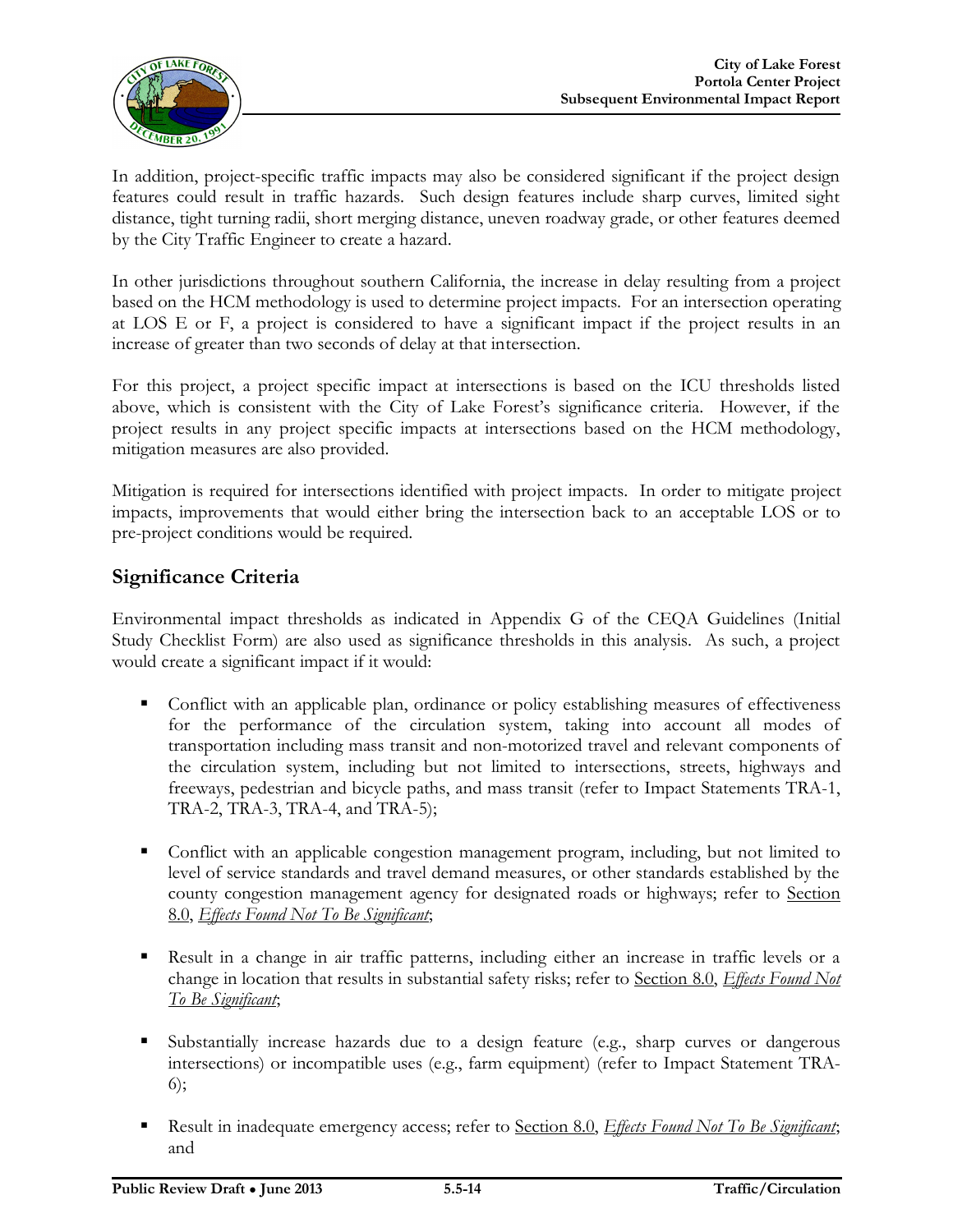Conflict with adopted policies, plans, or programs regarding public transit, bicycle, or pedestrian facilities, or otherwise decrease the performance or safety of such facilities (refer to Impact Statement TRA-7).

# **5.5.4 OVERVIEW OF OSA PEIR TRANSPORTATION/TRAFFIC ANALYSIS**

The OSA PEIR analyzed potential impacts on the roadway network within the Study Area and Extended Study Area associated with the proposed Lake Forest Opportunities Study and cumulative development. The OSA PEIR concluded that impacts to transportation/traffic resources, including parking, would be less than significant or less than significant with implementation of the LFTM Program.

According to the OSA PEIR (pages 3.14-36 to 3.14-50), implementation of the OSA project would not cause additional impacts to intersections within the Traffic Study Area or Extended Traffic Study Area as compared to future without project conditions ([pre-OSA] General Plan Scenario). Although the OSA PEIR identified several intersections that would have a significant impact with implementation of the OSA, the improvements identified to mitigate the impacts are included in the LFTM Program. Therefore, the OSA PEIR concluded that because the LFTM Program is part of the OSA project and implementation of the LFTM Program would ensure that the OSA project impacts are less than significant, no mitigation is required.

According to the OSA PEIR (page 3.14-50), no freeway ramps are forecast to be significantly impacted by the OSA project based on year 2030 conditions when compared to either existing conditions or to the [pre-OSA] General Plan Scenario. In fact, the OSA project would eliminate impacts to five ramps, which would occur under the 2030 [pre-OSA] General Plan Scenario. According to the OSA PEIR, the OSA project and cumulative development would cause five segments to operate below standards, compared to existing conditions, which would be a cumulative impact. However, no freeway mainline segments are forecast to be significantly impacted by the OSA project based on year 2030 conditions compared to the 2030 [pre-OSA] General Plan Scenario. The OSA PEIR concluded these impacts would be less than significant.

The OSA PEIR also analyzed potential impacts to parking in relation to the City of Lake Forest Municipal Code. According to the OSA PEIR (page 3.14-54) each development would be required to comply with the parking standards (on-street and off-street) identified in the Municipal Code and no impacts related to parking would occur with implementation of the OSA.

Subsequent to public review of the OSA Draft PEIR, the City identified a new alternative (Alternative 7 or Hybrid Alternative), which was concluded to be the environmentally superior alternative. According to OSA PEIR Table 7.4-1, Alternative 7 assumed a maximum of 930 dwelling units, 40,000 s.f. of commercial uses, and 8.0 acres of Neighborhood Park on Site 2 (the project site). The OSA PEIR included an updated Traffic and Transportation analysis associated with the development of Site 2 proposed by Alternative 7. The updated analysis concluded Alternative 7 would result in fewer impacted intersections within the Traffic Study Area or Extended Traffic Study Area compared to the original OSA project analyzed in the OSA Draft PEIR.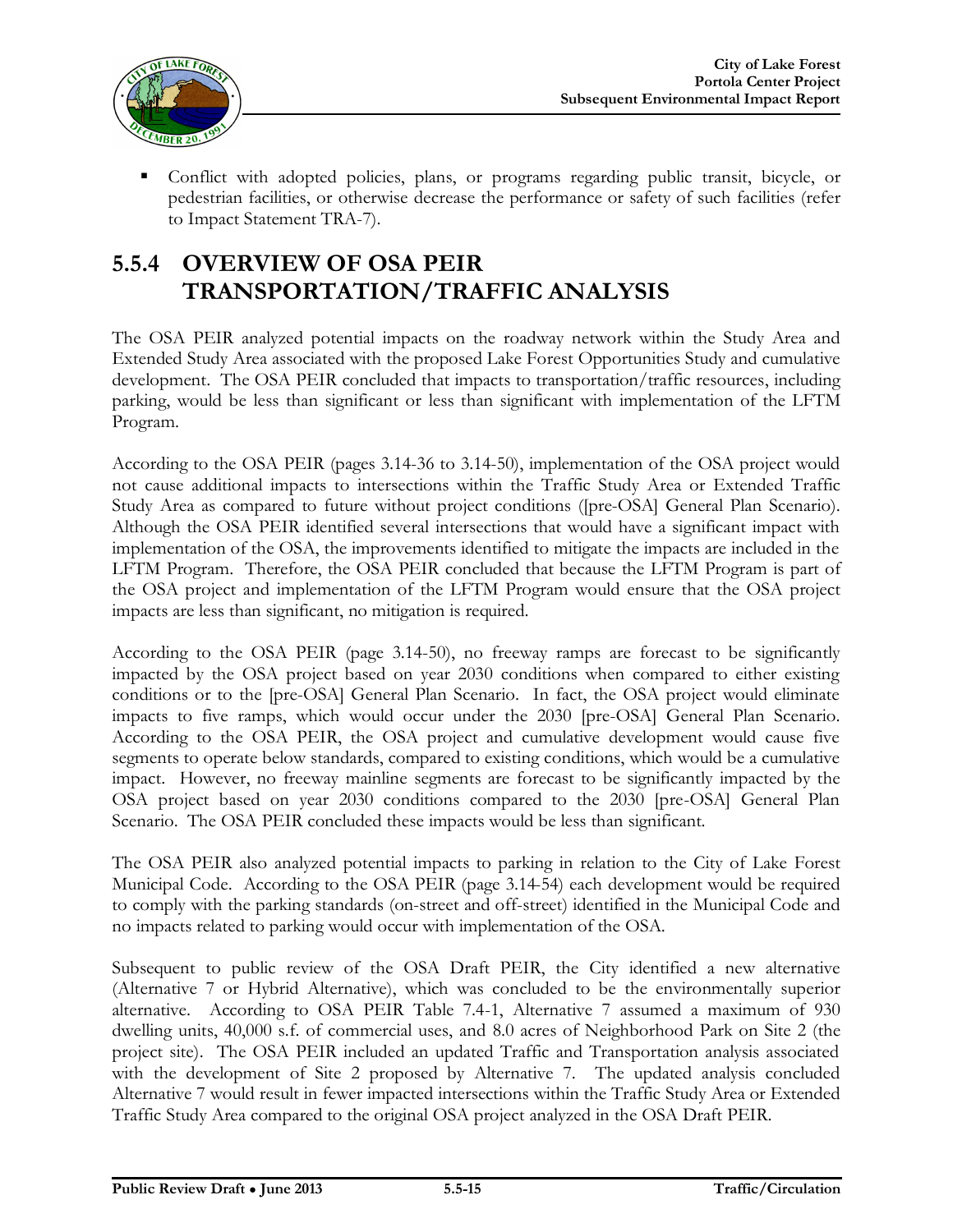

The OSA Final PEIR concluded that all locations impacted by the OSA project would continue to be impacted under Alternative 7 with the exception of two locations (El Toro and Avenida Carlota and Alton Parkway and Town Centre Drive), which would not be impacted under Alternative 7. Similar to the OSA project, impacts to remaining intersections under Alternative 7 would be avoided through implementation of the LFTM. However, Alternative 7 would result in an impact to one intersection (Ridge Route Drive and Rockfield Boulevard) not impacted by the OSA project. The OSA Final PEIR concluded that the impact would be mitigated with modifications to the LFTM that would include improvements to the intersection. It was also concluded that no freeway ramps or freeway mainline segments would be significantly impacted by Alternative 7. Additionally, no impacts to parking would occur.

# **5.5.5 IMPACTS AND MITIGATION MEASURES**

### **CONSTRUCTION TRAFFIC GENERATION**

#### **TRA-1 PROJECT CONSTRUCTION WOULD NOT CAUSE A SIGNIFICANT INCREASE IN TRAFFIC FOR EXISTING CONDITIONS WHEN COMPARED TO THE TRAFFIC CAPACITY OF THE STREET SYSTEM.**

Impact Analysis: Construction activities associated with the proposed project would generate traffic as a result of equipment being transported between the planning areas and vehicular traffic related to construction works and delivery of materials to the project site. Staging areas for construction equipment storage and construction work storage would be established on-site near the proposed project entries.

During the proposed project's grading phase, it is anticipated that cut and fill would be balanced within each Planning Area. However, the grading of the Northwest and Northeast Planning Areas would require the total exchange of approximately 1,100,000 cubic yards of fill material such that approximately 550,000 cubic yards of select backfill material from the South Planning Area would be exchanged with 550,000 cubic yards of standard fill from the North Planning Areas. The fill material would be hauled between the Northwest and South Planning Areas using dump trucks and between the Northeast and South Planning Areas using either scrapers or dump trucks, or a combination of both.

Assuming a dump truck capacity of 16 cubic yards, the proposed exchange of soil between the Northwest and South Planning Areas would result in approximately 14,000 individual truck trips (7,000 round trips) between the areas. Assuming a scraper capacity of 24 cubic yards, the proposed exchange of soil between the Northeast and South Planning Areas would result in a total of approximately 37,000 scraper trips (18,500 round trips) between the areas. The exchange of soil between the Northwest and South Planning Areas is expected to occur over a two month period (40 work days) with an average of 360 truck trips (180 round trips) per day or 60 trips (30 round trips) per hour for an average of six hours per day (typically 9:00 a.m. to 3:00 p.m.) The exchange of soil between the Northeast and South Planning Areas is expected to occur over a five to six month period (100 to 120 work days) with an average of 360 scraper trips (180 round trips) per day or 60 trips (30 round trips) per hour for an average of six hours per day (typically 9:00 a.m. to 3:00 p.m.). The full grading of the project is expected to last approximately two to three years. Under a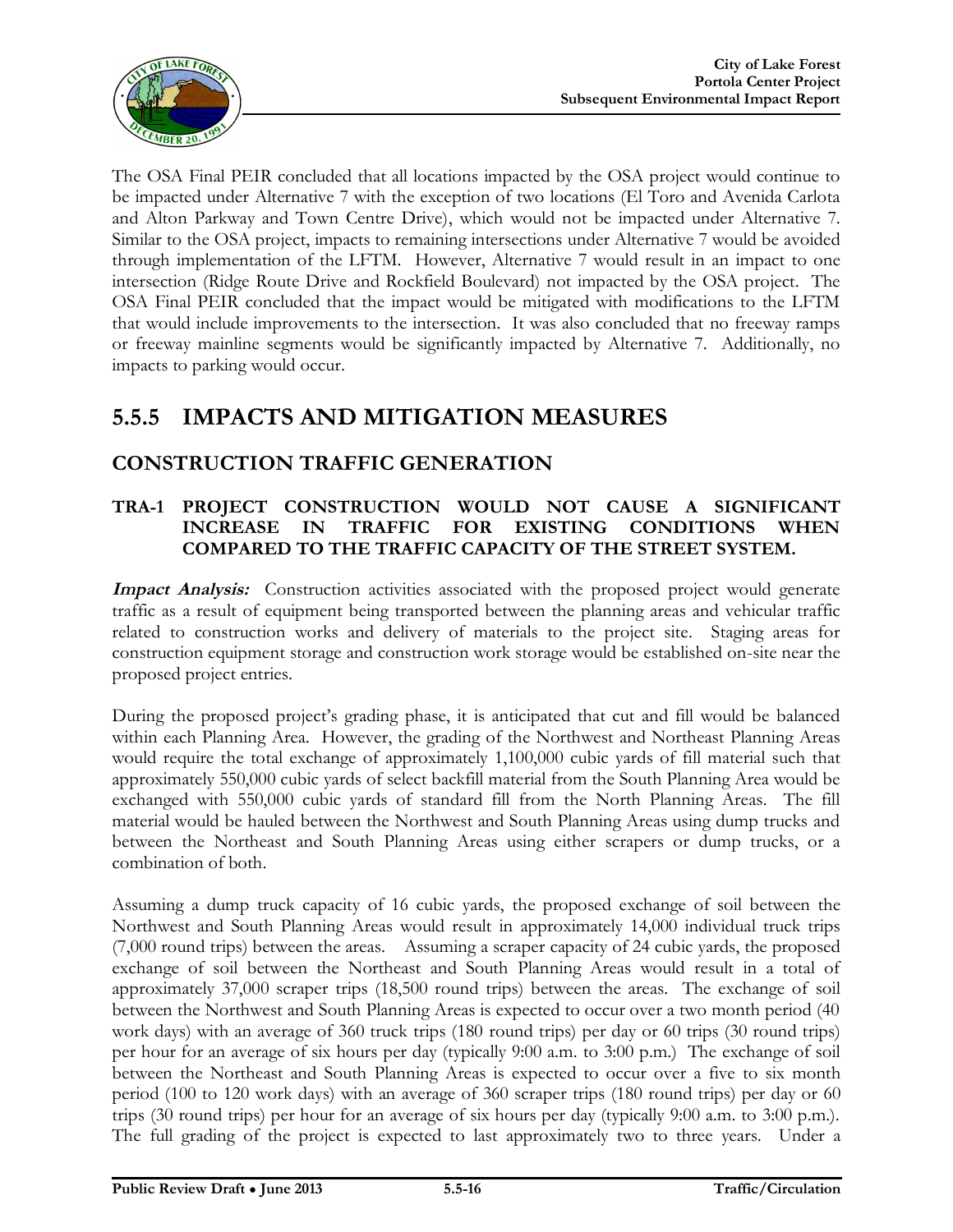

scenario where all the Planning Areas undergo grading at the same time, soil hauling would occur within the first year of the grading operation.

To facilitate the exchange of fill material between the planning areas, access to the Northwest Planning Area via Project Driveway 1, access to the Northeast Planning Area via Project Driveway 2, and access to the South Planning Area via Project Driveway 3 would be established in advance of other grading activities; refer to Exhibit 5.5-2, *Proposed Project Driveways*, for a depiction of the project driveways. The transport of fill material between the South and Northeast Planning Areas would be restricted to occur only at Project Driveway 2 whereas the transport of fill material between the South and Northwest Planning Areas would be between Project Driveways 3 and 1 and utilize the Glenn Ranch Road/Saddleback Ranch Road intersection, as well as the portion of Saddleback Ranch Road located between the two driveways. Hauling of the material would be restricted to occur during the off-peak hours (9:00 a.m. to 3:00 p.m.) and appropriate traffic control personnel ("flaggers") would be used to ensure construction vehicles operate safely along Saddleback Ranch Road and Glenn Ranch Road and in a manner that minimizes disruption of traffic along these roadways.

It is anticipated that a maximum of 250 workers and an average of 150 workers would be on site at any given time during construction of the project. Many of these workers would stagger their work schedules and would not arrive or depart at the same time. However, as a conservative estimate, if all 250 workers drove individually and arrived and departed during the peak periods, the interim traffic generated by construction workers traveling to and from the project site would be substantially less than what the project would generate when fully constructed and occupied. As indicated in the Project Traffic Generation discussion below, the proposed project is not expected to significantly impact any of the study intersections within the project area. Thus, no significant impacts resulting from construction traffic are anticipated.

In order to reduce the impact of construction-related traffic, implementation of a construction management plan would be developed to implement a variety of measures to minimize traffic and parking impacts upon the local circulation system (Mitigation Measure TRA-1). The construction management plan would include, but not be limited to: prohibit construction worker parking along local streets, identify appropriate haul routes to avoid traffic disruptions, and limit hauling activities to off-peak hours. Implementation of a construction management plan would ensure potential impacts associated with construction related traffic would be reduced to a less than significant level.

**Standard Conditions of Approval:** No Standard Conditions of Approval are applicable to this topical area.

**Applicable OSA Mitigation Measures:** No OSA Mitigation Measures are applicable to this topical area.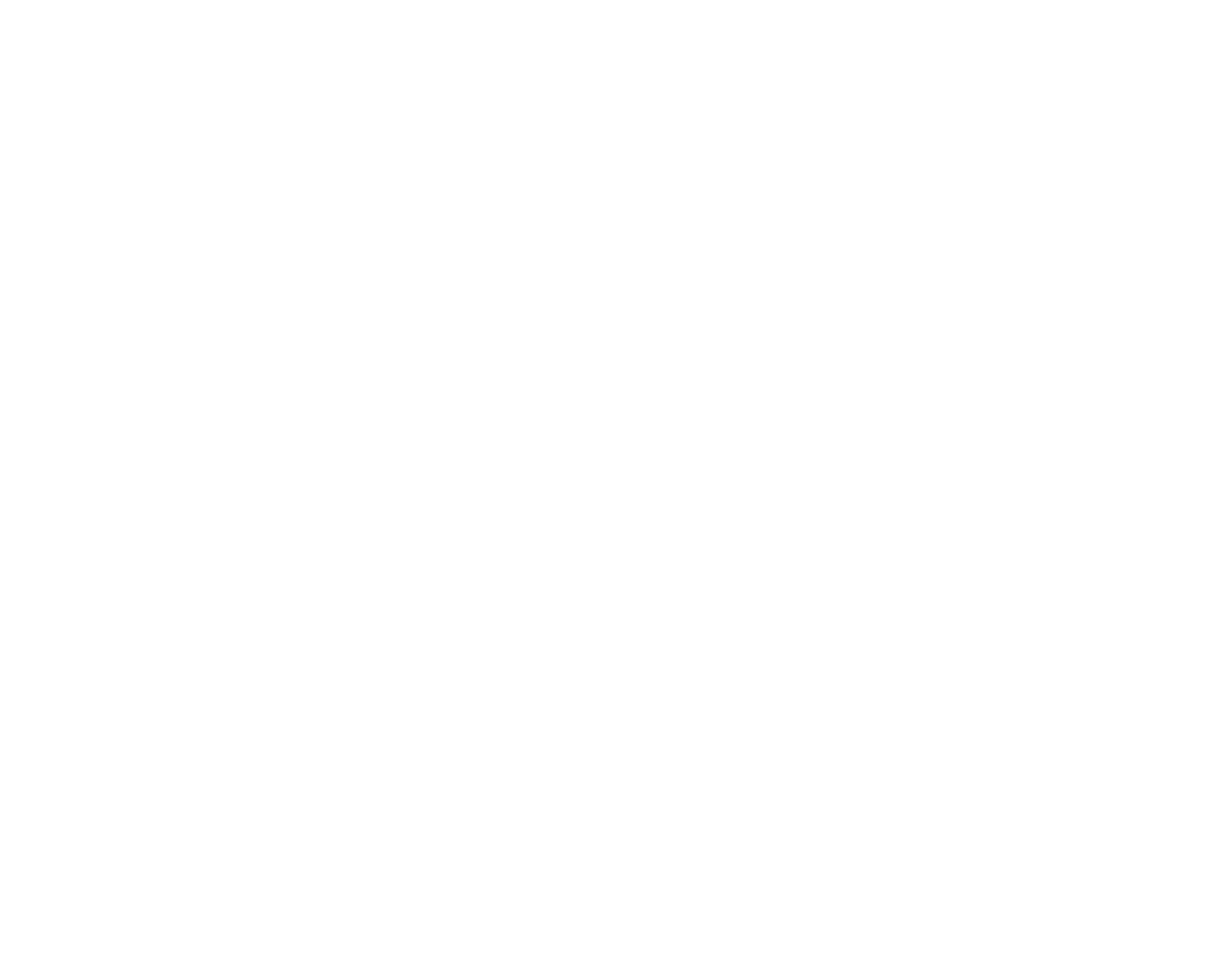

#### **Additional Mitigation Measures:**

- TRA-1 Prior to issuance of any grading permits, a Construction Management Plan shall be submitted for review and approval by the Director of Development Services. The Construction Management Plan shall, at a minimum, address the following:
	- Traffic control for any street closure, detour, or other disruption to traffic circulation.
	- Identify the routes that construction vehicles will utilize for the delivery of construction materials (i.e., lumber, tiles, piping, windows, etc.), to access the site, traffic controls and detours, and proposed construction phasing plan for the project.
	- Identify staging areas, stockpiling of materials, and fencing (i.e., temporary fencing with opaque material). Staging areas shall be sited and/or screened in order to minimize public views to the maximum extent practicable.
	- Specify the hours during which transport activities can occur and methods to mitigate construction-related impacts to adjacent streets.
	- Require the applicant to keep all haul routes clean and free of debris, including but not limited to gravel and dirt as a result of its operations. The applicant shall clean adjacent streets, as directed by the City Engineer (or representative of the City Engineer), of any material which may have been spilled, tracked, or blown onto adjacent streets or areas.
	- Hauling or transport of oversize loads shall be allowed between the hours of 9:00 a.m. and 3:00 p.m. only, Monday through Saturday, unless approved otherwise by the City. No hauling or transport will be allowed during nighttime hours, weekends, or Federal holidays, unless otherwise approved by the City.
	- Use of local residential streets shall be prohibited.
	- Haul vehicles entering or exiting public streets shall yield to public traffic.
	- If hauling operations cause any damage to existing pavement, streets, curbs, and/or gutters along the haul route, the applicant shall be fully responsible for repairs. The repairs shall be completed to the satisfaction of the City Engineer.
	- All construction-related parking and staging of vehicles shall be kept out of the adjacent public roadways and shall occur on-site or in public parking lots.
	- This Plan shall meet standards established in the current California Manual on Uniform Traffic Control Device (MUTCD) as well as City of Lake Forest requirements.

**Level of Significance:** Less Than Significant With Mitigation Incorporated.

#### **PROJECT TRAFFIC GENERATION**

#### **TRA-2 PROJECT IMPLEMENTATION WOULD NOT CAUSE A SIGNIFICANT INCREASE IN TRAFFIC FOR EXISTING AND NEAR TERM YEAR 2015 CONDITIONS WHEN COMPARED TO THE TRAFFIC CAPACITY OF THE STREET SYSTEM.**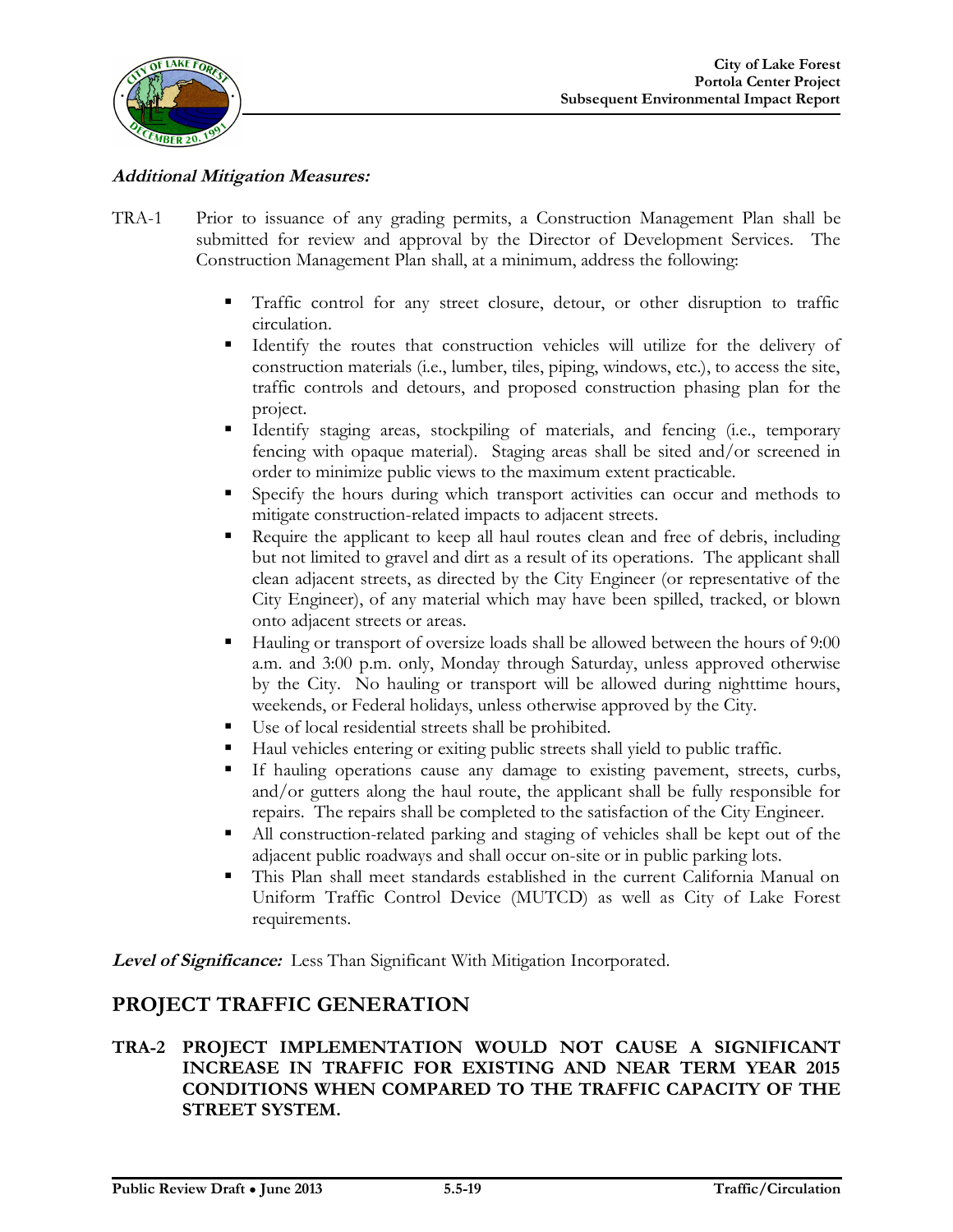

**Impact Analysis:** The proposed project would allow for the development of 930 residential units and 10,000 square feet of neighborhood serving commercial space, as well as parkland and recreational facilities. Access to the project site would occur from Glenn Ranch Road and Saddleback Ranch Road through three new project driveways.

### **Project Trip Generation**

An estimate of the number of vehicle trips generated by the proposed project was determined using trip generation rates utilized in the OSA PEIR; refer to Table 5.5-7, *Project Trip Generation*. These trip generation rates are consistent with the rates used in the LFTAM. The various land uses in the project were each assigned a trip generation rate applicable to that use, including the proposed 18 attached accessory living quarters/secondary units. It is noted that there are no published or established trip rates for accessory dwelling units. The accessory dwelling units proposed would be relatively small in size (under 700 square feet) and attached to the primary residence. However, in order to ensure trips associated with these uses are not underestimated, the multi-family trip rate was assumed. Also, it should be noted that a sports park trip generation rate was used instead of a neighborhood park rate for the proposed five-acre park.

|                                                                                                                                                    |               | <b>Trip</b> |            | <b>AM Peak Hour</b> |                | <b>PM Peak Hour</b> |          |          |                 |
|----------------------------------------------------------------------------------------------------------------------------------------------------|---------------|-------------|------------|---------------------|----------------|---------------------|----------|----------|-----------------|
| <b>Land Use</b>                                                                                                                                    | <b>Amount</b> | Rate        | <b>ADT</b> | <b>In</b>           | Out            | Total               | $\ln$    | Out      | Total           |
| <b>Northwest Planning Area</b>                                                                                                                     |               |             |            |                     |                |                     |          |          |                 |
| Single Family Detached                                                                                                                             | 81 du         | 9.57        | 775        | 15                  | 46             | 61                  | 52       | 30       | 82              |
| Secondary Units                                                                                                                                    | 6 du          | 8.15        | 49         |                     | $\overline{3}$ | 4                   | 3        | 2        | 5               |
| Neighborhood Park                                                                                                                                  | 0.3 acres     | 1.59        |            | 0                   | 0              | 0                   | 0        | 0        | 0               |
|                                                                                                                                                    |               | Subtotal    | 825        | 16                  | 49             | 65                  | 55       | 32       | $\overline{87}$ |
| <b>Northeast Planning Area</b>                                                                                                                     |               |             |            |                     |                |                     |          |          |                 |
| Single Family Detached                                                                                                                             | 223 du        | 9.57        | 2,134      | 42                  | 125            | 167                 | 144      | 81       | 225             |
| <b>Secondary Units</b>                                                                                                                             | 12 du         | 8.15        | 98         | $\overline{2}$      | 6              | 8                   | 5        | 4        | 9               |
| Neighborhood Park                                                                                                                                  | 0.5 acres     | 1.59        |            | 0                   | 0              | 0                   | 0        | 0        | $\Omega$        |
|                                                                                                                                                    |               | Subtotal    | 2,233      | 44                  | 131            | 175                 | 149      | 85       | 234             |
| South Planning Area <sup>1</sup>                                                                                                                   |               |             |            |                     |                |                     |          |          |                 |
| Single Family Detached                                                                                                                             | 309 du        | 9.57        | 2,957      | 58                  | 174            | 232                 | 200      | 112      | 312             |
| Multi Family                                                                                                                                       | 260 du        | 8.15        | 2,119      | 44                  | 130            | 174                 | 118      | 85       | 203             |
| Multi Family (affordable)                                                                                                                          | 57 du         | 8.15        | 465        | 10                  | 28             | 38                  | 26       | 18       | 44              |
| Commercial                                                                                                                                         | $10$ tsf      |             | ,520       | 22                  | 14             | 36                  | 63       | 69       | 132             |
| Active Public Neighborhood Park                                                                                                                    | 5 acres       | 53.8        | 269        | 0                   | 0              | 0                   | 17       | 21       | 38              |
| Neighborhood Park/HOA Facilities                                                                                                                   | 4.5 acres     | 1.59        | 7          | 0                   | 0              | 0                   | $\Omega$ | $\Omega$ | $\Omega$        |
|                                                                                                                                                    |               | Subtotal    | 7,337      | 134                 | 346            | 480                 | 424      | 305      | 729             |
| 194<br>720<br>10,395<br>526<br>628<br>422<br>1,050<br>Total                                                                                        |               |             |            |                     |                |                     |          |          |                 |
| $du =$ dwelling units, tsf = thousand square feet                                                                                                  |               |             |            |                     |                |                     |          |          |                 |
| Notes:                                                                                                                                             |               |             |            |                     |                |                     |          |          |                 |
| The project's Tentative Tract Maps have been refined through the planning process since creation of this Traffic Impact Study. These changes<br>1. |               |             |            |                     |                |                     |          |          |                 |

**Table 5.5-7 Project Trip Generation**

1. The project's Tentative Tract Maps have been refined through the planning process since creation of this Traffic Impact Study. These changes have resulted in the addition of five (5) daily trips in the South Planning Area, for a resultant project total of 10,400 daily trips. These refinements to the Tentative Tract Maps do not affect the environmental analysis, findings, or effectiveness of the mitigation measures contained in this Traffic/Circulation analysis. Therefore, the impact analysis in this section is based off of a total daily generation of 10,395 trips.

Source: Wilson & Company, *Portola Center Project Traffic Impact Study*, January 2013.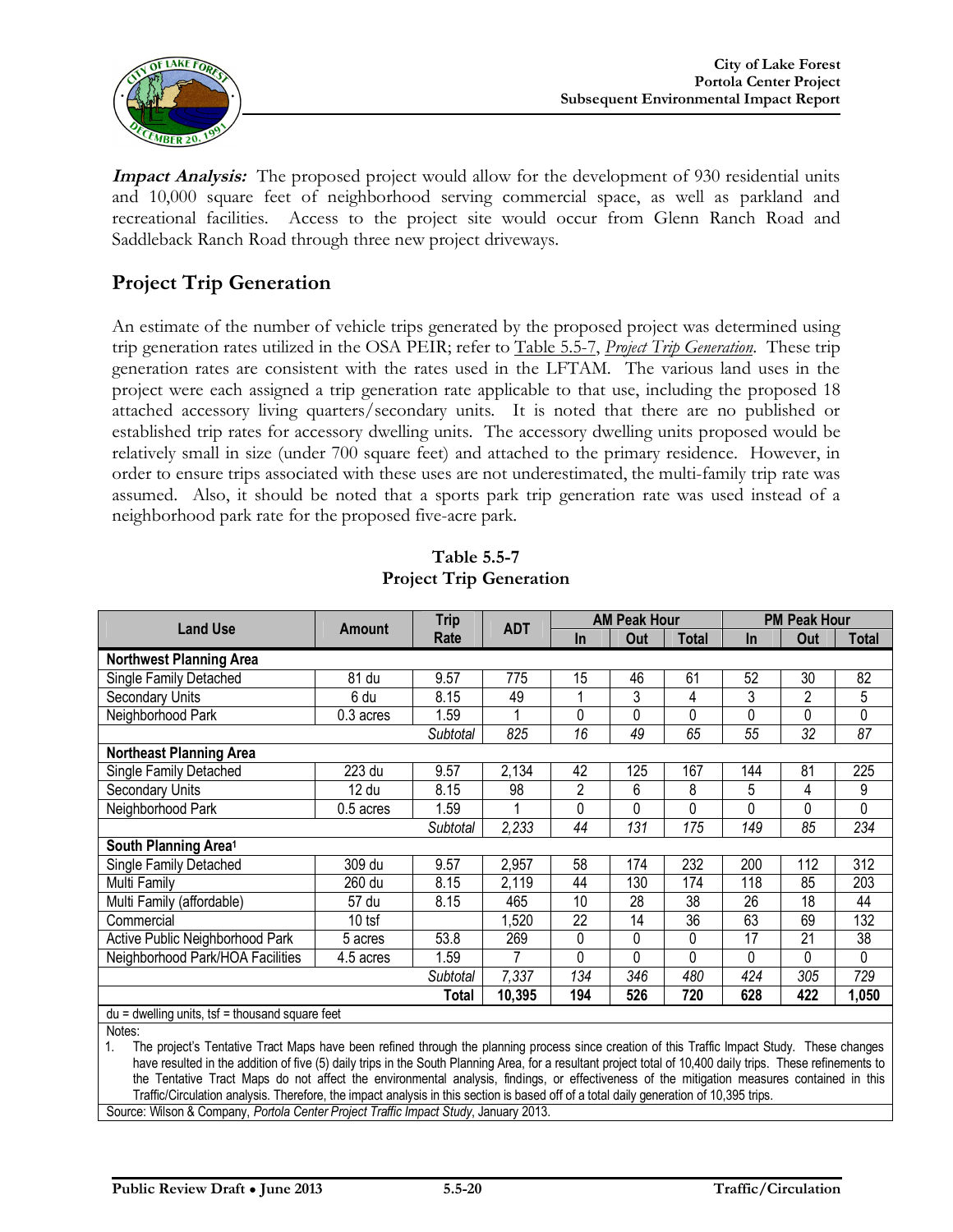

As indicated in Table 5.5-7, the proposed project is forecast to generate approximately 10,395 daily trips, with 720 trips (194 inbound, 526 outbound) produced in the a.m. peak hour and 1,050 trips (628 inbound, 422 outbound) produced in the p.m. peak hour.

The traffic model used for this analysis was based on a previous iteration of the proposed project (April 2011) with more single-family and fewer multi-family homes, which correspondingly produced a higher number of daily trips when compared to the current proposed project. Table 4.2, *Original and Current Project Trip Generation Comparison*, as included in Appendix 11.5, provides a comparison of the April 2011 project trips and the current project trips. Traffic volumes used for the analysis at the off-site study intersections under the various scenarios (Existing, Near Term, and Buildout) and the determination of significant impacts were based on the April 2011 project traffic generation. At the project driveways, traffic volumes were based on the current project traffic that is shown in Table 5.5-7. Under the current proposed project, p.m. peak trips would be less and the a.m. peak trips would be slighter higher (five additional trips). The five additional a.m. peak trips would be considered to have a negligible effect at off-site intersections and the overall distribution of project trips at offsite intersections based on travel patterns remains the same.

### **Existing With Project Conditions**

The "Existing With Project" scenario was prepared as a result of the Sixth District Court of Appeal decision in *Sunnyvale West Neighborhood Association v. City of Sunnyvale City Council* (2010) 190 Cal.App.4th 1351, which invalidated an EIR prepared for a roadway extension project because it used projected traffic conditions in the year 2020, based on expected growth under the City of Sunnyvale's General Plan and in neighboring communities as its "baseline" to evaluate the roadway project's traffic and related impacts. The City in that case took this approach because the project lacked funding and would have taken several years to design and construct. In rejecting the EIR's analysis, the court found that use of such a baseline could not be upheld since, in the court's view, CEQA requires a straightforward assessment of the impacts produced by the project alone on the existing environment "normally" meant to be those conditions at the time of issuance of the Notice of Preparation. (CEQA Guidelines, Section 15125, subd. (a).) Thus, according to the court's reasoning, the analysis within an EIR must consider the impacts of a project at or prior to the date of project approval.

The analyses contained within the traffic and noise studies for this DEIR therefore include an analysis of "Existing With Project" impacts, as required by the recent *Sunnyvale* decision. This is despite the fact that, if approved, the project would not reach peak operational levels until at least 2015.

Figure 5-1, *Intersection Geometrics Existing Plus Project Conditions* and Figure 5-2, *Intersection Peak Hour Traffic Volumes – Existing Plus Project Conditions*, of the Traffic Impact Study (as provided in Appendix 11.5) illustrate the intersection geometric configurations and peak hour traffic volumes, respectively, for existing plus project conditions.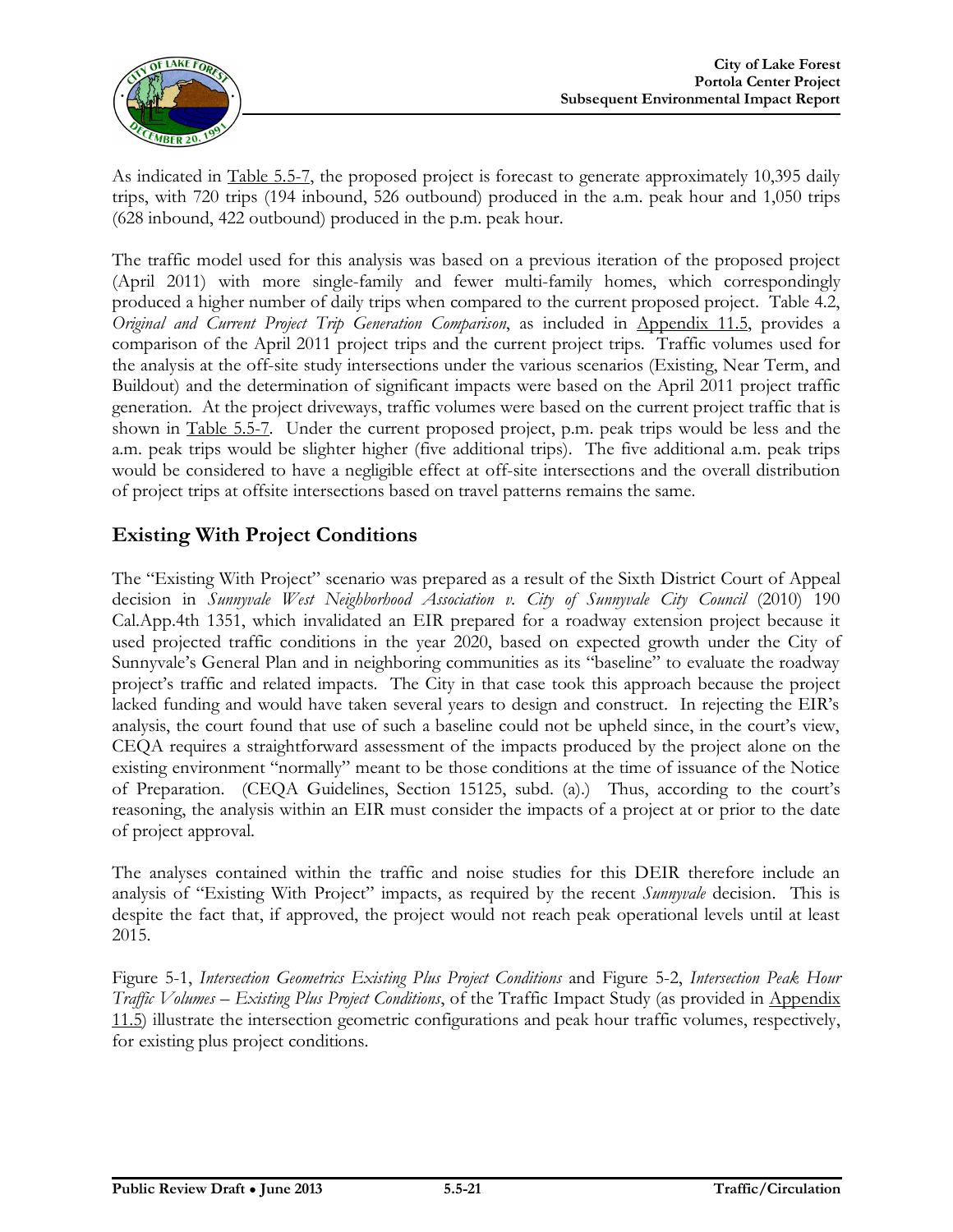

#### **Intersection Capacity Utilization (ICU) Analysis**

Table 5.5-8, *Existing With Project ICU Peak Hour Intersection Analysis*, summarizes the peak hour LOS results at the study intersections for existing with project conditions utilizing the ICU methodology.

|    | <b>Study Intersection</b>                                                            |               | <b>AM Peak Hour</b> |            | <b>PM Peak Hour</b> |            | Change in<br><b>ICU</b> |           |
|----|--------------------------------------------------------------------------------------|---------------|---------------------|------------|---------------------|------------|-------------------------|-----------|
|    |                                                                                      |               | <b>ICU</b>          | <b>LOS</b> | <b>ICU</b>          | <b>LOS</b> | <b>AM</b>               | <b>PM</b> |
|    | Saddleback Ranch Road / Project Driveway 3/Glenn Ranch<br>Road                       | Lake Forest   | 0.34                | Α          | 0.43                | A          | $-0.04$                 | 0.11      |
| 2  | El Toro Road/Glenn Ranch Road                                                        | Lake Forest   | 0.40                | Α          | 0.49                | А          | 0.06                    | 0.00      |
| 3  | Portola Pkwy/Glenn Ranch Road                                                        | Lake Forest   | 0.63                | B          | 0.65                | B          | 0.06                    | 0.13      |
| 4  | Marguerite Pkwy/El Toro Road                                                         | Mission Viejo | 0.39                | Α          | 0.55                | Α          | 0.03                    | 0.26      |
| 5  | Santiago Canyon Road and El Toro Road/Ridgeline Road                                 | Lake Forest   | 0.31                | А          | 0.35                | Α          | 0.00                    | 0.00      |
| 6  | Portola Pkwy and Santa Margarita Pkwy/El Toro Road                                   | Lake Forest   | 0.65                | B          | 0.66                | B          | 0.04                    | 0.11      |
|    | Marguerite Pkwy/Santa Margarita Pkwy                                                 | Mission Viejo | 0.70                | B          | 0.66                | B          | 0.01                    | 0.01      |
| 8  | Marguerite Pkwy/Los Alisos Blvd                                                      | Mission Viejo | 0.36                | Α          | 0.48                | A          | 0.01                    | 0.03      |
| 9  | Los Alisos Blvd/Santa Margarita Pkwy                                                 | Mission Viejo | 0.84                | D          | 0.82                | D          | 0.01                    | 0.00      |
| 10 | Saddleback Ranch Road/Malabar Road                                                   | Lake Forest   | 0.61                | B          | 0.49                | А          | 0.02                    | 0.03      |
| 11 | Saddleback Ranch Road/Millwood Road                                                  | Lake Forest   | 0.67                | B          | 0.34                | Α          | 0.02                    | 0.05      |
| 12 | Saddleback Ranch Road/ Fawn Ridge Road                                               | Lake Forest   | 0.49                | Α          | 0.37                | Α          | 0.01                    | 0.03      |
| 13 | Ridgeline Road/Santiago Canyon Road                                                  | Lake Forest   | 0.23                | Α          | 0.30                | Α          | 0.00                    | 0.00      |
| 14 | Portola Pkwy/SR-241 Ramps                                                            | Lake Forest   | 0.45                | А          | 0.56                | А          | 0.02                    | 0.03      |
| 15 | Saddleback Ranch Road/Project Driveway 1                                             | Lake Forest   | 0.37                | A          | 0.26                | Α          | 0.37                    | 0.26      |
| 16 | Project Driveway 2/Glenn Ranch Road                                                  | Lake Forest   | 0.39                | Α          | 0.36                | Α          | 0.39                    | 0.36      |
|    | ICU = Intersection Capacity Utilization; LOS = level of service.                     |               |                     |            |                     |            |                         |           |
|    | Source: Wilson & Company, Portola Center Project Traffic Impact Study, January 2013. |               |                     |            |                     |            |                         |           |

**Table 5.5-8 Existing With Project ICU Peak Hour Intersection Analysis**

As indicated in Table 5.5-8, all study intersections are anticipated to operate at an acceptable LOS based on City of Lake Forest and City of Mission Viejo performance criteria under existing with project conditions.

#### **Highway Capacity Manual (HCM) Analysis**

Table 5.5-9, *Existing With Project HCM Peak Hour Intersection Analysis*, summarizes the peak hour LOS and average delay results at the study intersections for existing with project conditions utilizing the HCM methodology.

As indicated in Table 5.5-9, all study intersections are anticipated to operate at an acceptable LOS based on City of Lake Forest and City of Mission Viejo performance criteria under existing with project conditions except for the following intersections:

- 9 Los Alisos Boulevard and Santa Margarita Parkway (a.m. and p.m. peak hour); and
- 11 Saddleback Ranch Road and Millwood Road (a.m. peak hour).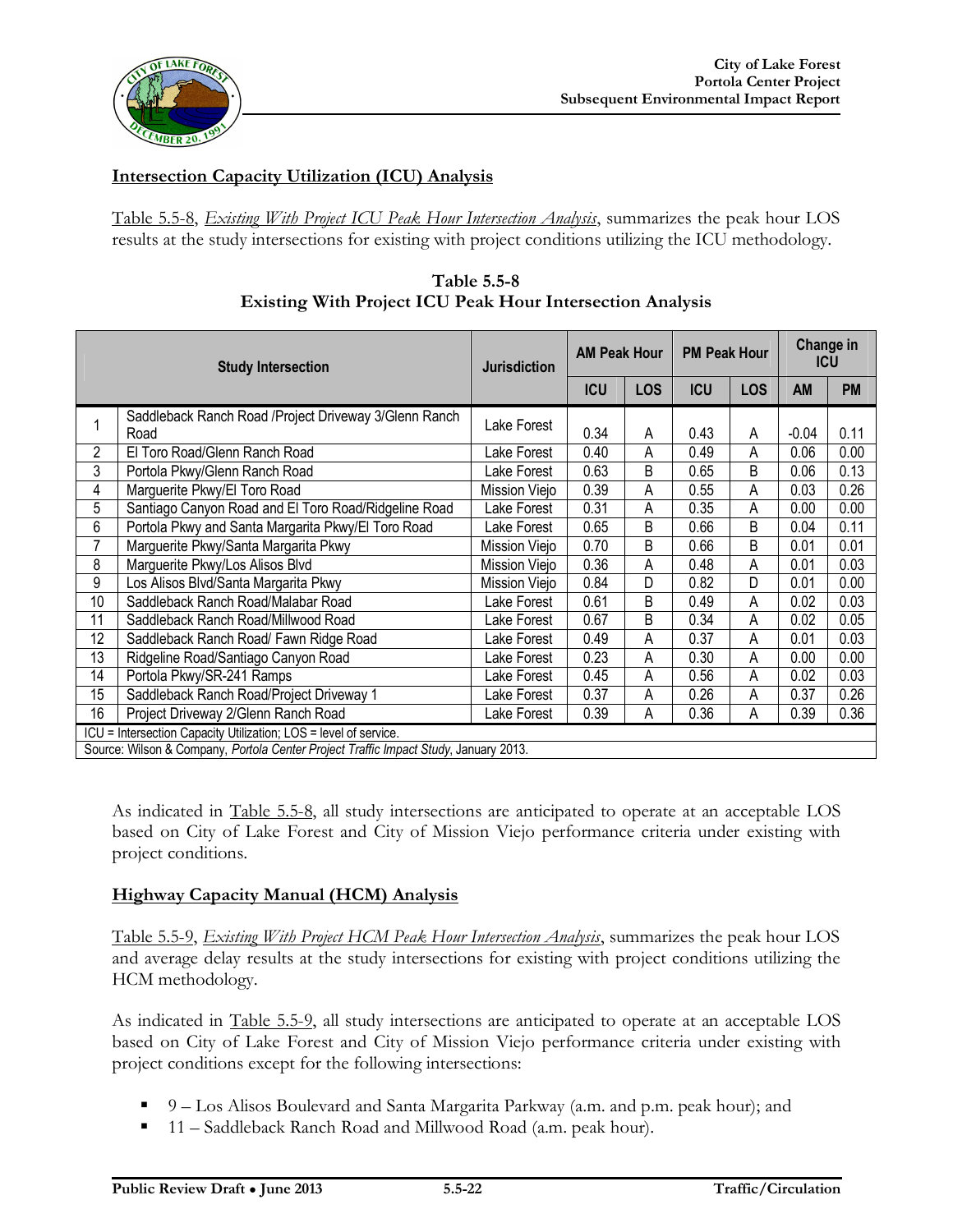



**Table 5.5-9 Existing With Project HCM Peak Hour Intersection Analysis**

| <b>Study Intersection</b> |                                                                                                                              | <b>Traffic</b><br><b>Jurisdiction</b><br><b>Control</b> |                   | <b>AM Peak Hour</b> |                  | <b>PM Peak Hour</b> |                  | Change in<br><b>Delay</b> |           |
|---------------------------|------------------------------------------------------------------------------------------------------------------------------|---------------------------------------------------------|-------------------|---------------------|------------------|---------------------|------------------|---------------------------|-----------|
|                           |                                                                                                                              |                                                         |                   | Delay <sup>1</sup>  | LOS <sup>2</sup> | Delay <sup>1</sup>  | LOS <sup>2</sup> | AM                        | <b>PM</b> |
|                           | Saddleback Ranch Road / Glenn Ranch Road                                                                                     | Lake Forest                                             | Signal            | 19.2                | B                | 30.4                | C                | 2.0                       | 11.9      |
| 2                         | El Toro Road/Glenn Ranch Road                                                                                                | Lake Forest                                             | Signal            | 10.5                | B                | 12.6                | B                | 0.3                       | 1.5       |
| 3                         | Portola Pkwy/Glenn Ranch Road                                                                                                | Lake Forest                                             | Signal            | 29.4                | С                | 38.5                | D                | 7.9                       | 13.8      |
| 4                         | Marguerite Pkwy/El Toro Road                                                                                                 | Mission Viejo                                           | Signal            | 17.8                | B                | 20.7                | C                | 2.2                       | 4.0       |
| 5                         | Santiago Canyon Road and El Toro<br>Road/Ridgeline Road                                                                      | Lake Forest                                             | Signal            | 11.2                | B                | 7.8                 | A                | 0.9                       | 0.3       |
| 6                         | Portola Pkwy and Santa Margarita Pkwy/El<br>Toro Road                                                                        | Lake Forest                                             | Signal            | 47.2                | D                | 27.9                | C                | 11.1                      | 4.9       |
| 7                         | Marguerite Pkwy/Santa Margarita Pkwy                                                                                         | Mission Viejo                                           | Signal            | 49.7                | D                | 38.4                | D                | 4.2                       | 3.0       |
| 8                         | Marguerite Pkwy/Los Alisos Blvd                                                                                              | Mission Viejo                                           | Signal            | 31.7                | С                | 28.9                | C                | 7.5                       | 0.4       |
| 9                         | Los Alisos Blvd/Santa Margarita Pkwy                                                                                         | Mission Viejo                                           | Signal            | 82.5                | F                | 70.7                | E                | 0.1                       | 0.8       |
| 10                        | Saddleback Ranch Road/Malabar Road                                                                                           | Lake Forest                                             | OWSC <sup>3</sup> | 29.0                | D                | 16.1                | С                | 3.9                       | 1.4       |
| 11                        | Saddleback Ranch Road/Millwood Road                                                                                          | Lake Forest                                             | OWSC <sup>3</sup> | 39.5                | E                | 12.0                | B                | 3.1                       | 1.0       |
| 12                        | Saddleback Ranch Road/ Fawn Ridge Road                                                                                       | Lake Forest                                             | Signal            | 18.3                | B                | 18.6                | B                | 6.2                       | 5.5       |
| 13                        | Ridgeline Road/Santiago Canyon Road                                                                                          | Lake Forest                                             | OWSC <sup>3</sup> | 15.8                | С                | 19.3                | С                | 0.0                       | 0.0       |
| 14                        | Portola Pkwy/SR-241 Ramps                                                                                                    | Lake Forest                                             | Signal            | 13.6                | B                | 13.2                | B                | 3.5                       | 3.3       |
| 15                        | Saddleback Ranch Road/Project Driveway 1                                                                                     | Lake Forest                                             | Signal            | 14.1                | B                | 10.3                | B                | 14.1                      | 10.3      |
| 16                        | Project Driveway 2/Glenn Ranch Road                                                                                          | Lake Forest                                             | Signal            | 13.0                | B                | 15.7                | В                | 13.0                      | 15.7      |
|                           | LOS = level of service; Signal = Traffic Signal; OWSC = One-Way Stop Control<br>Bold values indicate unacceptable LOS E or F |                                                         |                   |                     |                  |                     |                  |                           |           |

Notes:

1. Delay refers to the average control delay for the entire intersection, measured in seconds per vehicle. At a one- or two-way stop-controlled intersection, delay refers to the worst movement.

2. LOS calculations are based on the methodology outlined in the 2000 Highway Capacity Manual and performed using Synchro 7.

3. At unsignalized intersections, the delay for the stop-controlled approach becomes unreliable when operations approach LOS E/F conditions. The operations are more consistent with the v/c ratio reported for the stop controlled movement.

Source: Wilson & Company, *Portola Center Project Traffic Impact Study*, January 2013.

Although the Los Alisos Boulevard/Santa Margarita Parkway intersection would continue to operate at an unacceptable LOS under existing with project conditions, the proposed project is not considered to have a significant impact at this intersection since the increase in delay would not exceed the significance threshold (increase of more than two seconds of delay when intersections operate at LOS E or F). As a result, no mitigation would be required.

The Saddleback Ranch Road/Millwood Road intersection would operate at an unacceptable LOS (LOS E) with and without the proposed project. The addition of proposed project traffic would result in an increase in delay by more than two seconds. As stated in the Analysis Methodology section, the projected delays produced by the HCM methodology for unsignalized intersections become unreliable when traffic conditions are projected to be at LOS E or F conditions. Although the adjacent signals at Glenn Ranch Road and Fawn Ridge Road are just over 1,000 feet away, gaps would occur in the traffic flow along Saddleback Ranch Road. The gaps in the traffic flow would allow vehicles to turn onto Saddleback Ranch Road and would not result in the long delays that are produced by the HCM methodology. The HCM V/C ratio of 0.61 (LOS B), as shown in the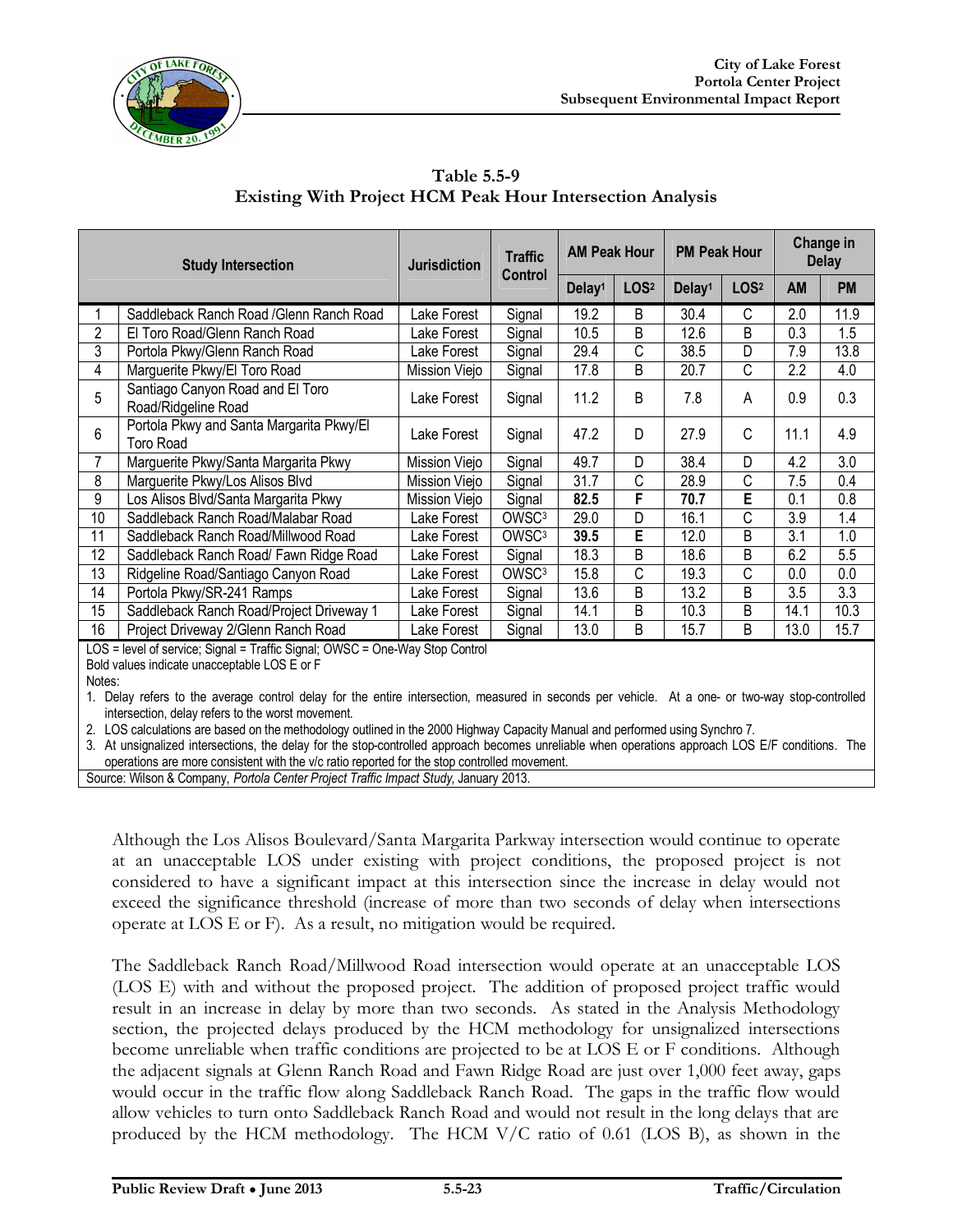

detailed HCM LOS worksheets included in Appendix 11.5, for the eastbound movement of the Saddleback Ranch Road and Millwood Road intersection would more accurately reflect the operations of this intersection rather than the LOS E conditions reported by the HCM methodology. This V/C ratio is also consistent with the ICU value of 0.67 shown in Table 5.5-10. As a result, the impact would not be considered significant and no mitigation would be required.

#### **Near Term Year 2015 Without Project Conditions**

This section documents the near term year 2015 traffic conditions at the study intersections with traffic from cumulative projects without operation of the proposed project.

Figure 6-1, *Roadway Average Daily Traffic Volumes Near-Term Year 2015 Base Conditions*, and Figure 6-2, *Intersection Peak Hour Traffic Volumes – Near Term 2015 Base Conditions*, of the Traffic Impact Study (as provided in Appendix 11.5) provide the provide the daily and a.m. and p.m. peak hour traffic volumes associated with near term year 2015 conditions.

#### **Intersection Capacity Utilization (ICU) Analysis**

Table 5.5-10, Near Term Year 2015 Without Project ICU Peak Hour Intersection Analysis, summarizes the peak hour LOS results at the study intersections under near term year 2015 without project conditions utilizing the ICU methodology.

|                                                         |                                                                                                                   | <b>Jurisdiction</b> | <b>AM Peak Hour</b> |            | <b>PM Peak Hour</b> |            |
|---------------------------------------------------------|-------------------------------------------------------------------------------------------------------------------|---------------------|---------------------|------------|---------------------|------------|
|                                                         | <b>Study Intersection</b>                                                                                         |                     | <b>ICU</b>          | <b>LOS</b> | <b>ICU</b>          | <b>LOS</b> |
|                                                         | Saddleback Ranch Road / Glenn Ranch Road                                                                          | Lake Forest         | 0.45                | A          | 0.34                | A          |
| 2                                                       | El Toro Road/Glenn Ranch Road                                                                                     | Lake Forest         | 0.44                | Α          | 0.71                | C          |
| 3                                                       | Portola Pkwy/Glenn Ranch Road                                                                                     | Lake Forest         | 0.54                | A          | 0.56                | A          |
| 4                                                       | Marguerite Pkwy/El Toro Road                                                                                      | Mission Viejo       | 0.42                | Α          | 0.62                | B          |
| 5                                                       | Santiago Canyon Road and El Toro Road/Ridgeline Road                                                              | Lake Forest         | 0.58                | Α          | 0.60                | A          |
| 6<br>Portola Pkwy and Santa Margarita Pkwy/El Toro Road |                                                                                                                   | Lake Forest         | 0.61                | B          | 0.92                | E          |
| 7                                                       | Marguerite Pkwy/Santa Margarita Pkwy                                                                              | Mission Viejo       | 0.71                | С          | 0.71                | C          |
| 8                                                       | Marguerite Pkwy/Los Alisos Blvd                                                                                   | Mission Viejo       | 0.41                | A          | 0.49                | A          |
| 9                                                       | Los Alisos Blvd/Santa Margarita Pkwy                                                                              | Mission Viejo       | 0.93                | E          | 0.83                | D          |
| 10                                                      | Saddleback Ranch Road/Malabar Road                                                                                | Lake Forest         | 0.60                | A          | 0.47                | A          |
| 11                                                      | Saddleback Ranch Road/Millwood Road                                                                               | Lake Forest         | 0.65                | B          | 0.31                | A          |
| 12                                                      | Saddleback Ranch Road/ Fawn Ridge Road                                                                            | Lake Forest         | 0.49                | Α          | 0.35                | А          |
| 13                                                      | Ridgeline Road/Santiago Canyon Road                                                                               | Lake Forest         | 0.27                | Α          | 0.30                | А          |
| 14                                                      | Portola Pkwy/SR-241 Ramps                                                                                         | Lake Forest         | 0.43                | A          | 0.55                | A          |
|                                                         | ICU = Intersection Capacity Utilization; LOS = level of service.<br>Bold values indicate unacceptable LOS E or F. |                     |                     |            |                     |            |
|                                                         | Source: Wilson & Company, Portola Center Project Traffic Impact Study, January 2013.                              |                     |                     |            |                     |            |

**Table 5.5-10 Near Term Year 2015 Without Project ICU Peak Hour Intersection Analysis**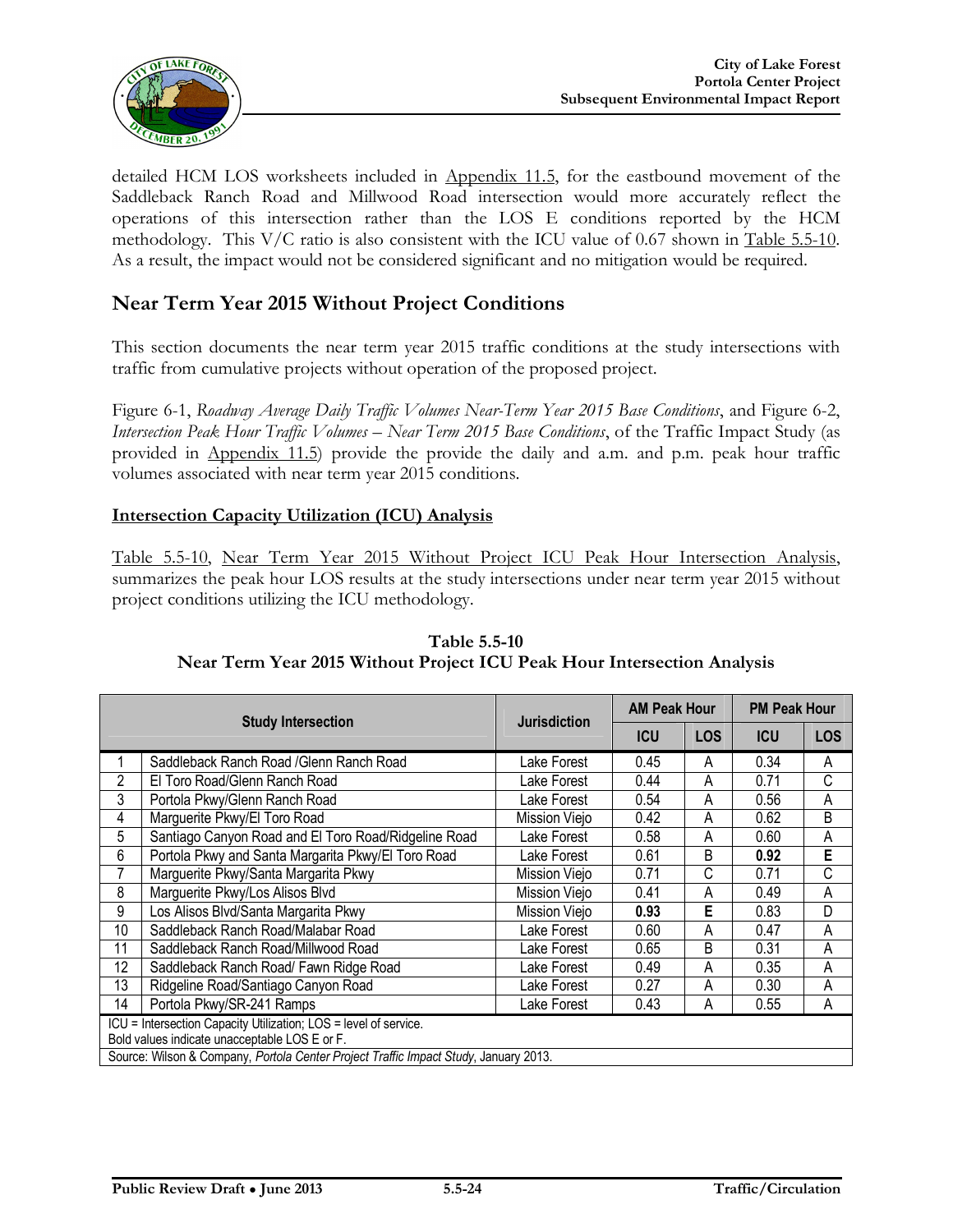

As indicated in Table 5.5-10, all study intersections would operate at an acceptable LOS under near term year 2015 without project conditions based on City of Lake Forest and City of Mission Viejo performance criteria except for the following intersections:

- $\bullet$  6 Portola Pkwy and Santa Margarita Pkwy/El Toro Road (p.m. peak hour); and
- 9 Los Alisos Boulevard and Santa Margarita Parkway (a.m. peak hour).

#### **Highway Capacity Manual (HCM) Analysis**

Table 5.5-11, *Near Term Year 2015 Without Project HCM Peak Hour Intersection Analysis*, summarizes the peak hour LOS and average vehicle control delay results at the study intersections under near term year 2015 without project conditions utilizing the HCM methodology.

**Table 5.5-11 Near Term Year 2015 Without Project HCM Peak Hour Intersection Analysis**

|    | <b>Study Intersection</b>                            |                     | <b>Traffic</b>    | <b>AM Peak Hour</b> |                  | <b>PM Peak Hour</b> |                  |
|----|------------------------------------------------------|---------------------|-------------------|---------------------|------------------|---------------------|------------------|
|    |                                                      | <b>Jurisdiction</b> | Control           | Delay <sup>1</sup>  | LOS <sup>2</sup> | Delay <sup>1</sup>  | LOS <sup>2</sup> |
|    | Saddleback Ranch Road / Glenn Ranch Road             | Lake Forest         | Signal            | 19.2                | B                | 18.8                | В                |
| 2  | El Toro Road/Glenn Ranch Road                        | Lake Forest         | Signal            | 12.6                | B                | 18.4                | В                |
| 3  | Portola Pkwy/Glenn Ranch Road                        | Lake Forest         | Signal            | 18.0                | B                | 20.7                | C                |
| 4  | Marguerite Pkwy/El Toro Road                         | Mission Viejo       | Signal            | 18.0                | B                | 17.3                | B                |
| 5  | Santiago Canyon Road and El Toro Road/Ridgeline Road | Lake Forest         | Signal            | 15.3                | B                | 8.3                 | Α                |
| 6  | Portola Pkwy and Santa Margarita Pkwy/El Toro Road   | Lake Forest         | Signal            | 28.7                | С                | 65.5                | E                |
|    | Marguerite Pkwy/Santa Margarita Pkwy                 | Mission Viejo       | Signal            | 40.2                | D                | 36.4                | D                |
| 8  | Marguerite Pkwy/Los Alisos Blvd                      | Mission Viejo       | Signal            | 23.3                | С                | 26.1                | C                |
| 9  | Los Alisos Blvd/Santa Margarita Pkwy                 | Mission Viejo       | Signal            | 81.6                | F                | 72.5                | E                |
| 10 | Saddleback Ranch Road/Malabar Road                   | Lake Forest         | OWSC <sup>3</sup> | 32.2                | D                | 14.2                | B                |
| 11 | Saddleback Ranch Road/Millwood Road                  | Lake Forest         | OWSC <sup>3</sup> | 40.6                | E                | 11.5                | B                |
| 12 | Saddleback Ranch Road/ Fawn Ridge Road               | Lake Forest         | Signal            | 20.4                | С                | 16.8                | B                |
| 13 | Ridgeline Road/Santiago Canyon Road                  | Lake Forest         | OWSC <sup>3</sup> | 11.6                | B                | 15.1                | С                |
| 14 | Portola Pkwy/SR-241 Ramps                            | Lake Forest         | Signal            | 12.7                | B                | 16.4                | B                |
|    | $100 + 1$                                            |                     |                   |                     |                  |                     |                  |

LOS = level of service; Signal = Traffic Signal; OWSC = One-Way Stop Control

Bold values indicate unacceptable LOS E or F.

Notes:

1. Delay refers to the average control delay for the entire intersection, measured in seconds per vehicle. At a one- or two-way stop-controlled intersection, delay refers to the worst movement.

2. LOS calculations are based on the methodology outlined in the 2000 Highway Capacity Manual and performed using Synchro 7.

3. At unsignalized intersections, the delay for the stop-controlled approach becomes unreliable when operations approach LOS E/F conditions. The operations are more consistent with the v/c ratio reported for the stop controlled movement.

Source: Wilson & Company, *Portola Center Project Traffic Impact Study*, January 2013.

As indicated in Table 5.5-11, all study intersections would operate at an acceptable LOS under near term year 2015 without project conditions based on City of Lake Forest and City of Mission Viejo performance criteria except for the following intersections:

- $\blacksquare$  6 Portola Pkwy and Santa Margarita Pkwy/El Toro Road (p.m. peak hour);
- 9 Los Alisos Boulevard and Santa Margarita Parkway (a.m. and p.m. peak hour); and
- 11 Saddleback Ranch Road and Millwood Road (a.m. peak hour).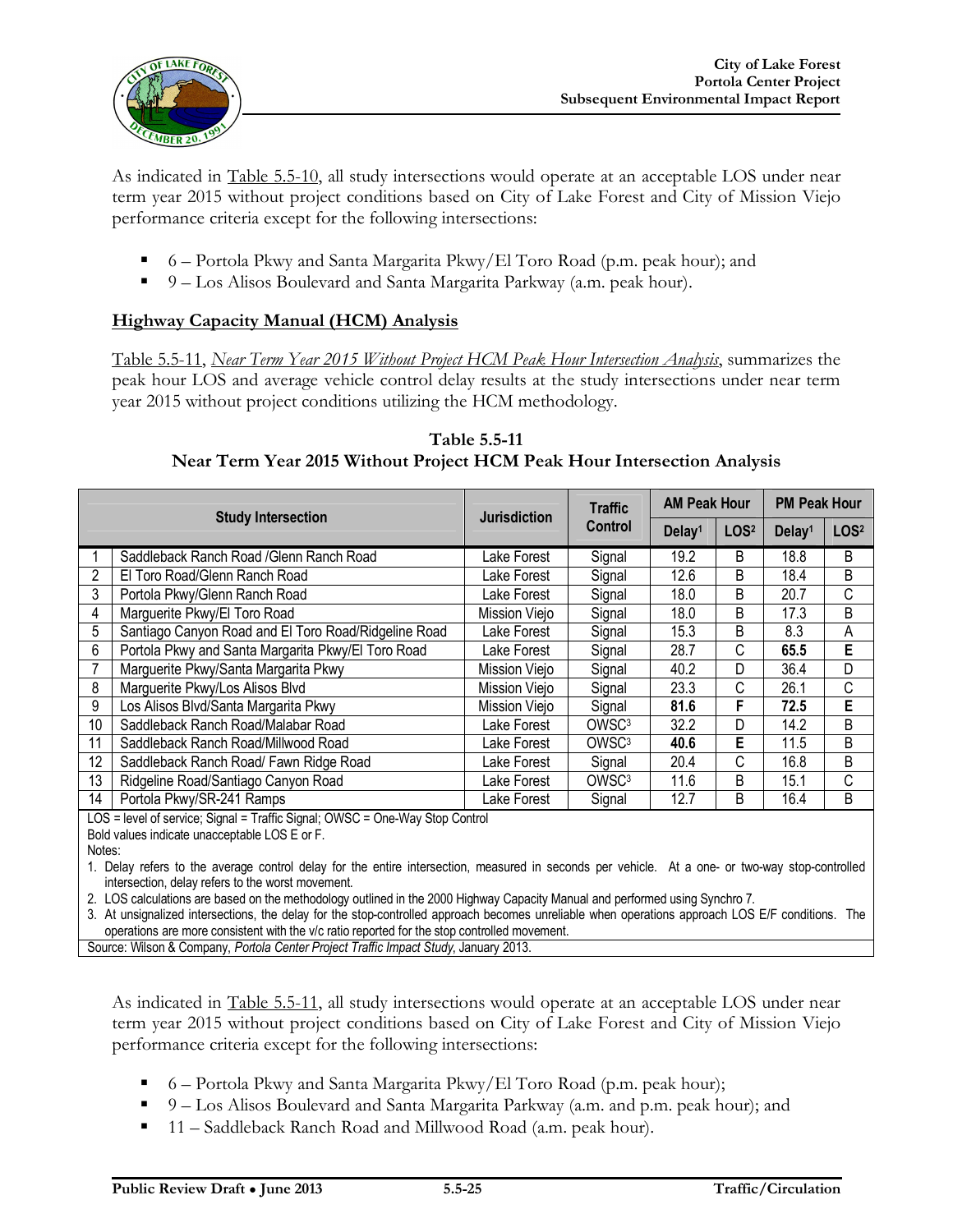

As stated in the Analysis Methodology section, the projected delays produced by the HCM methodology for unsignalized intersections becomes unreliable when traffic conditions are projected to be at LOS E or F conditions. Although the adjacent signals at Glenn Ranch Road and Fawn Ridge Road are just over 1,000 feet away from the Saddleback Ranch Road and Millwood Road intersection, gaps would occur in the traffic flow along Saddleback Ranch Road. The gaps in the traffic flow would allow vehicles to turn onto Saddleback Ranch Road and would not result in the long delays that are produced by the HCM methodology. Therefore, the HCM V/C ratio of 0.60 (LOS B), as shown in the detailed HCM LOS worksheets included in Appendix 11.5, for the eastbound movement of the Saddleback Ranch Road and Millwood Road intersection would more accurately reflect the operations of this intersection rather than the LOS E conditions reported by the HCM methodology. This  $V/C$  ratio is also consistent with the ICU value of 0.65 shown in Table 5.5-7.

### **Near Term Year 2015 With Project Conditions**

This section analyzes the forecast traffic conditions at the study intersections with the addition of project-generated traffic in the year 2015.

Figure 6-3, *Intersection Geometrics Near-Term Year 2015 Base Plus Project Conditions*, of the Traffic Impact Study (as provided in Appendix 11.5) illustrates the intersection geometric configurations for near term 2015 with project conditions. Figure 6-4, R*oadway Average Daily Traffic Volumes Near-Term Year 2015 Base Plus Project Conditions*, and Figure 6-5, *Intersection Peak Hour Traffic Volumes – Near Term 2015 Base Plus Project Conditions*, of the Traffic Impact Study (as provided in Appendix 11.5) illustrate the projected roadway segment ADT and peak hour intersection volumes, respectively, for near term 2015 with project conditions.

#### **Intersection Capacity Utilization (ICU) Analysis**

Table 5.5-12, *Near Term Year 2015 With Project ICU Peak Hour Intersection Analysis*, summarizes the peak hour LOS results at the study intersections for near term year 2015 with project conditions utilizing the ICU methodology.

As indicated in Table 5.5-12, all study intersections would continue to operate at an acceptable LOS based on City of Lake Forest and City of Mission Viejo performance criteria except for the following intersections:

- $\bullet$  6 Portola Pkwy and Santa Margarita Pkwy/El Toro Road (p.m. peak hour); and
- 9 Los Alisos Boulevard/Santa Margarita Parkway (a.m. peak hour).

Although these intersections would continue to operate at an unacceptable LOS under near term year 2015 with project conditions, the addition of project traffic would result in an increase in the ICU value of 0.01 or less at these intersections and therefore would not exceed the significance threshold (increase in the ICU value of 0.02 or more). Thus, impacts to study intersections would be less than significant.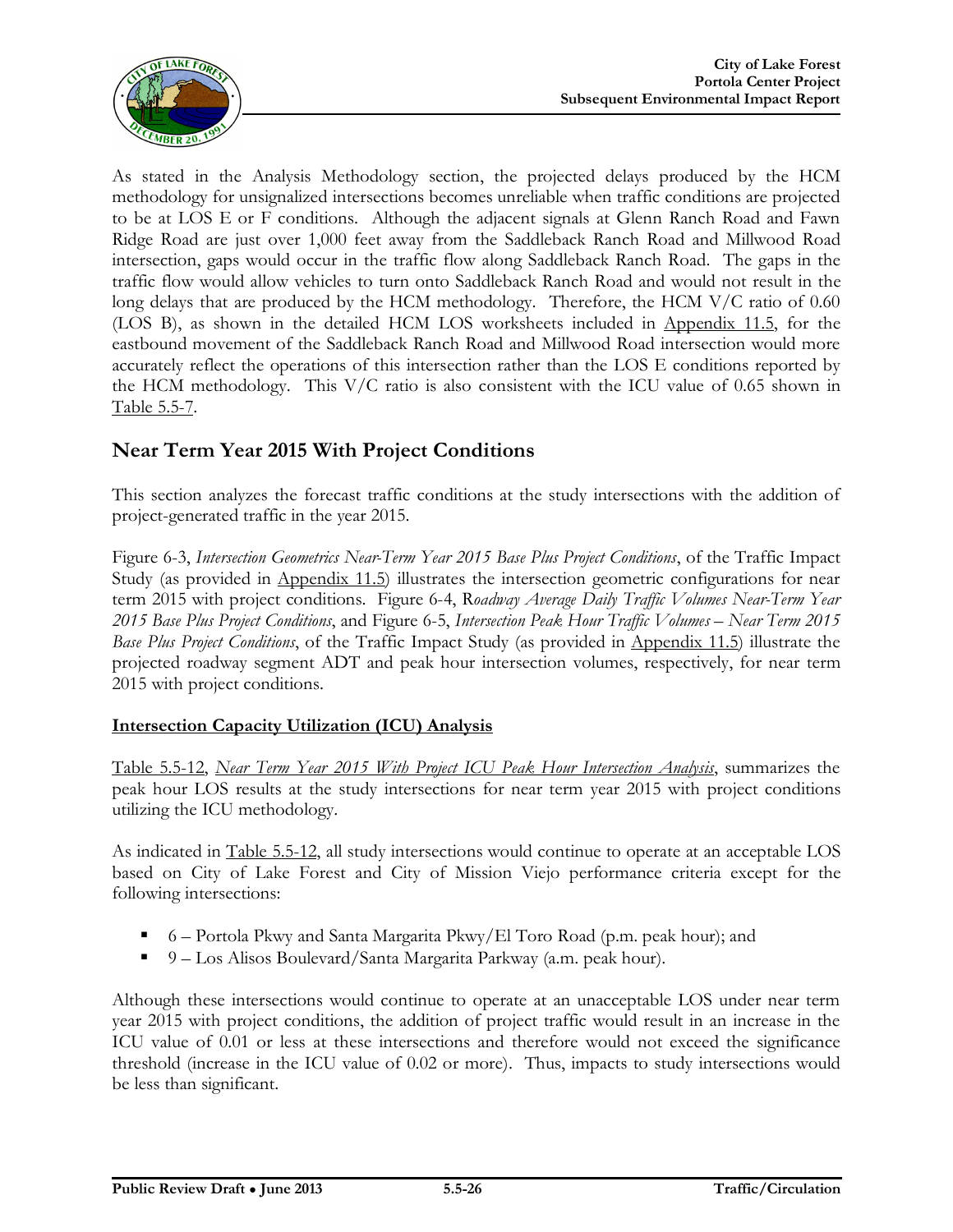

**Table 5.5-12 Near Term Year 2015 With Project ICU Peak Hour Intersection Analysis**

|                | <b>Study Intersection</b>                                                                                         | <b>Jurisdiction</b> | <b>AM Peak</b><br>Hour |            | <b>PM Peak</b><br>Hour |            |         | Change in<br><b>ICU</b> |
|----------------|-------------------------------------------------------------------------------------------------------------------|---------------------|------------------------|------------|------------------------|------------|---------|-------------------------|
|                |                                                                                                                   |                     | <b>ICU</b>             | <b>LOS</b> | <b>ICU</b>             | <b>LOS</b> | AM      | <b>PM</b>               |
| 1              | Saddleback Ranch Road / Project Driveway 3/Glenn Ranch<br>Road                                                    | Lake Forest         | 0.39                   | Α          | 0.47                   | A          | $-0.06$ | 0.13                    |
| $\overline{2}$ | El Toro Road/Glenn Ranch Road                                                                                     | Lake Forest         | 0.47                   | A          | 0.71                   | С          | 0.03    | 0.00                    |
| 3              | Portola Pkwy/Glenn Ranch Road                                                                                     | Lake Forest         | 0.60                   | A          | 0.62                   | B          | 0.06    | 0.06                    |
| 4              | Marguerite Pkwy/El Toro Road                                                                                      | Mission Viejo       | 0.44                   | A          | 0.64                   | B          | 0.02    | 0.02                    |
| 5              | Santiago Canyon Road and El Toro Road/Ridgeline Road                                                              | Lake Forest         | 0.57                   | A          | 0.60                   | А          | $-0.01$ | 0.00                    |
| 6              | Portola Pkwy and Santa Margarita Pkwy/El Toro Road                                                                | Lake Forest         | 0.62                   | B          | 0.91                   | E          | 0.01    | $-0.01$                 |
| 7              | Marguerite Pkwy/Santa Margarita Pkwy                                                                              | Mission Viejo       | 0.72                   | C          | 0.71                   | С          | 0.01    | 0.00                    |
| 8              | Marguerite Pkwy/Los Alisos Blvd                                                                                   | Mission Viejo       | 0.42                   | Α          | 0.51                   | Α          | 0.01    | 0.02                    |
| 9              | Los Alisos Blvd/Santa Margarita Pkwy                                                                              | Mission Viejo       | 0.94                   | E          | 0.83                   | D          | 0.01    | 0.00                    |
| 10             | Saddleback Ranch Road/Malabar Road                                                                                | Lake Forest         | 0.62                   | B          | 0.50                   | A          | 0.02    | 0.03                    |
| 11             | Saddleback Ranch Road/Millwood Road                                                                               | Lake Forest         | 0.67                   | B          | 0.37                   | A          | 0.02    | 0.06                    |
| 12             | Saddleback Ranch Road/ Fawn Ridge Road                                                                            | Lake Forest         | 0.51                   | A          | 0.39                   | Α          | 0.02    | 0.04                    |
| 13             | Ridgeline Road/Santiago Canyon Road                                                                               | Lake Forest         | 0.27                   | Α          | 0.30                   | Α          | 0.00    | 0.00                    |
| 14             | Portola Pkwy/SR-241 Ramps                                                                                         | Lake Forest         | 0.48                   | Α          | 0.59                   | A          | 0.05    | 0.04                    |
| 15             | Saddleback Ranch Road/Project Driveway 1                                                                          | Lake Forest         | 0.42                   | A          | 0.26                   | Α          | 0.42    | 0.26                    |
| 16             | Project Driveway 2/Glenn Ranch Road                                                                               | Lake Forest         | 0.41                   | Α          | 0.39                   | Α          | 0.41    | 0.39                    |
|                | ICU = Intersection Capacity Utilization; LOS = level of service.<br>Bold values indicate unacceptable LOS E or F. |                     |                        |            |                        |            |         |                         |
|                | Source: Wilson & Company, Portola Center Project Traffic Impact Study, January 2013.                              |                     |                        |            |                        |            |         |                         |

#### **Highway Capacity Manual (HCM) Analysis**

Table 5.5-13, *Near Term Year 2015 With Project HCM Peak Hour Intersection Analysis*, summarizes the peak hour LOS and average delay results at the study intersections for near term 2015 with project conditions utilizing the HCM methodology.

As indicated in Table 5.5-13, all study intersections are anticipated to operate at an acceptable LOS based on City of Lake Forest and City of Mission Viejo performance criteria under near term year 2015 with project conditions except for the following intersections:

- $\bullet$  6 Portola Parkway/Santa Margarita Parkway and El Toro Road (p.m. peak hour);
- 9 Los Alisos Boulevard and Santa Margarita Parkway (a.m. and p.m. peak hour); and
- 11 Saddleback Ranch Road and Millwood Road (a.m. peak hour).

Although the Portola Parkway/Santa Margarita Parkway and El Toro Road and Los Alisos Boulevard and Santa Margarita Parkway intersections would continue to operate at an unacceptable LOS under near term year 2015 with project conditions, the proposed project is not considered to have a significant impact at these intersections since the increases in delay would not exceed the significance threshold (increase of more than two seconds of delay when intersections operate at LOS E or F). As a result, no mitigation would be required.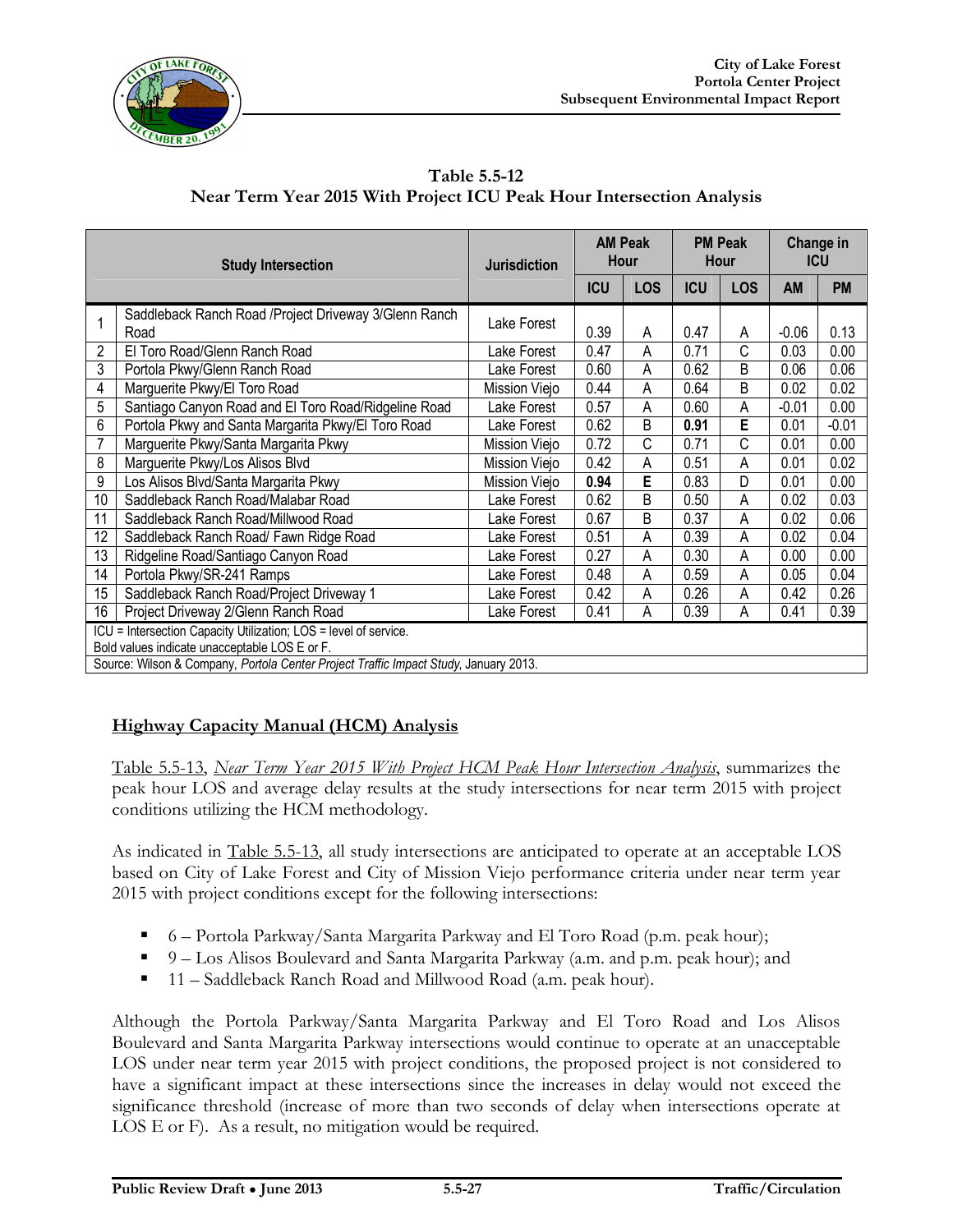

| Table 5.5-13                                                         |  |
|----------------------------------------------------------------------|--|
| Near Term Year 2015 With Project HCM Peak Hour Intersection Analysis |  |

|                |                                                         | <b>Jurisdiction</b> | <b>Traffic</b>    | <b>AM Peak Hour</b> |                  | <b>PM Peak Hour</b> |                  | <b>Change in Delay</b> |                  |
|----------------|---------------------------------------------------------|---------------------|-------------------|---------------------|------------------|---------------------|------------------|------------------------|------------------|
|                | <b>Study Intersection</b>                               | Control             |                   | Delay <sup>1</sup>  | LOS <sup>2</sup> | Delay <sup>1</sup>  | LOS <sup>2</sup> | <b>AM</b>              | <b>PM</b>        |
|                | Saddleback Ranch Road / Glenn Ranch<br>Road             | Lake Forest         | Signal            | 20.0                | B                | 25.1                | C                | 0.8                    | 6.3              |
| $\overline{2}$ | El Toro Road/Glenn Ranch Road                           | Lake Forest         | Signal            | 14.7                | B                | 18.5                | B                | 2.1                    | 0.1              |
| 3              | Portola Pkwy/Glenn Ranch Road                           | Lake Forest         | Signal            | 19.5                | B                | 26.0                | C                | $\overline{1.5}$       | 5.3              |
| 4              | Marguerite Pkwy/El Toro Road                            | Mission Viejo       | Signal            | 19.6                | B                | 19.2                | B                | 1.6                    | $\overline{1.9}$ |
| 5              | Santiago Canyon Road and El Toro<br>Road/Ridgeline Road | Lake Forest         | Signal            | 15.4                | B                | 8.3                 | А                | 0.1                    | 0.0              |
| 6              | Portola Pkwy and Santa Margarita<br>Pkwy/El Toro Road   | Lake Forest         | Signal            | 30.1                | C                | 66.9                | E                | 1.4                    | 1.4              |
|                | Marguerite Pkwy/Santa Margarita Pkwy                    | Mission Viejo       | Signal            | 40.4                | D                | 36.5                | D                | 0.2                    | 0.1              |
| 8              | Marguerite Pkwy/Los Alisos Blvd                         | Mission Viejo       | Signal            | 24.1                | C                | 26.6                | С                | 0.8                    | 0.5              |
| 9              | Los Alisos Blvd/Santa Margarita Pkwy                    | Mission Viejo       | Signal            | 82.8                | F                | 73.9                | E                | 1.2                    | 1.4              |
| 10             | Saddleback Ranch Road/Malabar Road                      | Lake Forest         | OWSC <sup>3</sup> | 31.9                | D                | 16.8                | Ć                | 2.6                    | 1.6              |
| 11             | Saddleback Ranch Road/Millwood Road                     | Lake Forest         | OWSC <sup>3</sup> | 41.1                | E                | 12.5                | B                | 3.7                    | 1.0              |
| 12             | Saddleback Ranch Road/ Fawn Ridge<br>Road               | Lake Forest         | Signal            | 13.0                | B                | 14.2                | B                | 1.5                    | 0.8              |
| 13             | Ridgeline Road/Santiago Canyon Road                     | Lake Forest         | OWSC <sup>3</sup> | 16.3                | C                | 20.2                | C                | 0.2                    | 0.8              |
| 14             | Portola Pkwy/SR-241 Ramps                               | Lake Forest         | Signal            | 13.5                | B                | 18.6                | B                | 0.8                    | 2.2              |
| 15             | Saddleback Ranch Road/Project<br>Driveway 1             | Lake Forest         | Signal            | 15.9                | C                | 10.3                | B                | 15.9                   | 10.3             |
| 16             | Project Driveway 2/Glenn Ranch Road                     | Lake Forest         | Signal            | 14.5                | B                | 15.9                | B                | 14.5                   | 15.9             |

LOS = level of service; Signal = Traffic Signal; OWSC = One-Way Stop Control

Bold values indicate unacceptable LOS E or F

Notes:

1. Delay refers to the average control delay for the entire intersection, measured in seconds per vehicle. At a one- or two-way stop-controlled intersection, delay refers to the worst movement.

2. LOS calculations are based on the methodology outlined in the 2000 Highway Capacity Manual and performed using Synchro 7.

3. At unsignalized intersections, the delay for the stop-controlled approach becomes unreliable when operations approach LOS E/F conditions. The operations are more consistent with the v/c ratio reported for the stop controlled movement.

Source: Wilson & Company, *Portola Center Project Traffic Impact Study*, January 2013.

The Saddleback Ranch Road/Millwood Road intersection would operate at an unacceptable LOS (LOS E) with and without the proposed project. The addition of proposed project traffic would result in an increase in delay by more than two seconds. As stated in the Analysis Methodology section, the projected delays produced by the HCM methodology for unsignalized intersections become unreliable when traffic conditions are projected to be at LOS E or F conditions. Although the adjacent signals at Glenn Ranch Road and Fawn Ridge Road are just over 1,000 feet away from the Saddleback Ranch Road and Millwood Road intersection, gaps would occur in the traffic flow along Saddleback Ranch Road. The gaps in the traffic flow would allow vehicles to turn onto Saddleback Ranch Road and would not result in the long delays that are produced by the HCM methodology. Therefore, the HCM V/C ratio of 0.63 (LOS B), as shown in the detailed HCM LOS worksheets included in Appendix 11.5, for the eastbound movement of the Saddleback Ranch Road and Millwood Road intersection would more accurately reflect the operations of this intersection rather than the LOS E conditions reported by the HCM methodology. This V/C ratio is also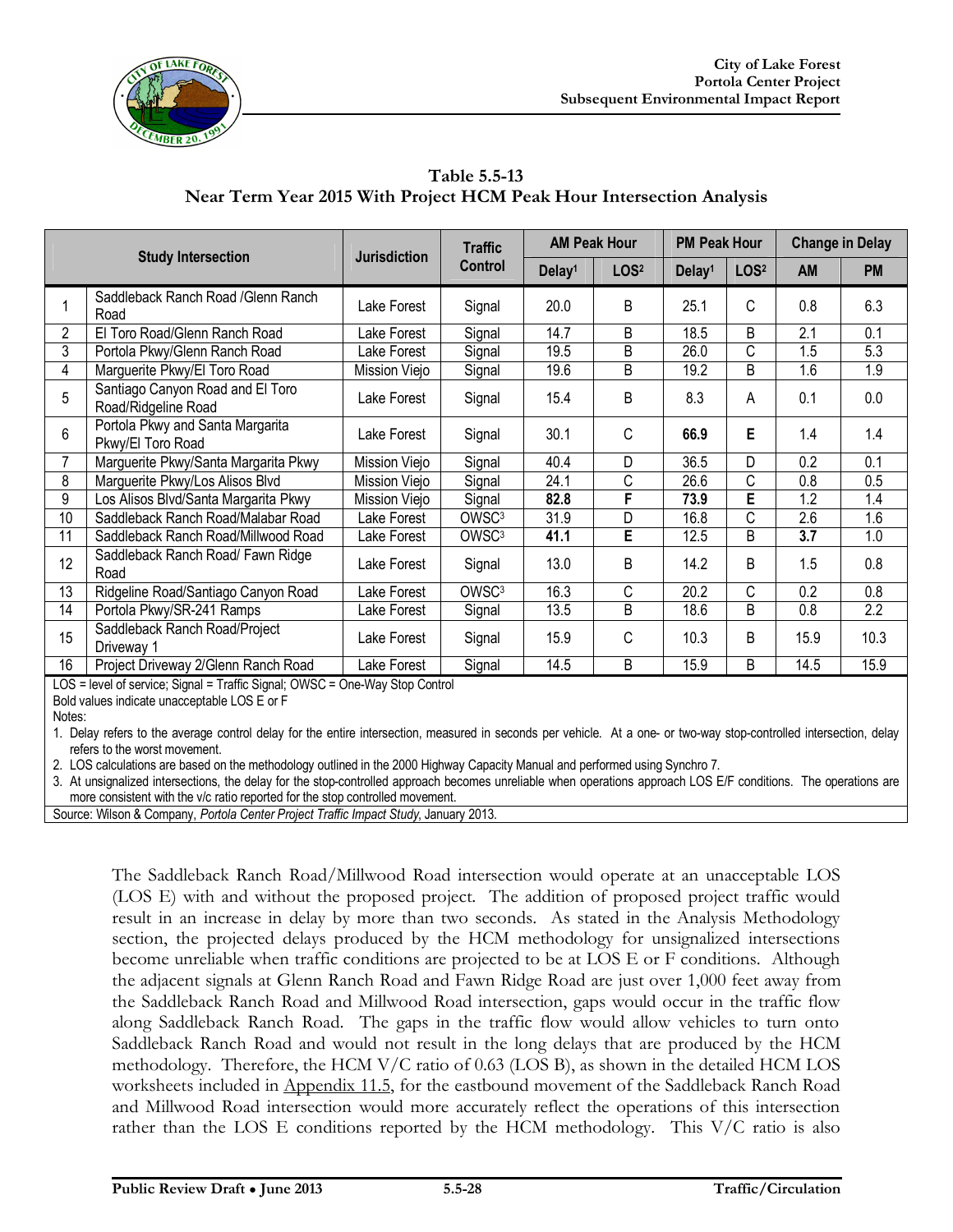

consistent with the ICU value of 0.67 shown in Table 5.5-12. As a result, the impact would not be considered significant and no mitigation would be required.

#### **Standard Conditions of Approval:**

- FFP1 Prior to the issuance of a building permit, the applicant shall pay fees to the City of Lake Forest as prescribed in the Major Thoroughfare and Bridge Fee Program, including but not limited to the following:
	- Foothill Circulation Phasing Plan  $\overline{Zone 2, 3}$ , 4, 5 or 8
	- Foothill/Eastern Transportation Corridor Zone A or Zone B
	- Santiago Canyon Road
	- Drainage Fees (\$945.00/Acre)
	- **El Toro Road**
	- **LETM Program**

**Applicable OSA Mitigation Measures:** No OSA Mitigation Measures are applicable to this topical area.

**Additional Mitigation Measures:** No additional mitigation measures are required.

**Level of Significance:** Less Than Significant Impact.

#### **LONG-RANGE (BUILDOUT YEAR 2030 WITH PROJECT) CONDITIONS**

#### **TRA-3 DEVELOPMENT ASSOCIATED WITH THE PROPOSED PROJECT AND BUILDOUT OF THE LAKE FOREST GENERAL PLAN WOULD NOT RESULT IN SIGNIFICANT TRAFFIC IMPACTS.**

**Impact Analysis:** The OSA PEIR analysis identifies traffic impacts based on 2030 future traffic conditions in the Traffic Study Area. The OSA PEIR identified several intersections that would have a significant impact with implementation of the OSA. However, the improvements identified to mitigate the impacts are included in the LFTM Program. Therefore, the OSA PEIR concluded that because the LFTM Program is part of the OSA project and implementation of the LFTM Program would ensure that the OSA project impacts are less than significant, no mitigation is required.

#### **Buildout Year 2030 Without Project Conditions**

According to the Orange County Master Plan of Arterial Highways (MPAH), El Toro Road has been upgraded to a 6-lane major roadway between Trabuco Road and Live Oak Canyon Road. This improvement is also consistent with the Orange County Public Works Transportation Capital Improvement Program (CIP) and is scheduled to be widened using funds from the El Toro Road Fee Program. Although funds have been identified to widen this facility to a 6-lane roadway, it was assumed that El Toro Road would be widened by at least a lane in each direction and result in a 4 lane roadway. This improvement would affect the intersection of Glenn Ranch Road and Ridgeline Road along El Toro Road and result in two through lanes in each direction. The volumes along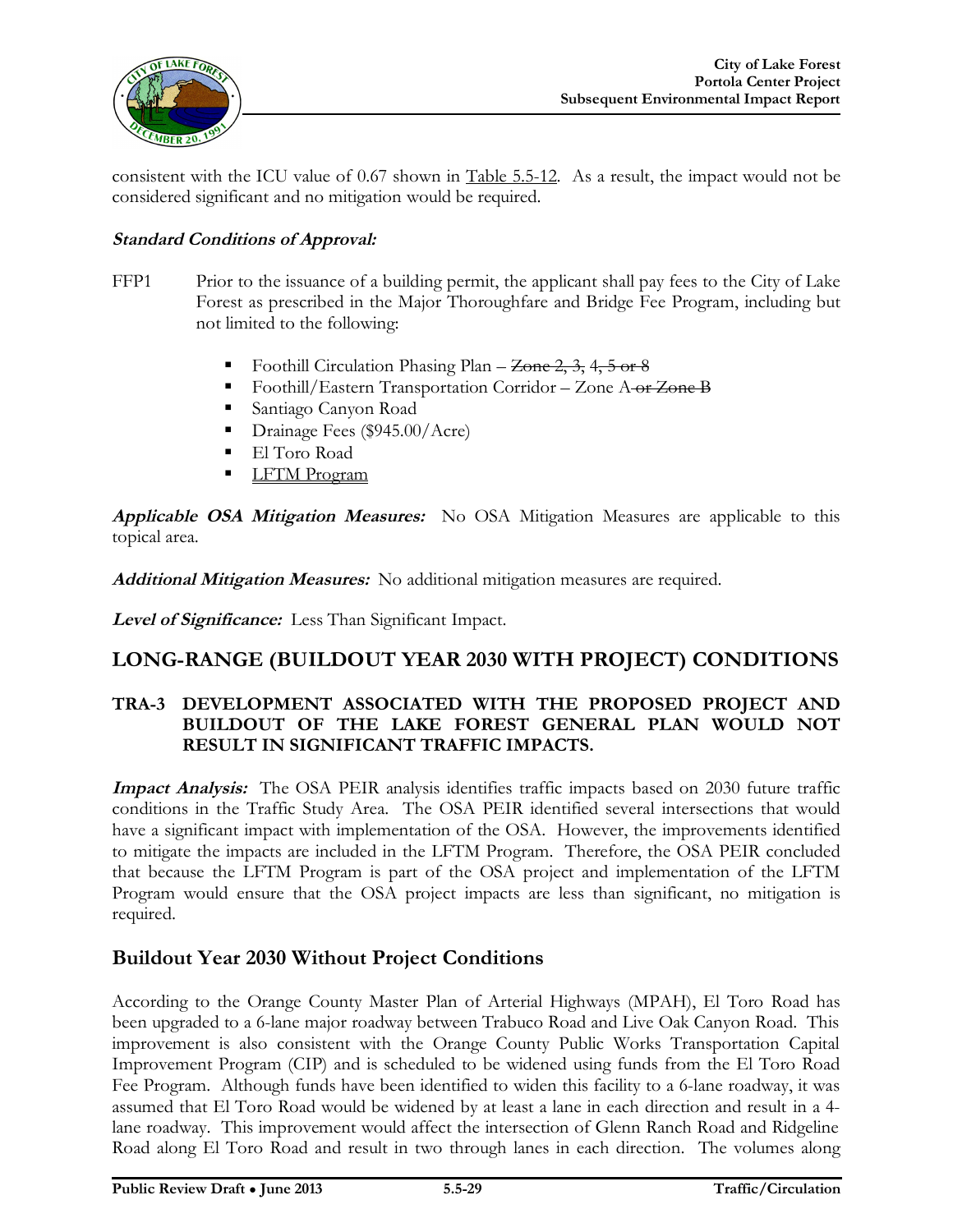

Saddleback Ranch Road decrease between the Year 2015 Conditions and the 2030 Conditions because more traffic is assumed to use El Toro Road instead of Saddleback Ranch Road as a result of these improvements.

At the Santiago Canyon Road and Ridgeline Road intersection, an improvement to signalize this intersection has also been identified in the Orange County Public Works Transportation CIP for Fiscal Year 2011/2012. As a result, a traffic signal has been assumed with no other changes to the lane configurations at the intersection.

Figure 7-3, *Intersection Geometrics Buildout Year 2030 Base Conditions*, of the Traffic Impact Study (as provided in Appendix 11.5) illustrates the intersection geometrics for Year 2030 without project conditions. All other roadway segments and intersections remain unchanged from the existing and near term year 2015 conditions.

Figure 7-1, *Roadway Average Daily Traffic Volumes Buildout Year 2030 Base Conditions*, and Figure 7-2, *Intersection Peak Hour Traffic Volumes – Buildout Year 2030 Base Conditions*, of the Traffic Impact Study (as provided in Appendix 11.5) illustrate the projected roadway segment ADT and peak hour intersection volumes, respectively, for buildout year 2030 without project conditions.

#### **Intersection Capacity Utilization (ICU) Analysis**

Table 5.5-14, *Buildout Year 2030 Without Project ICU Peak Hour Intersection Analysis*, summarizes the peak hour LOS results at the study intersections for buildout year 2030 without project conditions utilizing the ICU methodology.

|    |                                                                                      |                     | <b>AM Peak Hour</b> |            |            | <b>PM Peak Hour</b> |  |  |
|----|--------------------------------------------------------------------------------------|---------------------|---------------------|------------|------------|---------------------|--|--|
|    | <b>Study Intersection</b>                                                            | <b>Jurisdiction</b> | <b>ICU</b>          | <b>LOS</b> | <b>ICU</b> | <b>LOS</b>          |  |  |
|    | Saddleback Ranch Road / Glenn Ranch Road                                             | Lake Forest         | 0.47                | A          | 0.35       | A                   |  |  |
| 2  | El Toro Road/Glenn Ranch Road                                                        | Lake Forest         | 0.55                | A          | 0.69       | B                   |  |  |
| 3  | Portola Pkwy/Glenn Ranch Road                                                        | Lake Forest         | 0.63                | B          | 0.63       | B                   |  |  |
| 4  | Marguerite Pkwy/El Toro Road                                                         | Mission Viejo       | 0.60                | A          | 0.92       | E                   |  |  |
| 5  | Santiago Canyon Road and El Toro Road/Ridgeline Road                                 | Lake Forest         | 0.45                | А          | 0.41       | A                   |  |  |
| 6  | Portola Pkwy and Santa Margarita Pkwy/El Toro Road                                   | Lake Forest         | 0.82                | D          | 1.01       | F                   |  |  |
| 7  | Marguerite Pkwy/Santa Margarita Pkwy                                                 | Mission Viejo       | 0.83                | D          | 0.84       | D                   |  |  |
| 8  | Marguerite Pkwy/Los Alisos Blvd                                                      | Mission Viejo       | 0.56                | A          | 0.71       | С                   |  |  |
| 9  | Los Alisos Blvd/Santa Margarita Pkwy                                                 | Mission Viejo       | 1.07                | F          | 0.87       | D                   |  |  |
| 10 | Saddleback Ranch Road/Malabar Road                                                   | Lake Forest         | 0.60                | A          | 0.47       | A                   |  |  |
| 11 | Saddleback Ranch Road/Millwood Road                                                  | Lake Forest         | 0.65                | B          | 0.31       | A                   |  |  |
| 12 | Saddleback Ranch Road/ Fawn Ridge Road                                               | Lake Forest         | 0.49                | А          | 0.35       | A                   |  |  |
| 13 | Ridgeline Road/Santiago Canyon Road                                                  | Lake Forest         | 0.47                | А          | 0.46       | A                   |  |  |
| 14 | Portola Pkwy/SR-241 Ramps                                                            | Lake Forest         | 0.50                | Α          | 0.65       | B                   |  |  |
|    | ICU = Intersection Capacity Utilization; LOS = level of service.                     |                     |                     |            |            |                     |  |  |
|    | Bold values indicate unacceptable LOS E or F                                         |                     |                     |            |            |                     |  |  |
|    | Source: Wilson & Company, Portola Center Project Traffic Impact Study, January 2013. |                     |                     |            |            |                     |  |  |

#### **Table 5.5-14 Buildout Year 2030 Without Project ICU Peak Hour Intersection Analysis**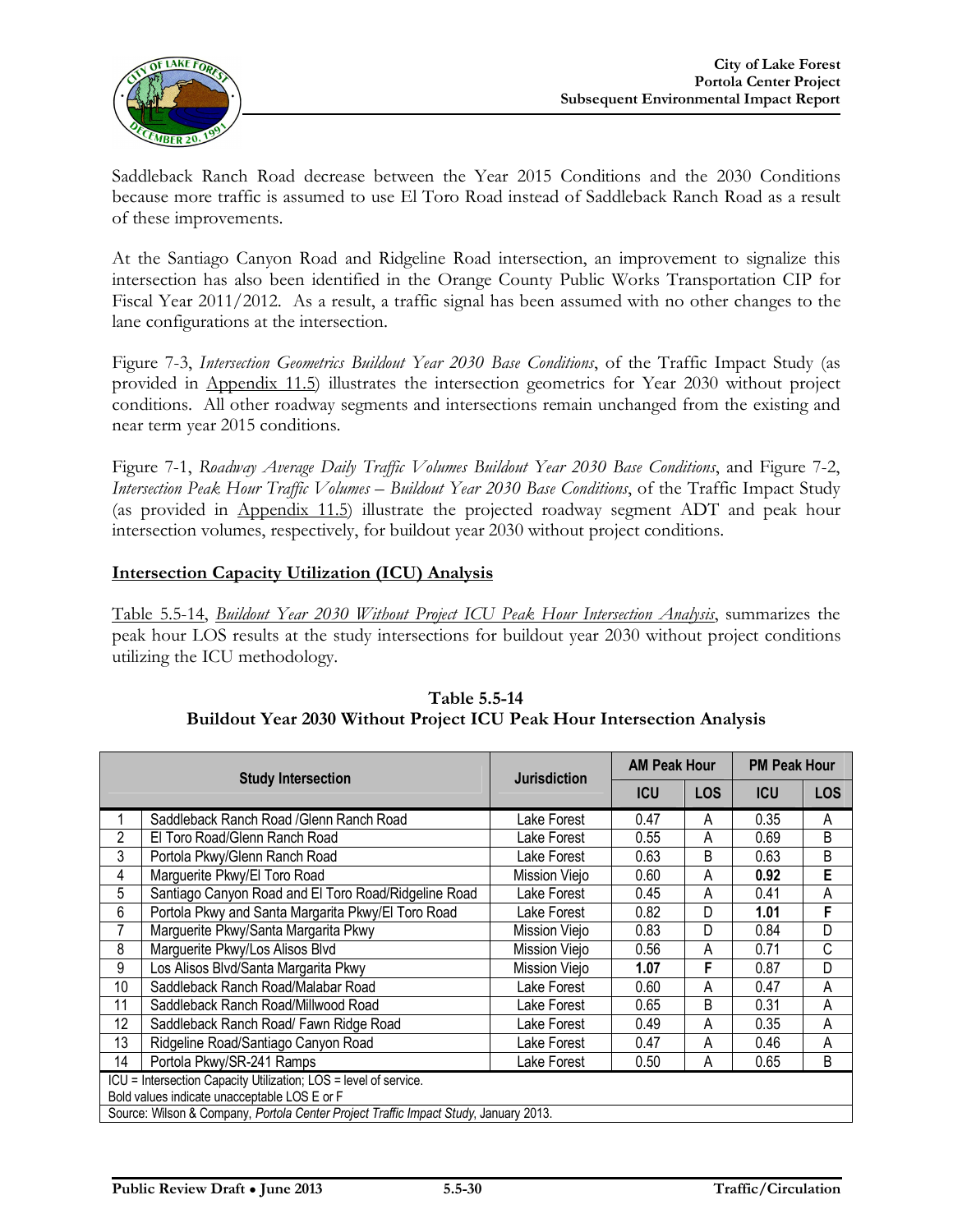

As indicated in Table 5.5-14, all intersections would operate at an acceptable LOS based on City of Lake Forest and City of Mission Viejo performance criteria under buildout year 2030 without project conditions except for the following intersections:

- $\blacksquare$  4 Marguerite Parkway and El Toro Road (p.m. peak hour);
- 6 Portola Parkway/Santa Margarita Parkway and El Toro Road (p.m. peak hour); and
- 9 Los Alisos Boulevard and Santa Margarita Parkway (a.m. peak hour).

#### **Highway Capacity Manual (HCM) Analysis**

Table 5.5-15, *Buildout Year 2030 Without Project HCM Peak Hour Intersection Analysis*, summarizes the peak hour LOS and average vehicle control delay results at the study intersections for buildout year 2030 without project conditions utilizing the HCM methodology.

|                 |                                                      | <b>Jurisdiction</b> | <b>Traffic</b>    | <b>AM Peak Hour</b> |                  | <b>PM Peak Hour</b> |                  |
|-----------------|------------------------------------------------------|---------------------|-------------------|---------------------|------------------|---------------------|------------------|
|                 | <b>Study Intersection</b>                            |                     | Control           | Delay <sup>1</sup>  | LOS <sup>2</sup> | Delay <sup>1</sup>  | LOS <sup>2</sup> |
|                 | Saddleback Ranch Road / Glenn Ranch Road             | Lake Forest         | Signal            | 17.9                | B                | 16.3                | B                |
| $\overline{c}$  | El Toro Road/Glenn Ranch Road                        | Lake Forest         | Signal            | 11.9                | B                | 19.4                | B                |
| 3               | Portola Pkwy/Glenn Ranch Road                        | Lake Forest         | Signal            | 21.6                | C                | 25.6                | C                |
| 4               | Marguerite Pkwy/El Toro Road                         | Mission Viejo       | Signal            | 21.6                | C                | 33.0                | C                |
| $\overline{5}$  | Santiago Canyon Road and El Toro Road/Ridgeline Road | Lake Forest         | Signal            | 12.6                | B                | 8.0                 | A                |
| $6\overline{6}$ | Portola Pkwy and Santa Margarita Pkwy/El Toro Road   | Lake Forest         | Signal            | 51.3                | D                | 119.6               | F                |
| $\overline{7}$  | Marguerite Pkwy/Santa Margarita Pkwy                 | Mission Viejo       | Signal            | 61.3                | Е                | 52.4                | D                |
| $\overline{8}$  | Marguerite Pkwy/Los Alisos Blvd                      | Mission Viejo       | Signal            | 30.9                | C                | 40.7                | D                |
| $\overline{9}$  | Los Alisos Blvd/Santa Margarita Pkwy                 | Mission Viejo       | Signal            | 117.8               | F                | 91.7                | F                |
| 10              | Saddleback Ranch Road/Malabar Road                   | Lake Forest         | OWSC <sup>3</sup> | 26.8                | D                | 15.2                | C                |
| 11              | Saddleback Ranch Road/Millwood Road                  | Lake Forest         | OWSC <sup>3</sup> | 37.4                | Е                | 11.5                | B                |
| 12 <sup>°</sup> | Saddleback Ranch Road/ Fawn Ridge Road               | Lake Forest         | Signal            | 11.5                | B                | 13.4                | B                |
| 13              | Ridgeline Road/Santiago Canyon Road                  | Lake Forest         | OWSC <sup>3</sup> | 8.5                 | A                | 6.9                 | A                |
| 14              | Portola Pkwy/SR-241 Ramps                            | Lake Forest         | Signal            | 16.2                | B                | 20.1                | C                |

**Table 5.5-15 Buildout Year 2030 Without Project HCM Peak Hour Intersection Analysis**

LOS = level of service; Signal = Traffic Signal; OWSC = One-Way Stop Control

Bold values indicate unacceptable LOS E or F

Notes:

1. Delay refers to the average control delay for the entire intersection, measured in seconds per vehicle. At a one- or two-way stop-controlled intersection, delay refers to the worst movement.

2. LOS calculations are based on the methodology outlined in the 2000 Highway Capacity Manual and performed using Synchro 7.

3. At unsignalized intersections, the delay for the stop-controlled approach becomes unreliable when operations approach LOS E/F conditions. The operations are more consistent with the v/c ratio reported for the stop controlled movement.

Source: Wilson & Company, *Portola Center Project Traffic Impact Study*, January 2013.

As indicated in Table 5.5-15, all intersections would operate at an acceptable LOS based on City of Lake Forest and City of Mission Viejo performance criteria under buildout year 2030 without project conditions except for the following intersections:

 $\bullet$  6 – Portola Parkway/Santa Margarita Parkway and El Toro Road (p.m. peak hour);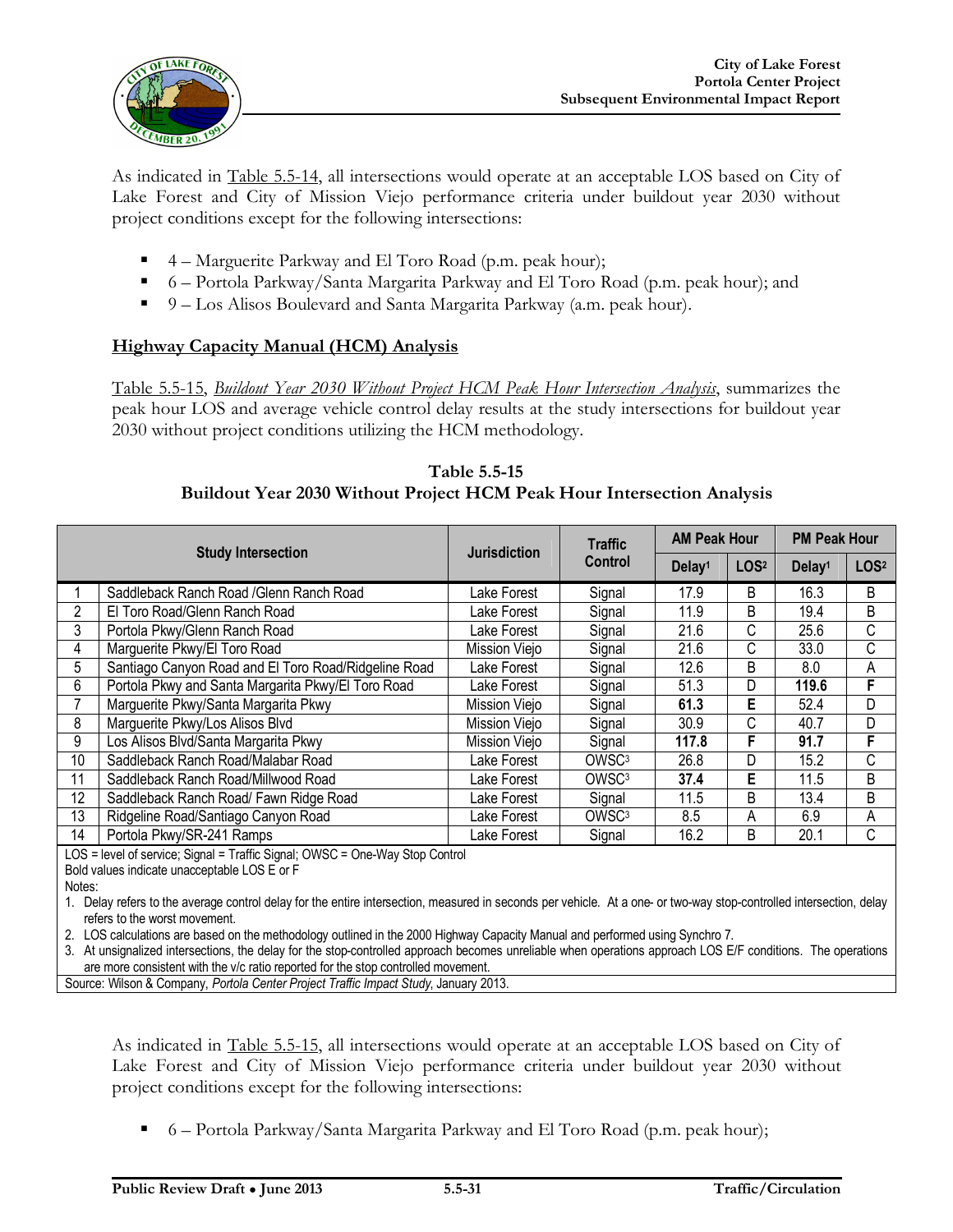

- 7 Marguerite Parkway and Santa Margarita Parkway (a.m. peak hour);
- 9 Los Alisos Boulevard and Santa Margarita Parkway (a.m. and p.m. peak hour); and
- 11 Saddleback Ranch Road and Millwood Road (a.m. peak hour).

As stated in the Analysis Methodology section, the projected delays produced by the HCM methodology for unsignalized intersections becomes unreliable when traffic conditions are projected to be at LOS E or F conditions. Although the adjacent signals at Glenn Ranch Road and Fawn Ridge Road are just over 1,000 feet away from the Saddleback Ranch Road and Millwood Road intersection, gaps would occur in the traffic flow along Saddleback Ranch Road. The gaps in the traffic flow would allow vehicles to turn onto Saddleback Ranch Road and would not result in the long delays that are produced by the HCM methodology. Therefore, the HCM V/C ratio of 0.60 (LOS B), as shown in the detailed HCM LOS worksheets included in Appendix 11.5, for the eastbound movement of the Saddleback Ranch Road and Millwood Road intersection would more accurately reflect the operations of this intersection rather than the LOS E conditions reported by the HCM methodology. This HCM V/C ratio is also consistent with the ICU value of 0.65 shown in Table 5.5-14.

### **Buildout Year 2030 With Project Conditions**

Figure 7-4, *Roadway Average Daily Traffic Volumes Buildout Year 2030 Base Plus Project Conditions*, and Figure 7-5, *Intersection Peak Hour Traffic Volumes – Buildout Year 2030 Base Plus Project Conditions*, of the Traffic Impact Study (as provided in Appendix 11.5) illustrate the projected roadway segment ADT and peak hour intersection volumes, respectively, for buildout year 2030 with project conditions.

#### **Intersection Capacity Utilization (ICU) Analysis**

Table 5.5-16, *Buildout Year 2030 With Project ICU Peak Hour Intersection Analysis*, summarizes the peak hour LOS results at the study intersections for buildout year 2030 with project conditions utilizing ICU methodology.

As indicated in Table 5.5-16, all study intersections would continue to operate at an acceptable LOS based on City of Lake Forest and City of Mission Viejo performance criteria under buildout year 2030 with project conditions except for the following intersections:

- 4 Marguerite Parkway and El Toro Road (p.m. peak hour);
- 6 Portola Parkway/Santa Margarita Parkway and El Toro Road (p.m. peak hour); and
- 9 Los Alisos Boulevard and Santa Margarita Parkway (a.m. peak hour).

Although these intersections would continue to operate at an unacceptable LOS under buildout year 2030 with project conditions, the addition of project traffic would result in an increase in the ICU value of 0.01 or less at these intersections and therefore would not exceed the significance threshold (increase in the ICU value of 0.02 or more). Thus, impacts to study intersections would be less than significant and no mitigation would be required.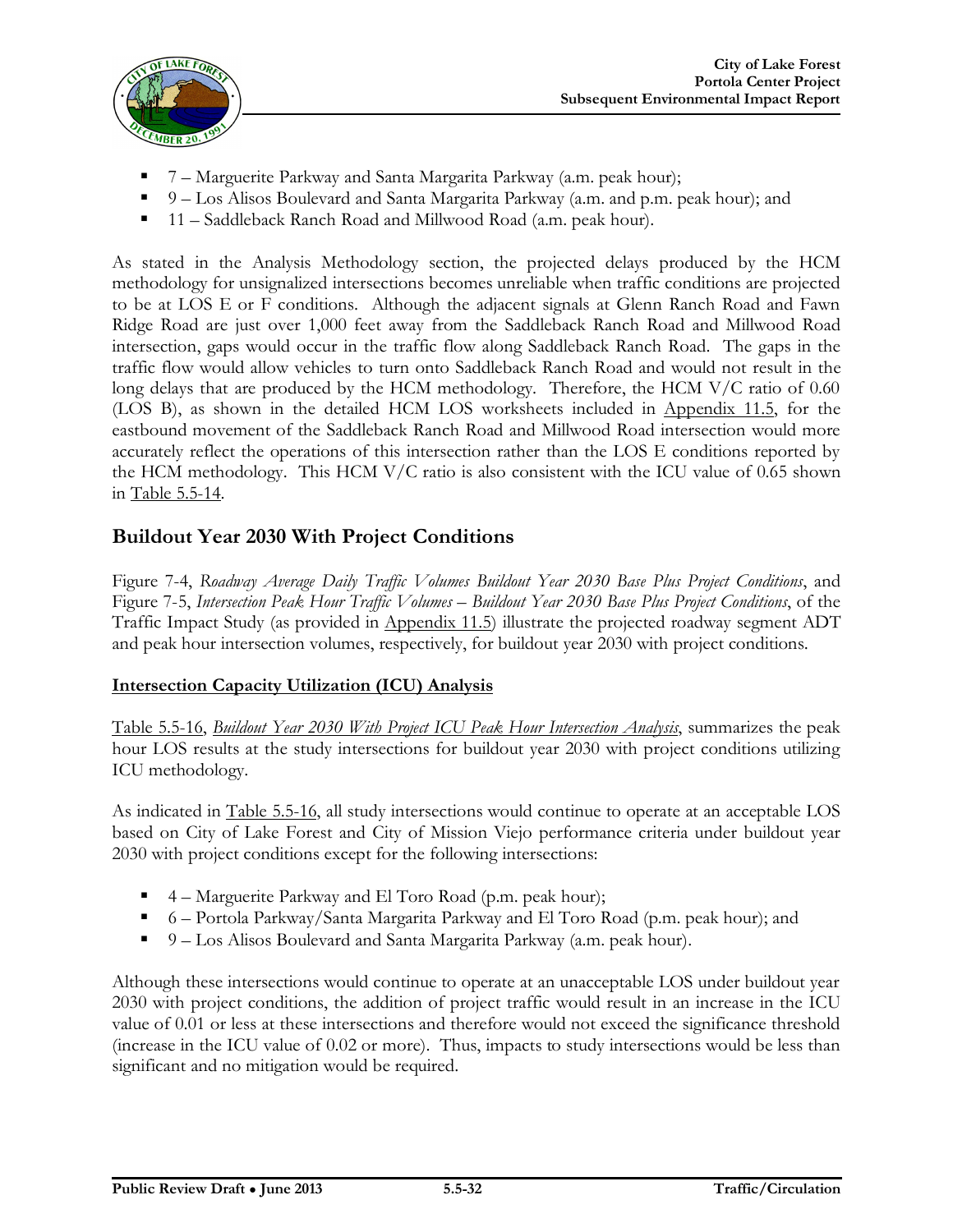

**Table 5.5-16 Buildout Year 2030 With Project ICU Peak Hour Intersection Analysis**

|    | <b>Study Intersection</b>                                                                                        |               |            | <b>AM Peak Hour</b> |            | <b>PM Peak Hour</b> |           | Change in<br><b>ICU</b> |
|----|------------------------------------------------------------------------------------------------------------------|---------------|------------|---------------------|------------|---------------------|-----------|-------------------------|
|    |                                                                                                                  |               | <b>ICU</b> | <b>LOS</b>          | <b>ICU</b> | <b>LOS</b>          | <b>AM</b> | <b>PM</b>               |
|    | Saddleback Ranch Road / Project Driveway 3/Glenn Ranch Road                                                      | Lake Forest   | 0.45       | Α                   | 0.48       | A                   | $-0.02$   | 0.13                    |
| 2  | El Toro Road/Glenn Ranch Road                                                                                    | Lake Forest   | 0.64       | B                   | 0.69       | B                   | 0.09      | 0.00                    |
| 3  | Portola Pkwy/Glenn Ranch Road                                                                                    | Lake Forest   | 0.66       | B                   | 0.69       | B                   | 0.03      | 0.06                    |
| 4  | Marguerite Pkwy/El Toro Road                                                                                     | Mission Viejo | 0.62       | B                   | 0.93       | E                   | 0.02      | 0.01                    |
| 5  | Santiago Canyon Road and El Toro Road/Ridgeline Road                                                             | Lake Forest   | 0.45       | Α                   | 0.42       | Α                   | 0.00      | 0.01                    |
| 6  | Portola Pkwy and Santa Margarita Pkwy/El Toro Road                                                               | Lake Forest   | 0.84       | D                   | 1.02       | F                   | 0.02      | 0.01                    |
| 7  | Marguerite Pkwy/Santa Margarita Pkwy                                                                             |               | 0.84       | D                   | 0.85       | D                   | 0.01      | 0.01                    |
| 8  | Marguerite Pkwy/Los Alisos Blvd                                                                                  |               | 0.58       | Α                   | 0.69       | B                   | 0.02      | $-0.02$                 |
| 9  | Los Alisos Blvd/Santa Margarita Pkwy                                                                             | Mission Viejo | 1.07       | F                   | 0.87       | D                   | 0.00      | 0.00                    |
| 10 | Saddleback Ranch Road/Malabar Road                                                                               | Lake Forest   | 0.62       | B                   | 0.50       | Α                   | 0.02      | 0.03                    |
| 11 | Saddleback Ranch Road/Millwood Road                                                                              | Lake Forest   | 0.67       | В                   | 0.37       | А                   | 0.02      | 0.06                    |
| 12 | Saddleback Ranch Road/ Fawn Ridge Road                                                                           | Lake Forest   | 0.51       | Α                   | 0.39       | Α                   | 0.02      | 0.04                    |
| 13 | Ridgeline Road/Santiago Canyon Road                                                                              | Lake Forest   | 0.47       | Α                   | 0.46       | А                   | 0.00      | 0.00                    |
| 14 | Portola Pkwy/SR-241 Ramps                                                                                        | Lake Forest   | 0.51       | Α                   | 0.68       | B                   | 0.01      | 0.03                    |
| 15 | Saddleback Ranch Road/Project Driveway 1                                                                         |               | 0.36       | Α                   | 0.26       | А                   | 0.36      | 0.26                    |
| 16 | Project Driveway 2/Glenn Ranch Road                                                                              | Lake Forest   | 0.49       | А                   | 0.44       | A                   | 0.49      | 0.44                    |
|    | ICU = Intersection Capacity Utilization; LOS = level of service.<br>Bold values indicate unacceptable LOS E or F |               |            |                     |            |                     |           |                         |
|    | Source: Wilson & Company, Portola Center Project Traffic Impact Study, January 2013.                             |               |            |                     |            |                     |           |                         |

### **Highway Capacity Manual (HCM) Analysis**

Table 5.5-17, *Buildout Year 2030 With Project HCM Peak Hour Intersection Analysis*, summarizes the peak hour LOS and average vehicle control delay results at the study intersections for buildout year 2030 with project conditions utilizing the HCM methodology.

As indicated in Table 5.5-17, all study intersections are anticipated to operate at an acceptable LOS based on City of Lake Forest and City of Mission Viejo performance criteria under buildout year 2030 with project conditions except for the following intersections:

- 6 Portola Parkway/Santa Margarita Parkway and El Toro Road (p.m. peak hour);
- 7 Marguerite Parkway and Santa Margarita Parkway (a.m. peak hour);
- 9 Los Alisos Boulevard and Santa Margarita Parkway (a.m. and p.m. peak hour); and
- 11 Saddleback Ranch Road and Millwood Road (a.m. peak hour).

Although the Marguerite Parkway and Santa Margarita Parkway and Los Alisos Boulevard and Santa Margarita Parkway intersections would continue to operate at an unacceptable LOS under buildout year 2030 with project conditions, the proposed project is not considered to have a significant impact at these intersections since the increases in delay would not exceed the significance threshold (increase of more than two seconds of delay when intersections operate at LOS E or F). As a result, no mitigation would be required.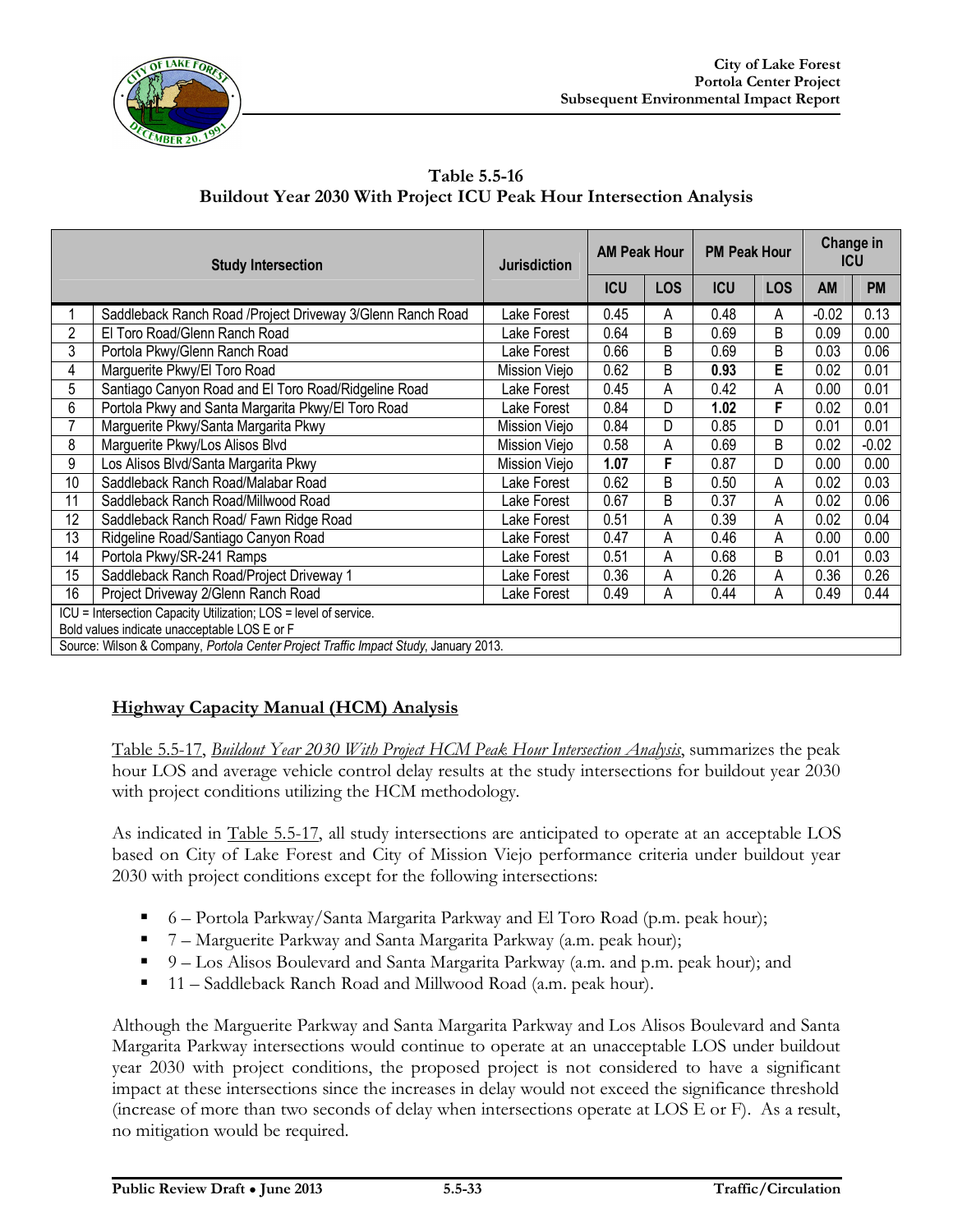

| Table 5.5-17                                                        |  |
|---------------------------------------------------------------------|--|
| Buildout Year 2030 With Project HCM Peak Hour Intersection Analysis |  |

|                |                                                                 |                     | <b>Traffic</b>    | <b>AM Peak Hour</b> |                  | <b>PM Peak Hour</b> |                       | <b>Change in Delay</b> |           |
|----------------|-----------------------------------------------------------------|---------------------|-------------------|---------------------|------------------|---------------------|-----------------------|------------------------|-----------|
|                | <b>Study Intersection</b>                                       | <b>Jurisdiction</b> | <b>Control</b>    | Delay <sup>1</sup>  | LOS <sup>2</sup> | Delay <sup>1</sup>  | LOS <sup>2</sup>      | <b>AM</b>              | <b>PM</b> |
|                | Saddleback Ranch Road / Glenn<br>Ranch Road                     | Lake Forest         | Signal            | 28.8                | $\mathsf{C}$     | 26.4                | C                     | 10.9                   | 10.1      |
| $\overline{2}$ | El Toro Road/Glenn Ranch Road                                   | Lake Forest         | Signal            | 16.7                | B                | 21.2                | C                     | 4.8                    | 1.8       |
| 3              | Portola Pkwy/Glenn Ranch Road                                   | Lake Forest         | Signal            | 23.9                | C                | 30.5                | $\overline{\text{C}}$ | 2.3                    | 4.9       |
| 4              | Marguerite Pkwy/El Toro Road                                    | Mission Viejo       | Signal            | 22.3                | C                | 41.6                | D                     | 0.7                    | 8.6       |
| 5              | Santiago Canyon Road and El Toro<br>Road/Ridgeline Road         | Lake Forest         | Signal            | 12.7                | B                | 8.0                 | A                     | 0.1                    | 0.0       |
| 6              | Portola Pkwy and Santa Margarita<br>Pkwy/El Toro Road           | Lake Forest         | Signal            | 53.6                | D                | 122.0               | F                     | 2.3                    | 2.4       |
| $\overline{7}$ | Marguerite Pkwy/Santa Margarita<br>Mission Viejo<br><b>Pkwy</b> |                     | Signal            | 63.1                | E                | 54.7                | D                     | 1.8                    | 2.3       |
| 8              | Marguerite Pkwy/Los Alisos Blvd                                 | Mission Viejo       |                   | 33.8                | С                | 41.7                | D                     | 2.9                    | 1.0       |
| 9              | Los Alisos Blvd/Santa Margarita<br>Pkwy                         | Mission Viejo       | Signal            | 119.5               | F                | 93.5                | F                     | 1.7                    | 1.8       |
| 10             | Saddleback Ranch Road/Malabar<br>Road                           | Lake Forest         | OWSC <sup>3</sup> | 31.9                | D                | 16.8                | C                     | 5.1                    | 1.6       |
| 11             | Saddleback Ranch Road/Millwood<br>Road                          | Lake Forest         | OWSC <sup>3</sup> | 41.1                | E                | 12.5                | B                     | 3.7                    | 1.0       |
| 12             | Saddleback Ranch Road/ Fawn<br>Ridge Road                       | Lake Forest         | Signal            | 13.0                | B                | 16.7                | B                     | 1.5                    | 3.3       |
| 13             | Ridgeline Road/Santiago Canyon<br>Road                          | Lake Forest         | OWSC <sup>3</sup> | 8.5                 | A                | 9.5                 | А                     | 0.0                    | 2.6       |
| 14             | Portola Pkwy/SR-241 Ramps                                       | Lake Forest         | Signal            | 16.7                | B                | 25.2                | C                     | 0.5                    | 5.1       |
| 15             | Saddleback Ranch Road/Project<br>Driveway 1                     | Lake Forest         | Signal            | 13.8                | B                | 10.3                | B                     | 13.8                   | 10.3      |
| 16             | Project Driveway 2/Glenn Ranch<br>Road                          | Lake Forest         | Signal            | 14.4                | B                | 17.2                | B                     | 14.4                   | 17.2      |

LOS = level of service; Signal = Traffic Signal; OWSC = One-Way Stop Control

Bold values indicate unacceptable LOS E or F

Notes:

1. Delay refers to the average control delay for the entire intersection, measured in seconds per vehicle. At a one- or two-way stop-controlled intersection, delay refers to the worst movement.

2. LOS calculations are based on the methodology outlined in the 2000 Highway Capacity Manual and performed using Synchro 7.

3. At unsignalized intersections, the delay for the stop-controlled approach becomes unreliable when operations approach LOS E/F conditions. The operations are more consistent with the v/c ratio reported for the stop controlled movement.

Source: Wilson & Company, *Portola Center Project Traffic Impact Study*, January 2013.

The Saddleback Ranch Road/Millwood Road intersection would operate at an unacceptable LOS (LOS E) with and without the proposed project. The addition of proposed project traffic would result in an increase in delay by more than two seconds. As stated in the Analysis Methodology section, the projected delays produced by the HCM methodology for unsignalized intersections become unreliable when traffic conditions are projected to be at LOS E or F conditions. Although the adjacent signals at Glenn Ranch Road and Fawn Ridge Road are just over 1,000 feet away from the Saddleback Ranch Road and Millwood Road intersection, gaps would occur in the traffic flow along Saddleback Ranch Road. The gaps in the traffic flow would allow vehicles to turn onto Saddleback Ranch Road and would not result in the long delays that are produced by the HCM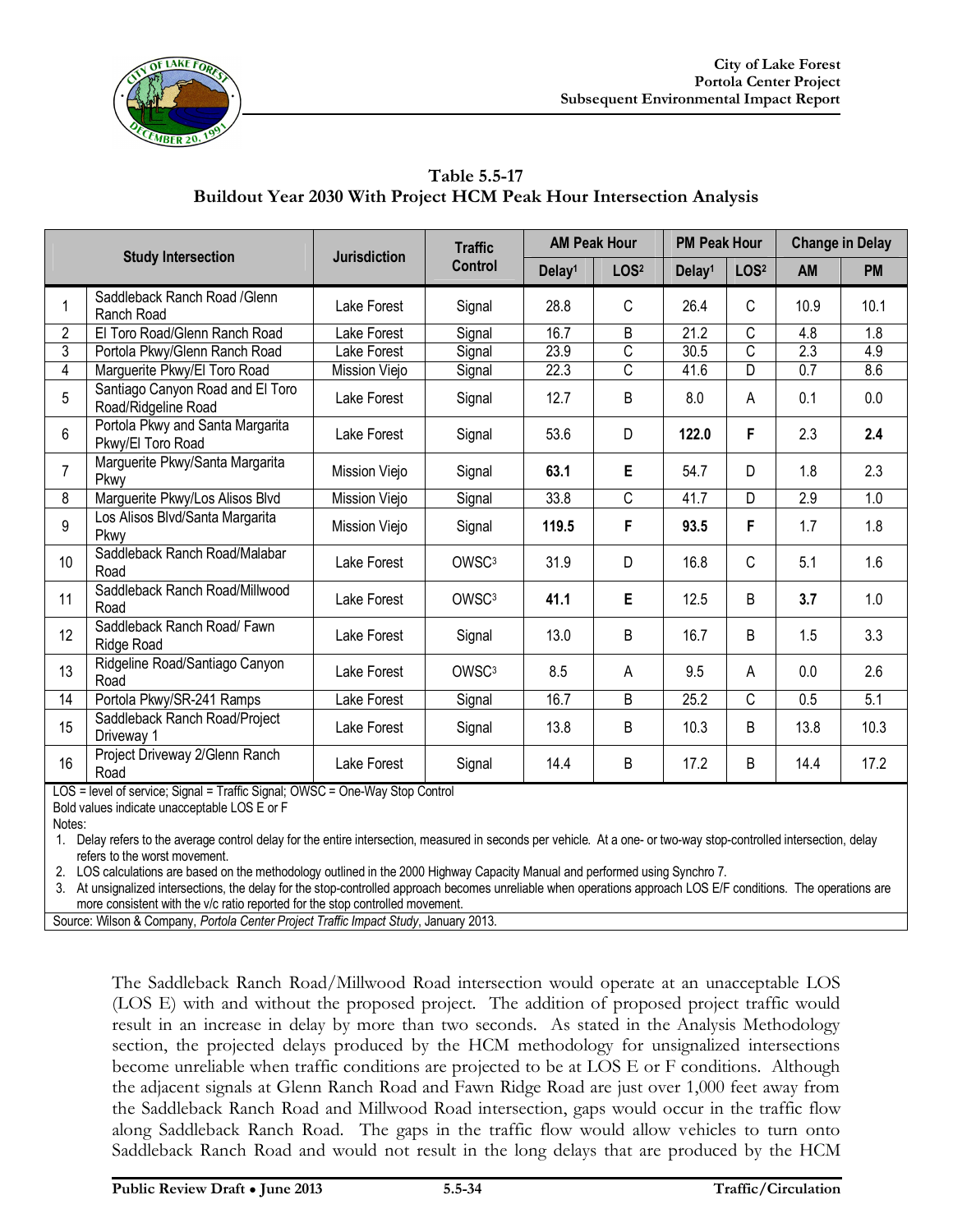

methodology. Therefore, the HCM V/C ratio of 0.63 (LOS B), as shown in the detailed HCM LOS worksheets included in Appendix 11.5, for the eastbound movement of the Saddleback Ranch Road and Millwood Road intersection would more accurately reflect the operations of this intersection rather than the LOS E conditions reported by the HCM methodology. This V/C ratio is also consistent with the ICU value of 0.67 shown in Table 5.5-16. As a result, the impact would not be considered significant and no mitigation would be required.

The Portola Parkway/Santa Margarita Parkway and El Toro Road intersection is anticipated to result in a significant impact under buildout year 2030 with project conditions since the increase in delay would exceed the significance threshold (increase of more than two seconds of delay when intersections operate at LOS E or F). Thus, mitigation would be required. It should be noted that although the results from the ICU analysis are the primary criteria for determining project impacts, the results from the HCM analysis were also used to supplement the traffic analyses and determine if there are additional project impacts that need mitigation.

In order to mitigate the HCM-based operational deficiencies identified under the buildout year 2030 with project condition, the following improvement is recommended at the impacted intersection (Mitigation Measure TRA-2):

 6 – Portola Parkway/Santa Margarita Parkway and El Toro Road: Add an overlap phase for the southbound right-turn movement from Portola Parkway to El Toro Road. Prohibit the eastbound U-turn movement along El Toro Road.

Table 5.5-18, *Buildout Year 2030 With Project HCM Peak Hour Intersection Analysis with Recommended Improvement*, summarizes the peak hour LOS and average vehicle control delay results at the Portola Parkway/Santa Margarita Parkway and El Toro Road intersection with implementation of the recommended improvement.

#### **Table 5.5-18 Buildout Year 2030 With Project HCM Peak Hour Intersection Analysis with Recommended Improvement**

|                                                                              |                                                                                                                                              | Traffic |                    |                        | <b>Before Mitigation</b> | <b>With Mitigation</b> |                    |                  |                    |                  |
|------------------------------------------------------------------------------|----------------------------------------------------------------------------------------------------------------------------------------------|---------|--------------------|------------------------|--------------------------|------------------------|--------------------|------------------|--------------------|------------------|
|                                                                              | <b>Intersection</b>                                                                                                                          | Control |                    | <b>PM</b><br><b>AM</b> |                          |                        | <b>AM</b>          |                  | <b>PM</b>          |                  |
|                                                                              |                                                                                                                                              |         | Delay <sup>1</sup> | LOS <sup>2</sup>       | Delay <sup>1</sup>       | LOS <sup>2</sup>       | Delay <sup>1</sup> | LOS <sup>2</sup> | Delay <sup>1</sup> | LOS <sup>2</sup> |
| 6                                                                            | Parkway/Santa<br>Portola<br>Margarita<br>Parkway and El Toro Road                                                                            | Signal  | 53.6               | D                      | 122.0                    | F                      | 53.2               | D                | 111.0              |                  |
| LOS = level of service; Signal = Traffic Signal; OWSC = One-Way Stop Control |                                                                                                                                              |         |                    |                        |                          |                        |                    |                  |                    |                  |
|                                                                              | Bold values indicate unacceptable LOS E or F                                                                                                 |         |                    |                        |                          |                        |                    |                  |                    |                  |
| Notes:                                                                       |                                                                                                                                              |         |                    |                        |                          |                        |                    |                  |                    |                  |
|                                                                              | Delay refers to the average control delay for the entire intersection, measured in seconds per vehicle. At a one- or two-way stop-controlled |         |                    |                        |                          |                        |                    |                  |                    |                  |
|                                                                              | intersection, delay refers to the worst movement.                                                                                            |         |                    |                        |                          |                        |                    |                  |                    |                  |
| 2.                                                                           | LOS calculations are based on the methodology outlined in the 2000 Highway Capacity Manual and performed using Synchro 7.                    |         |                    |                        |                          |                        |                    |                  |                    |                  |
|                                                                              | Source: Wilson & Company, Portola Center Project Traffic Impact Study, January 2013.                                                         |         |                    |                        |                          |                        |                    |                  |                    |                  |
|                                                                              |                                                                                                                                              |         |                    |                        |                          |                        |                    |                  |                    |                  |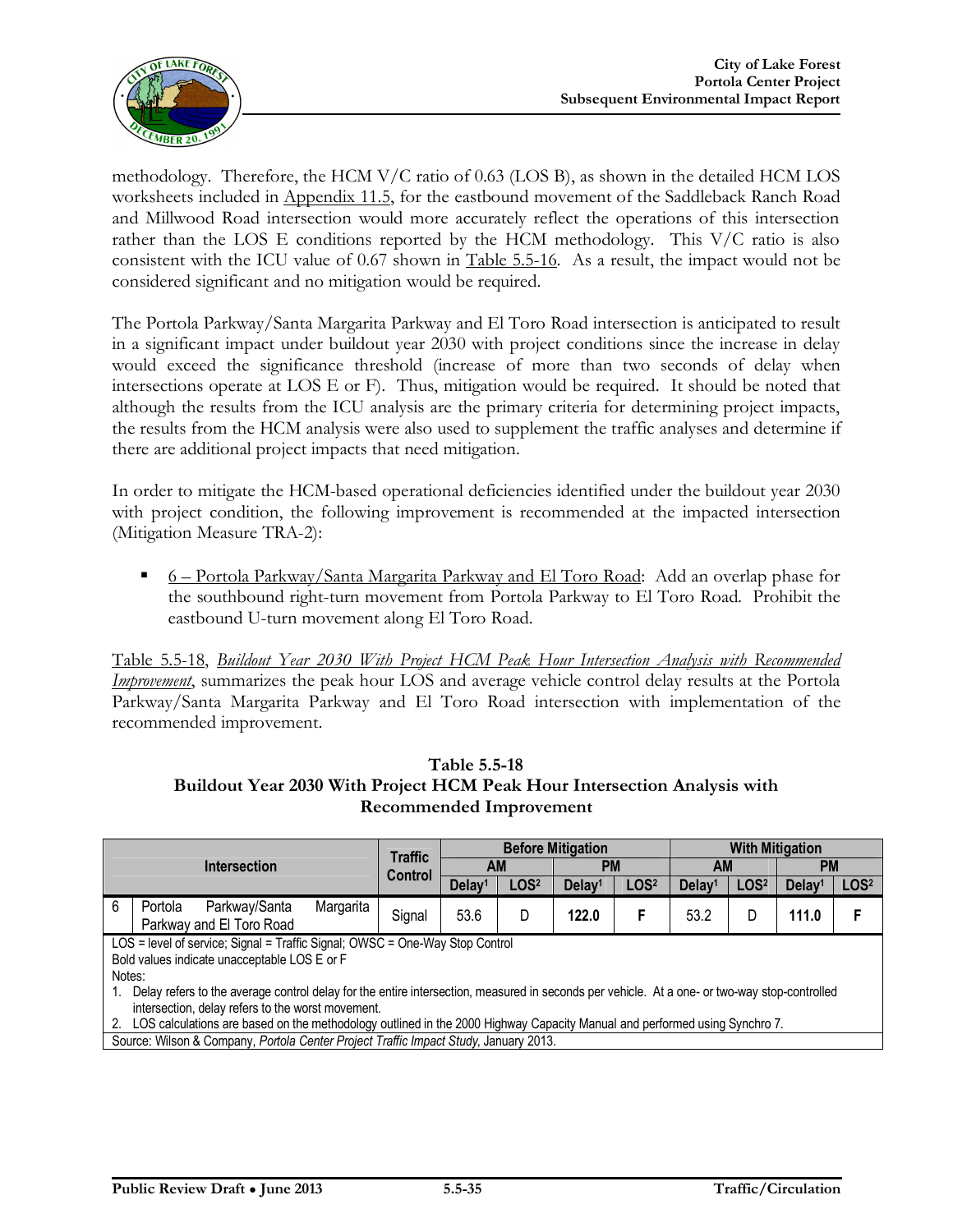

As indicated in Table 5.5-18, the study intersection would continue to operate at an unacceptable LOS based on City of Lake Forest and City of Mission Viejo performance criteria with implementation of the recommended improvement. However, the recommended improvement would improve the delay associated with the study intersection to better than year 2030 without project conditions. Thus, the impact would be mitigated to a less than significant level.

**Standard Conditions of Approval:** Refer to Standard Condition of Approval FFP1.

**Applicable OSA Mitigation Measures:** No OSA Mitigation Measures are applicable to this topical area.

#### **Additional Mitigation Measures:**

- TRA-2 Prior to the issuance of building permits, the applicant shall pay its proportionate share contribution to fund the following improvement:
	- Portola Parkway/Santa Margarita Parkway and El Toro Road: Add an overlap phase for the southbound right-turn movement from Portola Parkway to El Toro Road. Prohibit the eastbound u-turn movement along El Toro Road.

**Level of Significance:** Less Than Significant Impact with Mitigation Incorporated.

#### **INTERSECTION SPACING AND OPERATION**

#### **TRA-4 PROJECT IMPLEMENTATION WOULD NOT CAUSE A SIGNIFICANT OPERATIONAL IMPACT ASSOCIATED WITH THE SADDLEBACK RANCH ROAD AND PROJECT DRIVEWAY 1 INTERSECTION.**

**Impact Analysis:** Project implementation would result in a three-way unsignalized intersection at Saddleback Ranch Road and Project Driveway 1; refer to Exhibit 5.5-2. In order to account for the closely spaced intersections along Saddleback Ranch Road between Millwood Road and Glenn Ranch Road with the addition of Project Driveway 1, an operational analysis was prepared using the SimTraffic model. The analysis considers how the Saddleback Ranch Road/Glenn Ranch Road intersection and the Project Driveway 1/Saddleback Ranch Road intersection would function together. SimTraffic is a microsimulation program that can model closely-spaced intersections and can account for queue spillbacks from adjacent intersections. SimTraffic produces delays and queues that are based on the performance of each vehicle in the network and takes into account the performance of vehicles at congested locations. In general, SimTraffic calculates the delay of each vehicle at each respective intersection (taking into account the performance characteristics of each vehicle) and produces an overall delay for the intersection. The delays and queues generated by SimTraffic are the average of five unique simulation runs for that condition (Existing Conditions, Buildout, etc.) at that period (a.m. or p.m.).

Traffic simulations of the operation of the two intersections were prepared for the following scenarios during the a.m. and p.m. peak hours: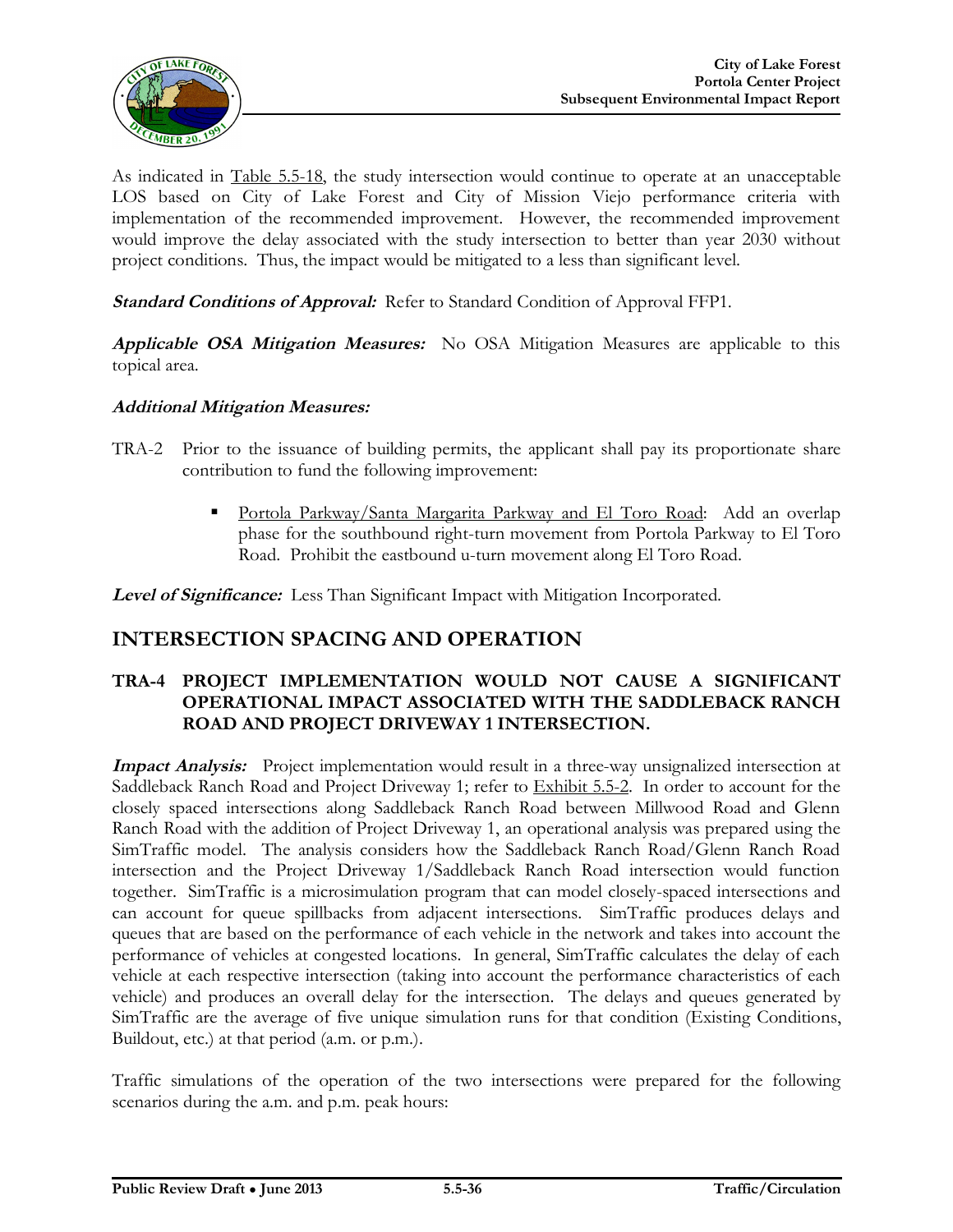

- Existing Conditions;
- Buildout Year 2030 Without Project Conditions; and
- Buildout Year 2030 With Project Conditions.

The Existing Conditions scenario represents the baseline condition without any project traffic or driveways along Saddleback Ranch Road. The Buildout Year 2030 With Project Conditions scenario represents the worst-case conditions assuming the increased traffic volumes in the study area in conjunction with the buildout traffic volumes generated by the project. Results indicate an acceptable LOS D or better operations in both the free-right turn and controlled right turn options at the Saddleback Ranch Road/Glenn Ranch Road intersection. Under both the a.m. and p.m. peak periods, both intersections would operate at an acceptable LOS under all scenarios and result in queue lengths that are contained within the respective turn pockets. Impacts would be less than significant.

**Standard Conditions of Approval:** No Standard Conditions of Approval are applicable to this topical area.

**Applicable OSA Mitigation Measures:** No OSA Mitigation Measures are applicable to this topical area.

**Additional Mitigation Measures:** No additional mitigation measures are required.

**Level of Significance:** Less Than Significant Impact.

### **ONSITE QUEUING**

#### **TRA-5 PROJECT IMPLEMENTATION WOULD NOT CAUSE A SIGNIFICANT QUEUING IMPACT ASSOCIATED WITH THE GLENN RANCH ROAD AND PROJECT DRIVEWAY 2 INTERSECTION.**

**Impact Analysis:** A peak-hour signal warrant analysis was conducted for the Project Driveway 2 and Glenn Ranch Road intersection based on the criteria outlined in the California Manual of Uniform Traffic Control Devices (MUTCD) 2012 Edition. Based on the results, a traffic signal would be warranted for this location. Therefore, project implementation would result in a four-way signalized intersection at Glenn Ranch Road and Project Driveway 2; refer to Exhibit 5.5-2. Project Driveway 2 would provide access to the 223 residential units proposed within the Northeast Planning Area of the project. A queuing analysis was conducted at the Glenn Ranch Road/Project Driveway 2 intersection under the near term year 2015 and buildout year 2030 scenarios to determine the potential for queuing vehicles inside Driveway 2 during the a.m. and p.m. peak periods to cause an operational deficiency. Table 5.5-19, *Glenn Ranch Road/Project Driveway 2 Queuing Analysis*, summarizes the results of the queuing analysis.

As indicated in Table 5.5-19, the queues for the southbound approach of Project Driveway 2 in either the near term year 2015 or buildout year 2030 scenarios would be approximately 20 feet or one vehicle in length. The expected queue length would not exceed the available storage length of 125 feet, and therefore, would not result in operational deficiencies. Given that a.m. and p.m. peak hour traffic conditions at this driveway are comparable, it is reasonable to assume that the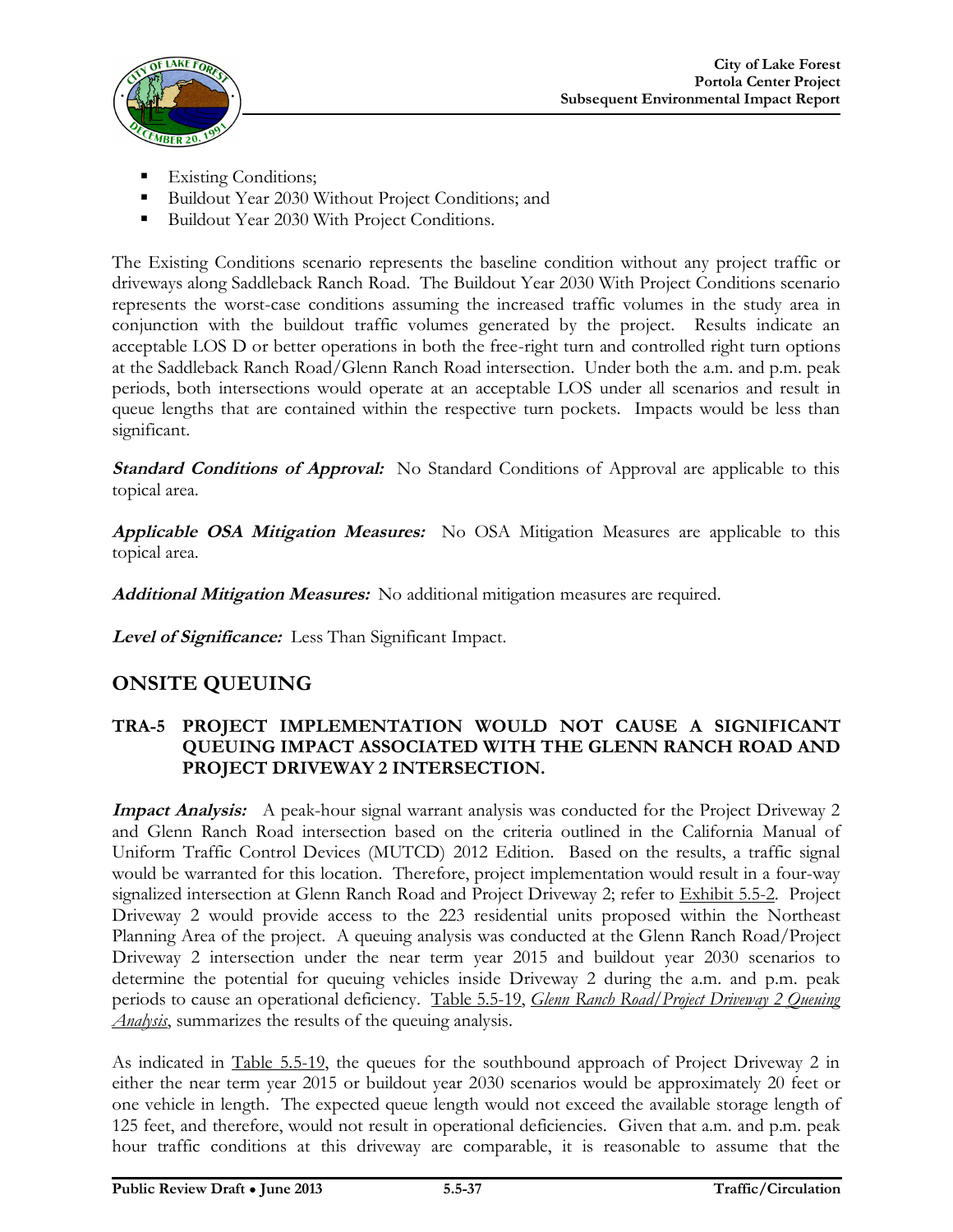

northbound approach of Project Driveway 2 would also not result in queues that exceed the available storage length. The queuing worksheets are provided in Appendix 11.5, as Appendix G of the Traffic Impact Study. Impacts would be less than significant in this regard.

**Table 5.5-19 Glenn Ranch Road/Project Driveway 2 Queuing Analysis**

| <b>Intersection</b>                                        |                                                                                      |                  | <b>Storage</b> | 95th Percentile Queue Length (feet) <sup>1</sup> |                            |                           |           |  |  |  |
|------------------------------------------------------------|--------------------------------------------------------------------------------------|------------------|----------------|--------------------------------------------------|----------------------------|---------------------------|-----------|--|--|--|
|                                                            |                                                                                      | <b>Movement</b>  | Length         |                                                  | <b>Near Term Year 2015</b> | <b>Buildout Year 2030</b> |           |  |  |  |
|                                                            |                                                                                      |                  | (feet)         | AM                                               | <b>PM</b>                  | <b>AM</b>                 | <b>PM</b> |  |  |  |
| 16                                                         | Project Driveway 2/Glenn Ranch Road                                                  | SB TH-LT         | 125            | 20                                               | 20                         | 20                        | 20        |  |  |  |
|                                                            |                                                                                      | SB <sub>RT</sub> | 125            | 20                                               | 20                         | 20                        | 20        |  |  |  |
|                                                            | $SB =$ southbound; TH = through; LT = left; RT = right                               |                  |                |                                                  |                            |                           |           |  |  |  |
| Note:                                                      |                                                                                      |                  |                |                                                  |                            |                           |           |  |  |  |
| Queue lengths have been rounded up to the nearest 20 feet. |                                                                                      |                  |                |                                                  |                            |                           |           |  |  |  |
|                                                            | Source: Wilson & Company, Portola Center Project Traffic Impact Study, January 2013. |                  |                |                                                  |                            |                           |           |  |  |  |

**Standard Conditions of Approval:** No Standard Conditions of Approval are applicable to this topical area.

**Applicable OSA Mitigation Measures:** No OSA Mitigation Measures are applicable to this topical area.

**Additional Mitigation Measures:** No additional mitigation measures are required.

**Level of Significance:** Less Than Significant Impact.

### **HAZARDOUS TRAFFIC CONDITIONS**

#### **TRA-6 DEVELOPMENT OF THE PROPOSED PROJECT WOULD NOT RESULT IN A HAZARDOUS TRAFFIC CONDITION EITHER ON-SITE OR IN THE SURROUNDING AREA.**

**Impact Analysis:** The project would provide access to the Planning Areas through three new project driveways; refer to Exhibit 5.5-2. The project proposes the option to gate the entrances. Gated entrances have been designed in accordance with Orange County design standards for gated entrances (OC Standard Plan 1107). Compliance with these standards would ensure an adequate queue length between each project entrance and the gates would be provided in order to prevent cars from backing up into the adjoining intersection and onto City streets. As proposed, the project's entrances would exceed the design standards with the majority of the project entrances exceeding the standards by a factor of two or more. Thus, the proposed project would not result in a hazardous traffic condition either on-site or in the surrounding area. Impacts would be less than significant in this regard.

**Standard Conditions of Approval:** No Standard Conditions of Approval are applicable to this topical area.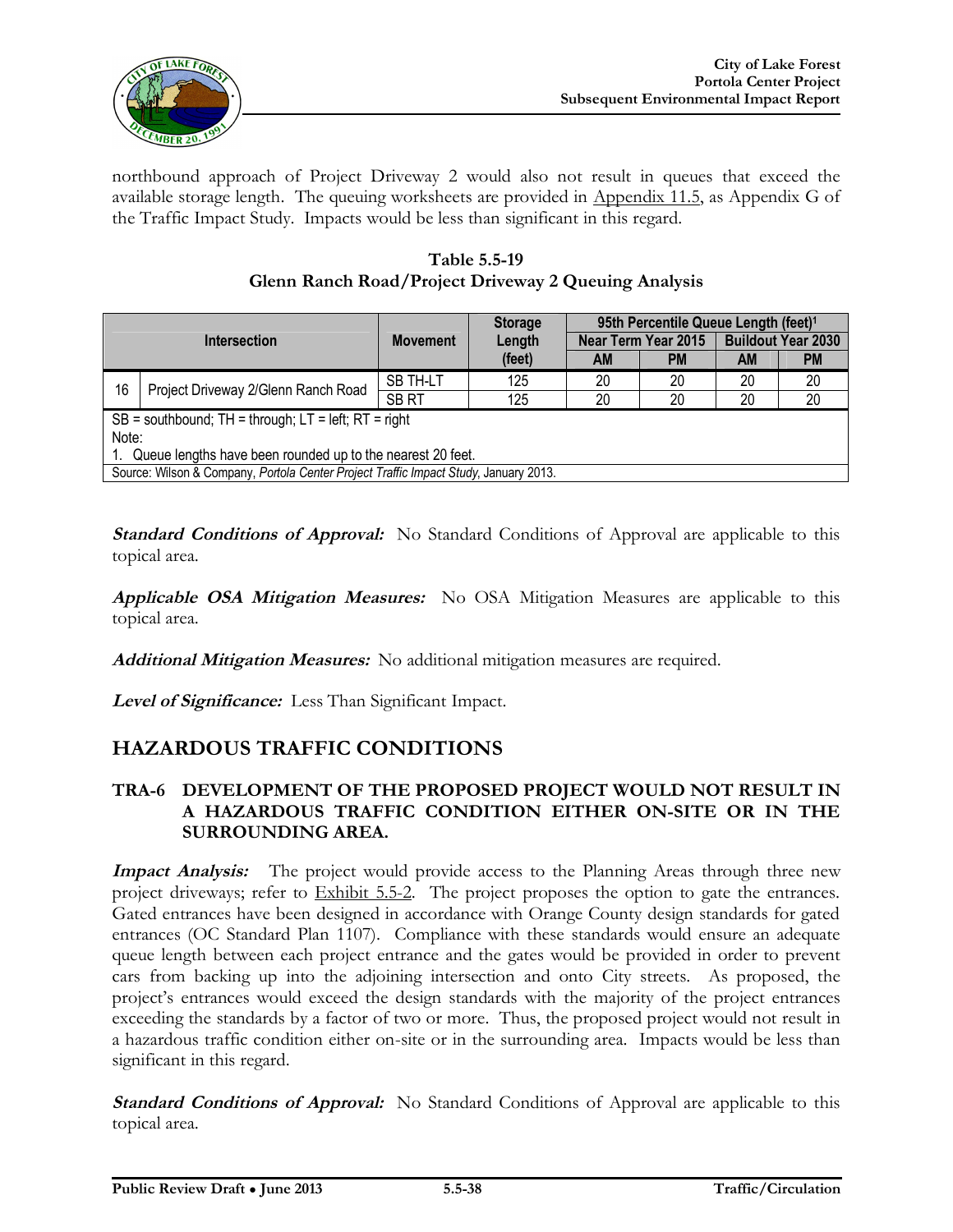

**Applicable OSA Mitigation Measures:** No OSA Mitigation Measures are applicable to this topical area.

**Additional Mitigation Measures:** No additional mitigation measures are required. **Level of Significance:** Less Than Significant Impact.

### **CONFLICT WITH POLICIES, PLANS, OR PROGRAMS**

#### **TRA-7 IMPLEMENTATION OF THE PROJECT WOULD NOT RESULT IN A DECREASE OF THE PERFORMANCE OR SAFETY OF PUBLIC TRANSIT, BICYCLE, OR PEDESTRIAN FACILITIES AS A RESULT OF A CONFLICT WITH ADOPTED POLICIES, PLANS, OR PROGRAMS.**

**Impact Analysis:** There are currently no bus routes directly adjacent to the project site. OCTA would continue to provide bus service through existing routes within the area. Implementation of the proposed project would not interfere with the establishment of new or expanded bus routes within the area.

Sidewalks would be constructed as part of Tentative Tract Maps 15353 and 17300, in accordance with City standards, which would provide pedestrian access to and within the proposed development. The internal street system would provide pedestrian sidewalks along all single family residential streets, separated from the roadways by a landscaped parkway.

Project Driveways 2 and 3 along Glenn Ranch Road would accommodate pedestrian crossings at all legs of the intersections. Project Driveway 1 would accommodate pedestrian crossings at the west leg of the intersection only, and pedestrians would not be permitted to cross Saddleback Ranch Road at this unsignalized intersection. With the installation of a traffic signal at Project Driveway 2 and the modification of the traffic signal at Project Driveway 3 (Saddleback Ranch Road/Glenn Ranch Road intersection), the signal timings would be adjusted to allow for the minimum time required for pedestrians to cross the street and would meet the minimum pedestrian crossing speed of 3.5 feet per second as outlined in the California MUTCD. Additionally, Mitigation Measure TRA-3 would require a pedestrian/equestrian push button be installed on the signal mast arm poles at the northwest and northeast corners of the Saddleback Ranch Road/Glenn Ranch Road intersection in order to allow for controlled pedestrian crossings across the north leg of the intersection.

The project proposes approximately 1.5 lineal miles (1.5 acres) of new hiking and walking trails and trail amenities including rest areas, viewing areas, and par course-style activity nodes encircling the South Planning Area with connections from the 5.0 acre public Neighborhood Park on the western edge of the site to the eastern edge of Glenn Ranch Road. Class II bicycle trails would be located along Glenn Ranch Road and Saddleback Ranch Road.

The proposed trail system would also provide linkage points from the project to the existing system of trails located within the open space areas around the project site. An expanded eight-foot-wide sidewalk/pedestrian pathway beginning along the east side of Saddleback Ranch Road at the northern edge of the project boundary would extend through the project and terminate at one of the project's pedestrian parks located at the northeastern driveway along Glenn Ranch Road. The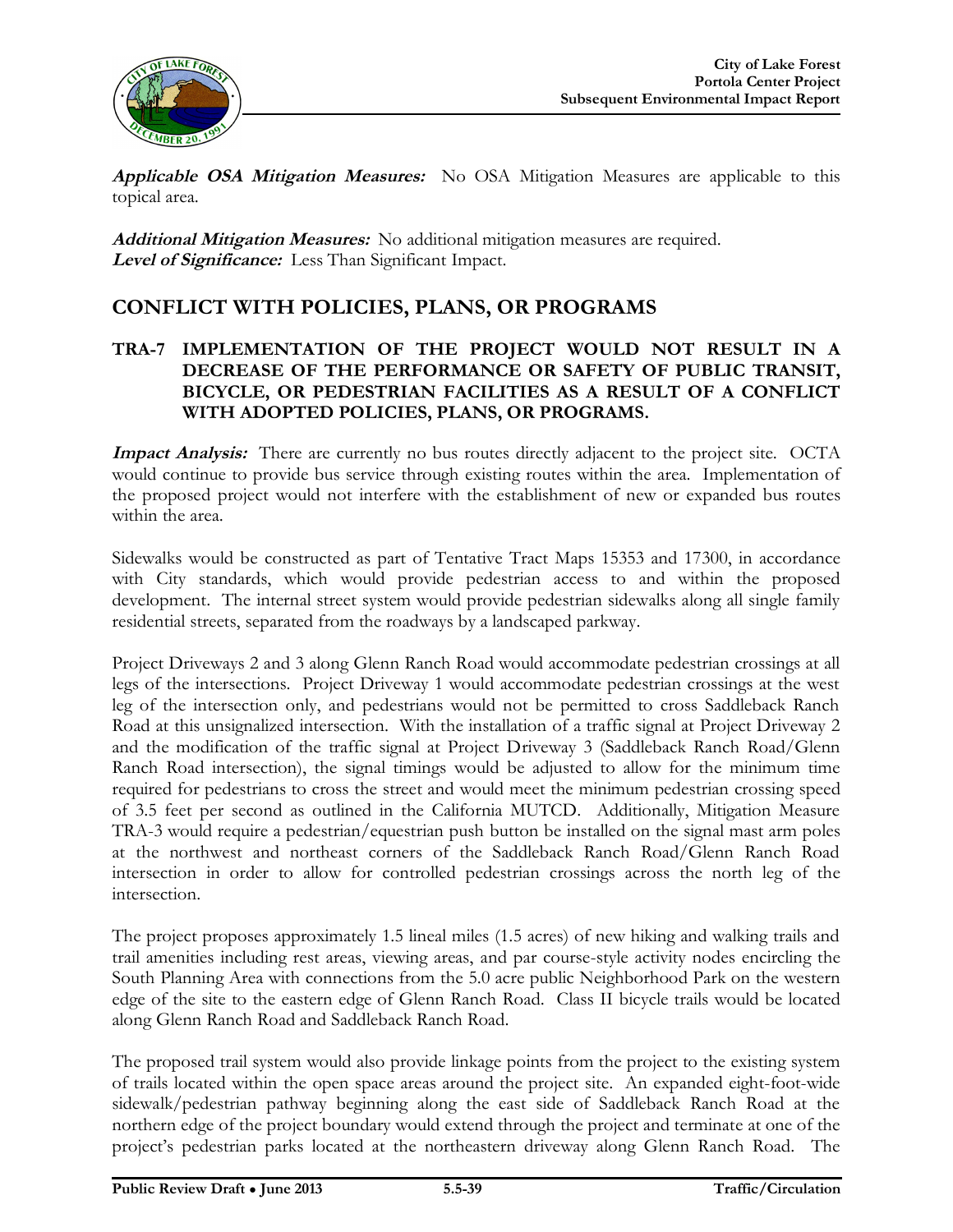

pathway would connect the existing Portola Hills Community to the proposed five-acre Neighborhood Park and Mixed Use area. The existing Aliso Serrano Riding and Hiking Trail located adjacent to the north side of Glenn Ranch Road would remain within the existing easement. The project would provide enhancements including landscaping, fencing, and decorative block walls to the existing Aliso Serrano Riding and Hiking Trail.

The Northwest Planning Area would connect to the existing Coyote Bush Road dirt trail in Whiting Ranch. Another trail connection would be provided in the South Planning Area for a future connection to the Aliso Creek Riding and Hiking Trail located within the existing Aliso Creek corridor to the southeast of the project site.

The proposed project would not conflict with any of the following Circulation Element policies pertaining to public transit, bicycle, or pedestrian facilities:

- **Promote the provision of non vehicular circulation within Lake Forest.** (Policy 4.1)
- Provide and maintain a non vehicular component of the Lake Forest overall circulation system that supports bicycles, equestrians, and pedestrians and is coordinated with those of other service districts in Lake Forest and with adjacent jurisdictions. (Policy 4.2)
- Improve pedestrian access from neighborhoods to commercial areas. (Policy 4.3)

Thus, implementation of the proposed project would not conflict with adopted policies, plans, or programs that would result in a decrease of the performance or safety of public transit, bicycle, or pedestrian facilities. Impacts in this regard are less than significant with implementation of mitigation.

**Standard Conditions of Approval:** No Standard Conditions of Approval are applicable to this topical area.

**Applicable OSA Mitigation Measures:** No OSA Mitigation Measures are applicable to this topical area.

#### **Additional Mitigation Measures:**

TRA-3 Prior to issuance of certificates of occupancy, the applicant shall install a pedestrian/equestrian push button on the signal mast arm poles at the northwest and northeast corners of the Saddleback Ranch Road/Glenn Ranch Road intersection in order to allow for controlled pedestrian crossings across the north leg of the intersection.

**Level of Significance:** Less Than Significant Impact with Mitigation Incorporated.

# **5.5.6 CUMULATIVE IMPACTS**

Table 4-1, *Cumulative Projects List*, identifies the related projects and other possible development in the area determined as having the potential to interact with the proposed project to the extent that a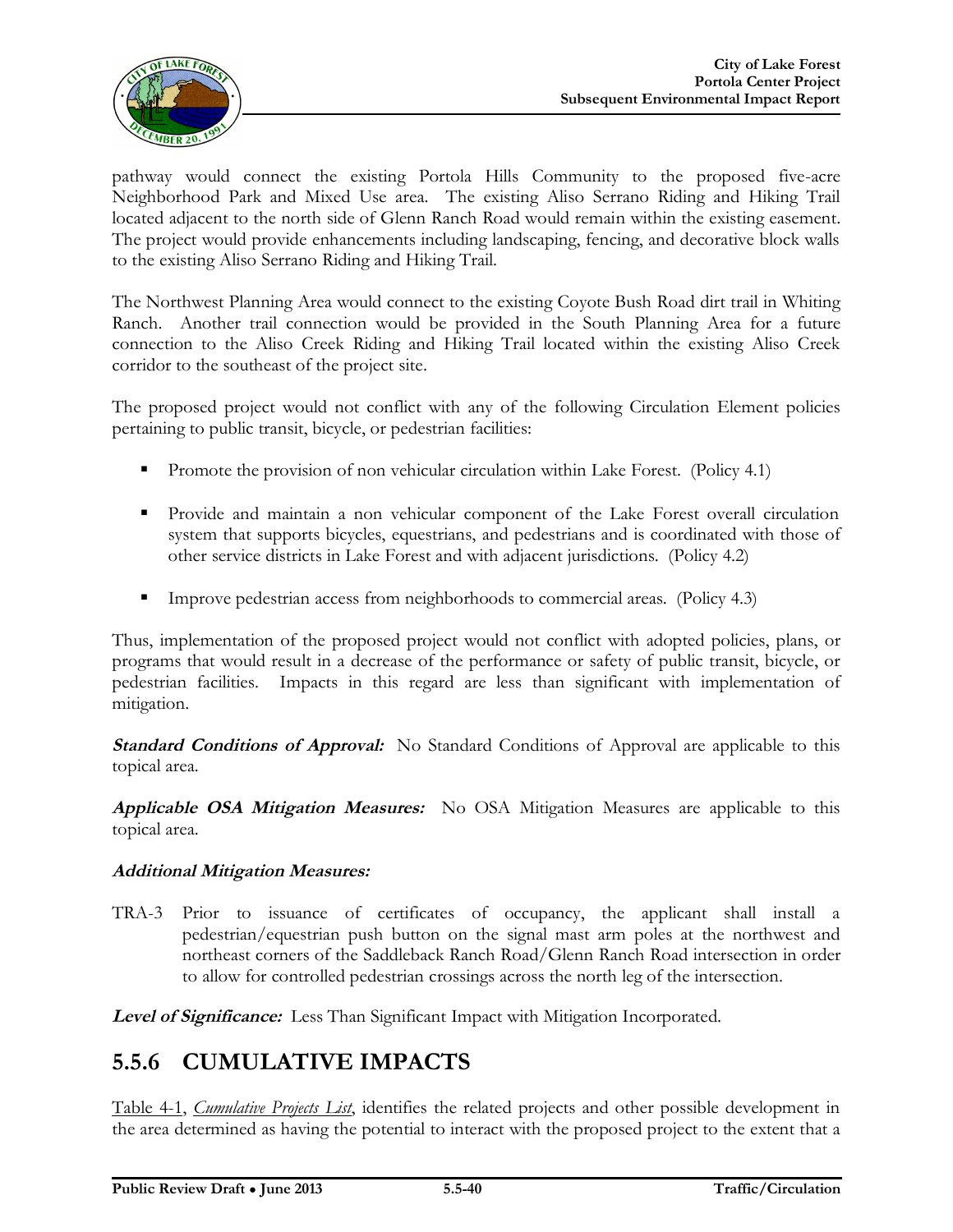

significant cumulative effect may occur. The following discussions are included per topic area to determine whether a significant cumulative effect would occur.

#### **CONSTRUCTION OF THE PROPOSED PROJECT, AND OTHER RELATED CUMULATIVE PROJECTS, COULD INCREASE TRAFFIC WHEN COMPARED TO THE TRAFFIC CAPACITY OF THE EXISTING STREET SYSTEM.**

**Impact Analysis:** Construction activities associated with the proposed project and cumulative projects may overlap, resulting in traffic impacts to local roadways. However, as stated, construction of the proposed project would not result in significant traffic impacts to study intersections. Further, the project would be required to prepare a Construction Management Plan in order to reduce the impact of construction-related traffic upon the local circulation system within the project area. The cumulative development projects would also be required to reduce construction traffic impacts on the local circulation system and implement any required mitigation measures that may be prescribed pursuant to CEQA provisions. Therefore, the project's contribution to cumulative construction traffic impacts would be less than significant.

**Standard Conditions of Approval:** No Standard Conditions of Approval are applicable to this topical area.

**Applicable OSA Mitigation Measures:** No OSA Mitigation Measures are applicable to this topical area.

**Additional Mitigation Measures:** Refer to Mitigation Measure TRA-1.

**Level of Significance:** Less Than Significant With Mitigation Incorporated.

- **IMPLEMENTATION OF THE PROPOSED PROJECT AND OTHER RELATED CUMULATIVE PROJECTS, WOULD NOT CAUSE A SIGNIFICANT INCREASE IN TRAFFIC FOR EXISTING AND NEAR TERM YEAR 2015 CONDITIONS WHEN COMPARED TO THE TRAFFIC CAPACITY OF THE STREET SYSTEM.**
- **IMPLEMENTATION OF THE PROPOSED PROJECT AND OTHER RELATED CUMULATIVE PROJECTS, WOULD NOT CAUSE A SIGNIFICANT INCREASE IN TRAFFIC FOR BUILDOUT YEAR 2030 CONDITIONS.**

**Impact Analysis:** Traffic from cumulative projects was considered in the near term year 2015 and buildout year 2030 conditions. The analysis provided above within Section 5.5.5 inherently includes cumulative impacts related to the identified cumulative projects within Section 4.0, *Basis of Cumulative Analysis*.

As determined in Section 5.5.5, the proposed project would not result in a cumulatively considerable traffic impacts in regards to local intersections with implementation of mitigation. Impacts would be less than significant in this regard.

**Standard Conditions of Approval:** No Standard Conditions of Approval are applicable to this topical area.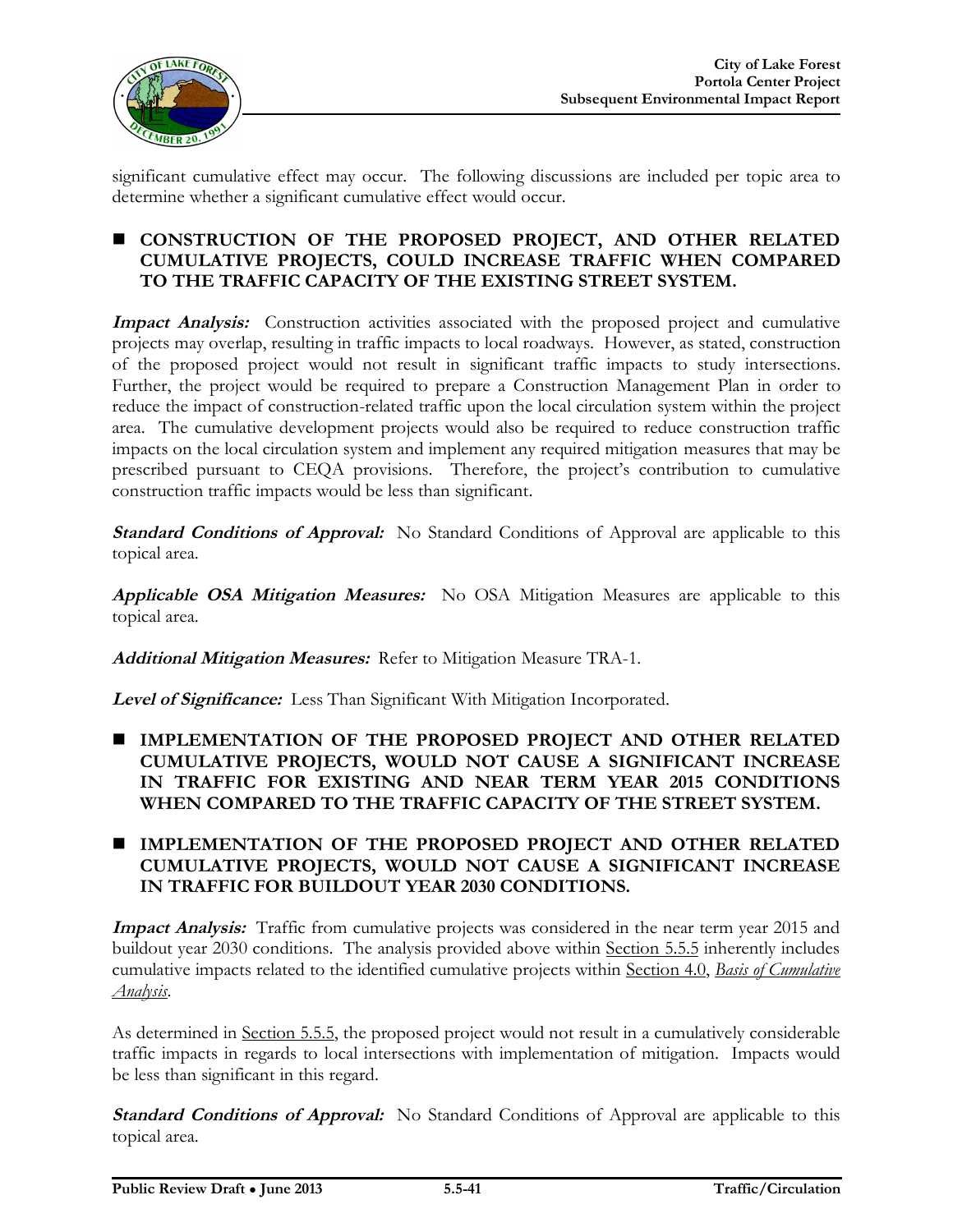

**Applicable OSA Mitigation Measures:** No OSA Mitigation Measures are applicable to this topical area.

**Additional Mitigation Measures:** Refer to Mitigation Measure TRA-2.

**Level of Significance:** Less Than Significant With Mitigation Incorporated.

#### **IMPLEMENTATION OF THE PROPOSED PROJECT AND OTHER RELATED CUMULATIVE PROJECTS WOULD NOT CAUSE A SIGNIFICANT OPERATIONAL IMPACT ASSOCIATED WITH THE SADDLEBACK RANCH ROAD AND PROJECT DRIVEWAY 1 INTERSECTION.**

**Impact Analysis:** Project implementation would result in a three-way unsignalized intersection at Saddleback Ranch Road and Project Driveway 1. Due to the closely spaced intersections that would occur with the addition of Project Driveway 1, an operational analysis was conducted to consider how the Saddleback Ranch Road/Glenn Ranch Road intersection and the Project Driveway 1/Saddleback Ranch Road intersection would function together for existing and buildout year 2030 without and with project conditions. Results indicate an acceptable LOS D or better operations in both the free-right turn and controlled right turn options at the Saddleback Ranch Road/Glenn Ranch Road intersection. Under both the a.m. and p.m. peak periods, both intersections would operate at an acceptable LOS under all scenarios and result in queue lengths that are contained within the respective turn pockets. Thus, the project would not cause a significant operational impact at the Saddleback Ranch Road/Glenn Ranch Road intersection.

Traffic from cumulative projects was considered in the analysis for buildout year 2030 conditions. As stated, the Saddleback Ranch Road/Glenn Ranch Road intersection would operate at an acceptable LOS under buildout year 2030 with project conditions and queue lengths would be contained within turn pockets. Therefore, the proposed project would not result in a cumulatively considerable traffic impact associated with the addition of the Saddleback Ranch Road and Project Driveway 1 intersection. Impacts would be less than significant in this regard.

**Standard Conditions of Approval:** No Standard Conditions of Approval are applicable to this topical area.

**Applicable OSA Mitigation Measures:** No OSA Mitigation Measures are applicable to this topical area.

**Additional Mitigation Measures:** No additional mitigation measures are required.

**Level of Significance:** Less Than Significant Impact.

 **IMPLEMENTATION OF THE PROPOSED PROJECT AND OTHER RELATED CUMULATIVE PROJECTS WOULD NOT CAUSE A SIGNIFICANT QUEUING IMPACT ASSOCIATED WITH THE GLENN RANCH ROAD AND PROJECT DRIVEWAY 2 INTERSECTION.**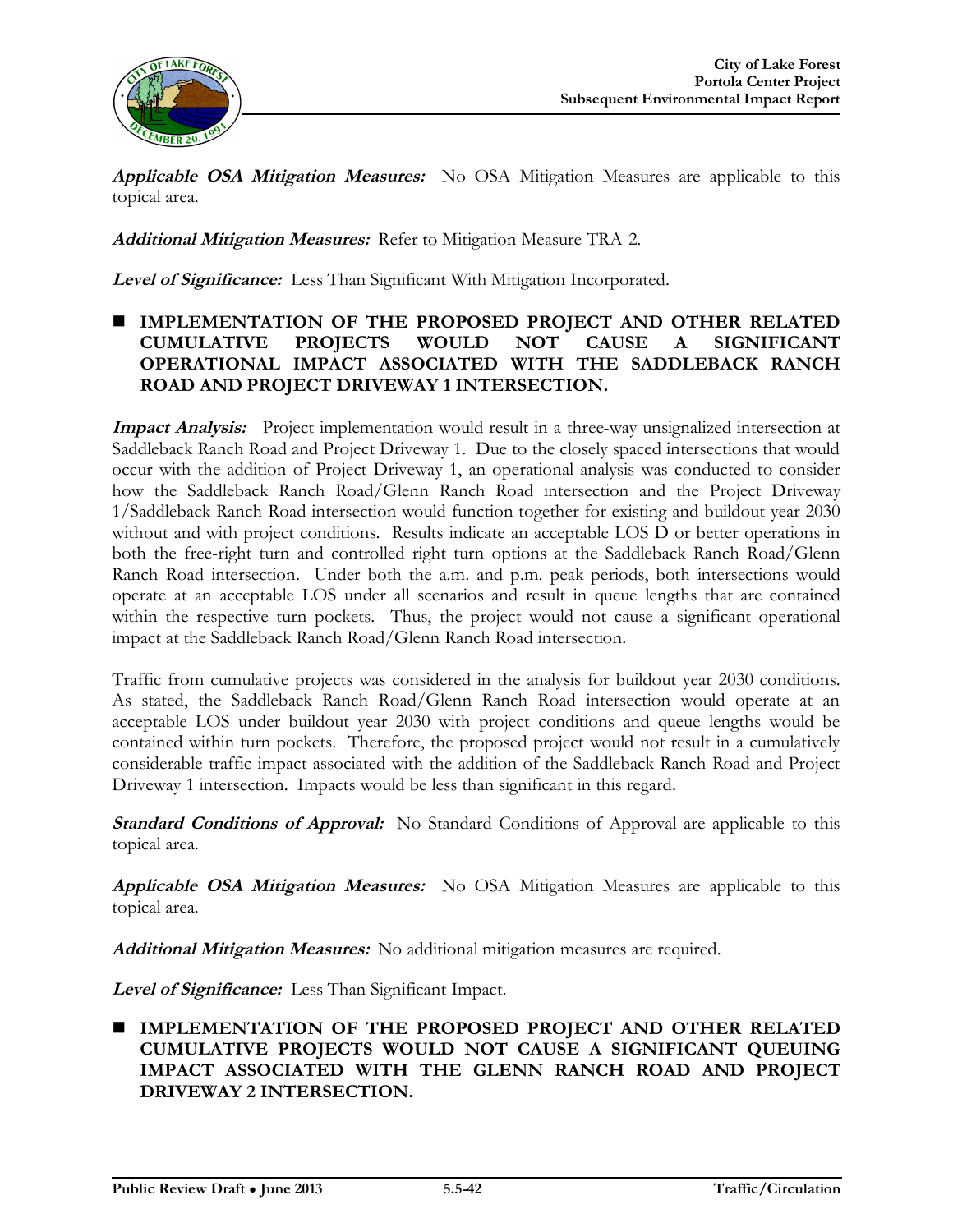

**Impact Analysis:** Project implementation would result in a four-way signalized intersection at Glenn Ranch Road and Project Driveway 2. A queuing analysis was conducted at the Glenn Ranch Road/Project Driveway 2 intersection under the near term year 2015 and buildout year 2030 scenarios to determine the potential for queuing vehicles inside Driveway 2 during the a.m. and p.m. peak periods to cause an operational deficiency. The expected queue length would not exceed the available storage length of 125 feet, and, therefore, would not result in operational deficiencies at the Glenn Ranch Road and Project Driveway 2 intersection. Impacts would be less than significant in this regard.

Traffic from cumulative projects was considered in the analysis for near term 2015 and buildout year 2030 conditions. As stated, the proposed project would not result in a significant queuing impact associated with the Glenn Ranch Road and Project Driveway 2 intersection. Therefore, the proposed project would not result in a cumulatively considerable traffic impact associated with queuing at the Glenn Ranch Road and Project Driveway 2 intersection. Impacts would be less than significant in this regard.

**Standard Conditions of Approval:** No Standard Conditions of Approval are applicable to this topical area.

**Applicable OSA Mitigation Measures:** No OSA Mitigation Measures are applicable to this topical area.

**Additional Mitigation Measures:** No additional mitigation measures are required.

**Level of Significance:** Less Than Significant Impact.

#### **DEVELOPMENT OF THE PROPOSED PROJECT AND OTHER RELATED CUMULATIVE PROJECTS COULD RESULT IN A HAZARDOUS TRAFFIC CONDITION EITHER ON-SITE OR IN THE SURROUNDING AREA.**

**Impact Analysis:** As stated, the project would provide access to the Planning Areas through three new project driveways with an option to gate the entrances. Gated entrances have been designed in accordance with Orange County design standards for gated entrances (OC Standard Plan 1107). Compliance with these standards would ensure an adequate queue length between each project entrance and the gates would be provided in order to prevent cars from backing up into the adjoining intersection and onto City streets. As proposed, the project's entrances would exceed the design standards with the majority of the project entrances exceeding the standards by a factor of two or more. Thus, the proposed project would not result in a cumulatively considerable hazardous traffic conditions.

Cumulative development projects would be reviewed on a project-by-project basis to ensure that hazardous conditions do not occur. Individual projects would be required to implement required mitigation measures that may be prescribed pursuant to CEQA provisions. Project impacts would not be cumulatively considerable and impacts in this regard would be less than significant.

**Standard Conditions of Approval:** No Standard Conditions of Approval are applicable to this topical area.